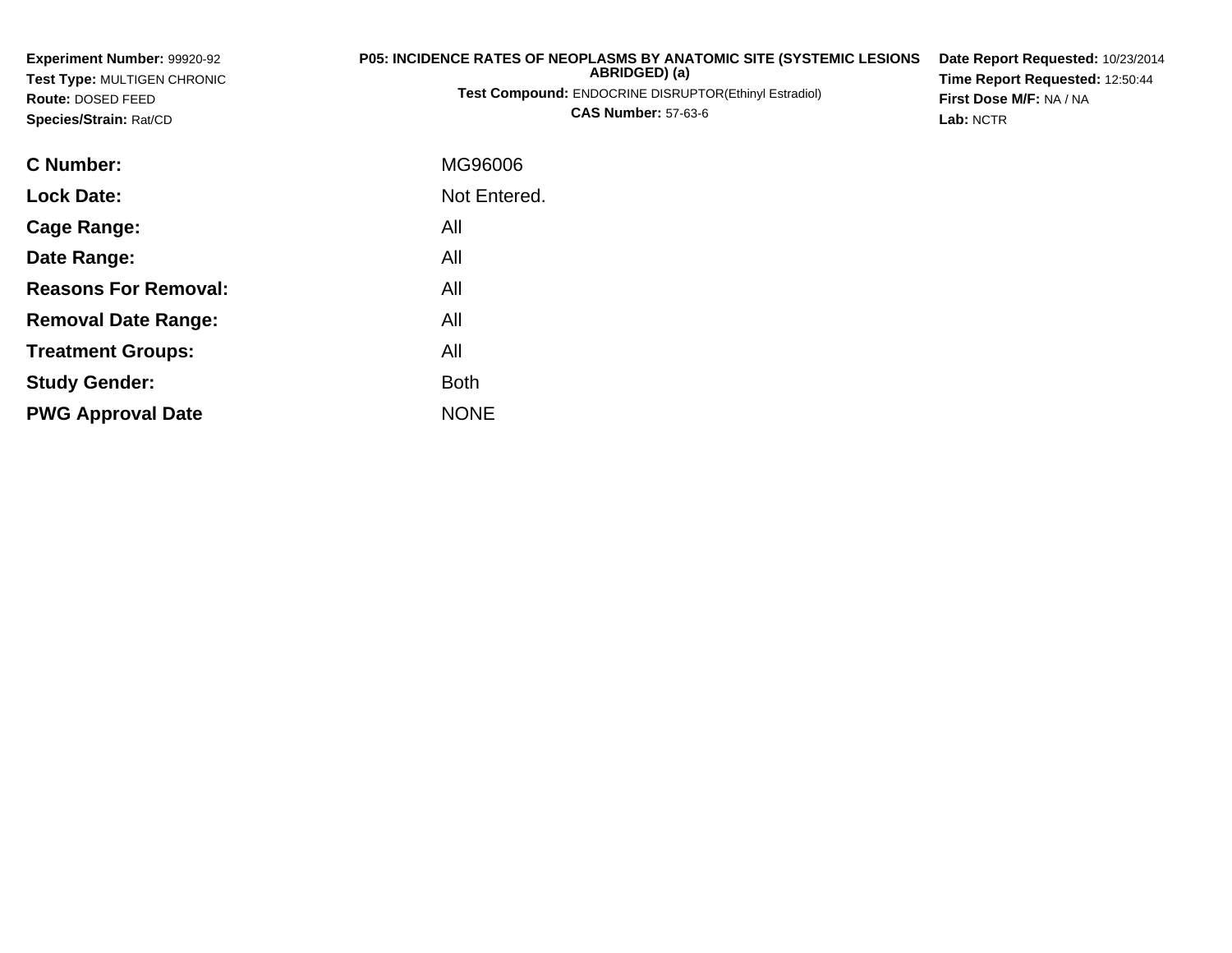## **Test Type:** MULTIGEN CHRONIC

### **Route:** DOSED FEED

**Species/Strain:** Rat/CD

#### **P05: INCIDENCE RATES OF NEOPLASMS BY ANATOMIC SITE (SYSTEMIC LESIONS**

**ABRIDGED) (a)**

**Test Compound:** ENDOCRINE DISRUPTOR(Ethinyl Estradiol)

**CAS Number:** 57-63-6

**Date Report Requested:** 10/23/2014**Time Report Requested:** 12:50:44**First Dose M/F:** NA / NA**Lab:** NCTR

| <b>CD Rat MALE</b>                      | F1 OPPB        | F1 2PPB | <b>F1 10PPB</b> | <b>F1 50PPB</b> | F1/2PPB TO CTL | F1/10PPB TO CTL |
|-----------------------------------------|----------------|---------|-----------------|-----------------|----------------|-----------------|
| <b>Disposition Summary</b>              |                |         |                 |                 |                |                 |
| <b>Animals Initially In Study</b>       | 51             | 50      | 50              | 50              | 50             | 50              |
| <b>Early Deaths</b>                     |                |         |                 |                 |                |                 |
| <b>Moribund Sacrifice</b>               | 9              | 13      | 17              | 12              | 15             | 7               |
| <b>Natural Death</b>                    | $\overline{7}$ | $\bf 6$ | $\mathbf{3}$    | 4               | 4              | 10              |
| <b>Survivors</b>                        |                |         |                 |                 |                |                 |
| <b>Moribund Sacrifice</b>               |                |         |                 | $\mathbf{2}$    |                |                 |
| <b>Natural Death</b>                    | $\mathbf{1}$   |         |                 |                 |                |                 |
| <b>Terminal Sacrifice</b>               | 34             | 31      | 30              | 32              | 31             | 33              |
| <b>Animals Examined Microscopically</b> | 51             | 50      | 50              | 50              | 50             | 50              |
| ALIMENTARY SYSTEM                       |                |         |                 |                 |                |                 |
| Esophagus                               | (51)           | (50)    | (50)            | (50)            | (50)           | (49)            |
| Intestine Large, Cecum                  | (44)           | (45)    | (47)            | (46)            | (48)           | (43)            |
| Intestine Large, Colon                  | (45)           | (47)    | (48)            | (47)            | (49)           | (43)            |
| Adenoma                                 |                |         |                 |                 |                |                 |
| Intestine Large, Rectum                 | (45)           | (45)    | (47)            | (46)            | (49)           | (42)            |
| Anus, Sarcoma                           |                |         |                 |                 |                |                 |
| Intestine Small, Duodenum               | (44)           | (45)    | (48)            | (47)            | (49)           | (42)            |
| Adenocarcinoma                          | 1(2%)          |         |                 |                 | 2(4%)          |                 |
| Intestine Small, Ileum                  | (43)           | (45)    | (47)            | (46)            | (48)           | (41)            |
| Adenocarcinoma                          |                |         | 1(2%)           |                 |                |                 |
| Intestine Small, Jejunum                | (43)           | (45)    | (46)            | (46)            | (48)           | (41)            |
| Adenocarcinoma                          |                |         |                 |                 |                |                 |
| Sarcoma                                 |                | 1(2%)   |                 |                 |                |                 |
| Liver                                   | (49)           | (49)    | (50)            | (49)            | (50)           | (48)            |
| Cholangiocarcinoma                      |                |         | 1(2%)           |                 | 1(2%)          |                 |
| Cholangioma                             |                |         |                 |                 |                |                 |

a - Number of animals examined microscopically at site and number of animals with lesion

b - Primary tumors: all tumors except metastatic tumors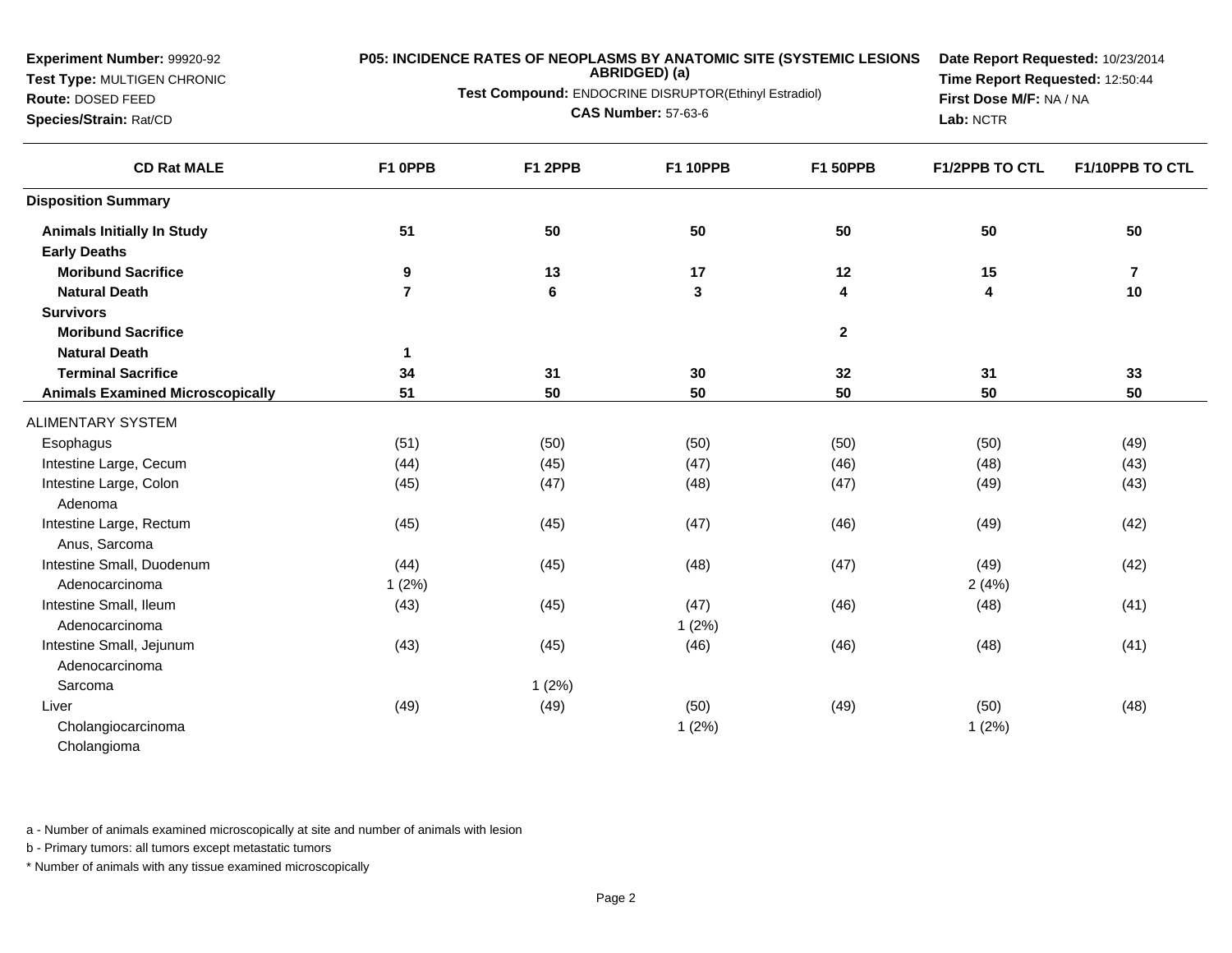**Test Type:** MULTIGEN CHRONIC

**Route:** DOSED FEED**Species/Strain:** Rat/CD

 $\overline{\phantom{0}}$ 

### **P05: INCIDENCE RATES OF NEOPLASMS BY ANATOMIC SITE (SYSTEMIC LESIONS**

**ABRIDGED) (a)**

**Test Compound:** ENDOCRINE DISRUPTOR(Ethinyl Estradiol)

**CAS Number:** 57-63-6

**Date Report Requested:** 10/23/2014**Time Report Requested:** 12:50:44**First Dose M/F:** NA / NA**Lab:** NCTR

| <b>CD Rat MALE</b>                                             | F1 OPPB    | F1 2PPB | <b>F1 10PPB</b> | <b>F1 50PPB</b> | <b>F1/2PPB TO CTL</b> | <b>F1/10PPB TO CTL</b> |
|----------------------------------------------------------------|------------|---------|-----------------|-----------------|-----------------------|------------------------|
| Hepatocellular Adenoma                                         |            | 3(6%)   | 1(2%)           |                 |                       |                        |
| Hepatocellular Carcinoma                                       |            |         |                 | 1(2%)           |                       | 1(2%)                  |
| Squamous Cell Carcinoma, Metastatic,<br>Stomach, Forestomach   |            |         |                 |                 |                       |                        |
| Mesentery                                                      | (1)        | (1)     | (2)             | (1)             | (1)                   | (2)                    |
| Carcinoma, Metastatic, Uncertain Primary<br>Site               |            |         |                 |                 |                       | 1 (50%)                |
| Squamous Cell Carcinoma, Metastatic,<br>Uncertain Primary Site |            |         |                 |                 |                       |                        |
| Oral Mucosa                                                    | (3)        | (2)     | (4)             | (9)             | (5)                   | (1)                    |
| Sarcoma                                                        |            | 1(50%)  |                 |                 |                       |                        |
| Squamous Cell Carcinoma                                        | $3(100\%)$ |         | 4 (100%)        | 7 (78%)         | 3(60%)                |                        |
| Pancreas                                                       | (46)       | (48)    | (48)            | (48)            | (49)                  | (47)                   |
| Squamous Cell Carcinoma, Metastatic,<br>Stomach, Forestomach   |            |         |                 |                 |                       |                        |
| <b>Salivary Glands</b>                                         | (48)       | (50)    | (49)            | (50)            | (50)                  | (48)                   |
| Stomach, Forestomach                                           | (47)       | (48)    | (49)            | (48)            | (50)                  | (46)                   |
| Squamous Cell Carcinoma                                        |            |         |                 |                 |                       |                        |
| Squamous Cell Papilloma                                        | 1(2%)      |         |                 |                 |                       |                        |
| Stomach, Glandular                                             | (45)       | (47)    | (48)            | (46)            | (50)                  | (45)                   |
| Adenoma                                                        |            |         |                 |                 | 1(2%)                 |                        |
| Tongue                                                         | (0)        | (0)     | (0)             | (0)             | (0)                   | (0)                    |
| CARDIOVASCULAR SYSTEM                                          |            |         |                 |                 |                       |                        |
| <b>Blood Vessel</b>                                            | (51)       | (50)    | (50)            | (50)            | (50)                  | (50)                   |
| Heart                                                          | (51)       | (50)    | (50)            | (50)            | (50)                  | (48)                   |
| Endocardium, Schwannoma Malignant                              | 1(2%)      | 2(4%)   |                 |                 |                       |                        |
| Schwannoma Benign                                              |            |         |                 | 1(2%)           |                       |                        |
| Squamous Cell Carcinoma, Metastatic,                           |            |         |                 |                 |                       |                        |

Squamous Cell Carcinoma, Metastatic, Stomach, Forestomach

a - Number of animals examined microscopically at site and number of animals with lesion

b - Primary tumors: all tumors except metastatic tumors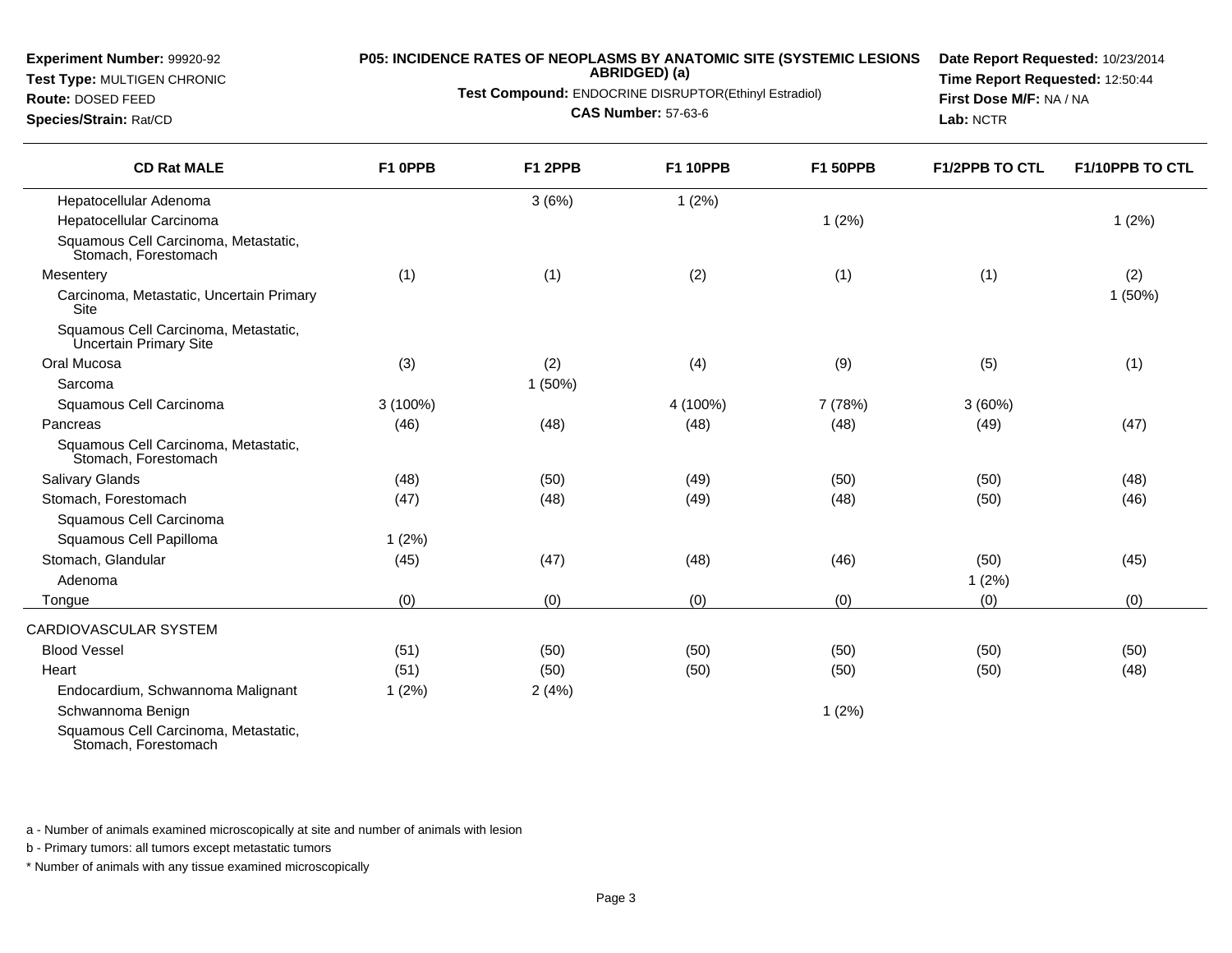**Test Type:** MULTIGEN CHRONIC**Route:** DOSED FEED

**Species/Strain:** Rat/CD

# **P05: INCIDENCE RATES OF NEOPLASMS BY ANATOMIC SITE (SYSTEMIC LESIONS ABRIDGED) (a)**

**Test Compound:** ENDOCRINE DISRUPTOR(Ethinyl Estradiol)

**CAS Number:** 57-63-6

**Date Report Requested:** 10/23/2014**Time Report Requested:** 12:50:44**First Dose M/F:** NA / NA**Lab:** NCTR

| <b>CD Rat MALE</b>                 | F1 OPPB  | F1 2PPB  | <b>F1 10PPB</b> | <b>F1 50PPB</b> | <b>F1/2PPB TO CTL</b> | F1/10PPB TO CTL |
|------------------------------------|----------|----------|-----------------|-----------------|-----------------------|-----------------|
| <b>ENDOCRINE SYSTEM</b>            |          |          |                 |                 |                       |                 |
| <b>Adrenal Cortex</b>              | (47)     | (50)     | (50)            | (50)            | (49)                  | (45)            |
| Adenoma                            | 2(4%)    | 1(2%)    | 2(4%)           | 1(2%)           |                       | 1(2%)           |
| Carcinoma                          |          |          | 2(4%)           |                 |                       |                 |
| Adrenal Medulla                    | (46)     | (48)     | (49)            | (49)            | (49)                  | (45)            |
| Bilateral, Pheochromocytoma Benign |          |          |                 |                 | 1(2%)                 |                 |
| Pheochromocytoma Benign            | 2(4%)    | 2(4%)    | 4(8%)           | 1(2%)           | 3(6%)                 | 1(2%)           |
| Pheochromocytoma Complex           | 1(2%)    | 1(2%)    | 1(2%)           |                 |                       |                 |
| Pheochromocytoma Malignant         | 1(2%)    | 1(2%)    | 2(4%)           |                 |                       |                 |
| Islets, Pancreatic                 | (46)     | (48)     | (49)            | (49)            | (49)                  | (47)            |
| Adenoma                            |          |          |                 | 2(4%)           |                       | 2(4%)           |
| Parathyroid Gland                  | (49)     | (46)     | (46)            | (46)            | (50)                  | (44)            |
| Adenoma                            | 4(8%)    |          | 1(2%)           | 1(2%)           | 3(6%)                 | 1(2%)           |
| <b>Pituitary Gland</b>             | (48)     | (50)     | (50)            | (50)            | (50)                  | (47)            |
| Pars Distalis, Adenoma             | 25 (52%) | 24 (48%) | 28 (56%)        | 16 (32%)        | 29 (58%)              | 28 (60%)        |
| Pars Intermed, Adenoma             |          |          |                 |                 |                       |                 |
| Schwannoma Malignant               | 1(2%)    |          |                 |                 |                       |                 |
| <b>Thyroid Gland</b>               | (47)     | (49)     | (50)            | (49)            | (50)                  | (47)            |
| C Cell, Adenoma                    | 5(11%)   |          | 1(2%)           |                 | 3(6%)                 | 1(2%)           |
| C Cell, Carcinoma                  |          | 1(2%)    |                 |                 | 2(4%)                 |                 |
| Follicular Cel, Adenoma            |          |          | 1(2%)           |                 |                       |                 |
| Follicular Cel, Carcinoma          |          |          |                 | 1(2%)           |                       |                 |
| <b>GENERAL BODY SYSTEM</b>         |          |          |                 |                 |                       |                 |
| <b>Tissue NOS</b>                  | (1)      | (0)      | (1)             | (0)             | (1)                   | (0)             |
| Lipoma                             |          |          | 1 (100%)        |                 |                       |                 |
| Sarcoma                            |          |          |                 |                 |                       |                 |
| Schwannoma Malignant               |          |          |                 |                 | 1 (100%)              |                 |

a - Number of animals examined microscopically at site and number of animals with lesion

b - Primary tumors: all tumors except metastatic tumors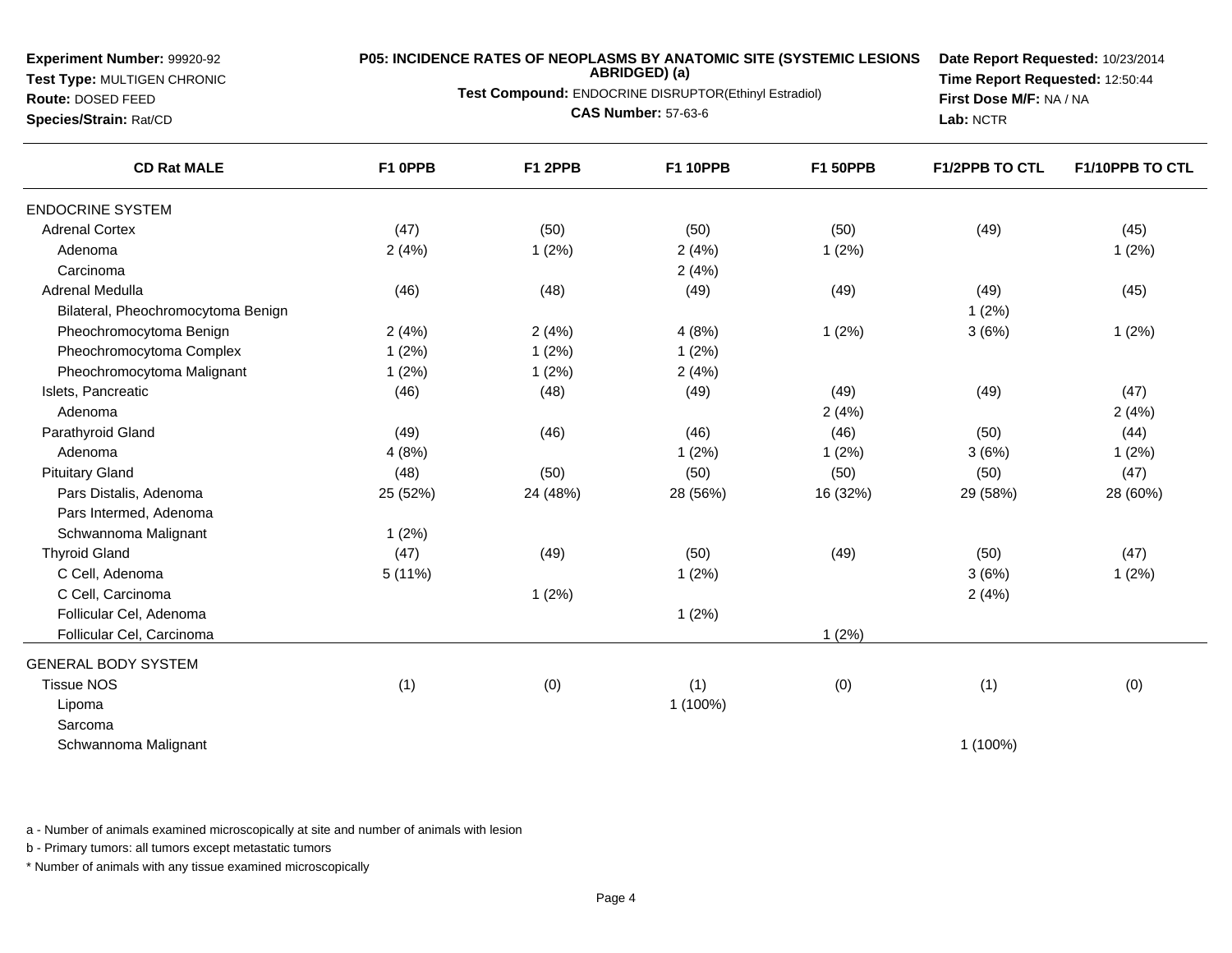**Test Type:** MULTIGEN CHRONIC

**Route:** DOSED FEED**Species/Strain:** Rat/CD

# **P05: INCIDENCE RATES OF NEOPLASMS BY ANATOMIC SITE (SYSTEMIC LESIONS ABRIDGED) (a)**

**Test Compound:** ENDOCRINE DISRUPTOR(Ethinyl Estradiol)

**CAS Number:** 57-63-6

**Date Report Requested:** 10/23/2014**Time Report Requested:** 12:50:45**First Dose M/F:** NA / NA**Lab:** NCTR

| <b>CD Rat MALE</b>                                           | F1 OPPB | F1 2PPB | <b>F1 10PPB</b> | <b>F1 50PPB</b> | <b>F1/2PPB TO CTL</b> | F1/10PPB TO CTL |
|--------------------------------------------------------------|---------|---------|-----------------|-----------------|-----------------------|-----------------|
| <b>GENITAL SYSTEM</b>                                        |         |         |                 |                 |                       |                 |
| <b>Coagulating Gland</b>                                     | (46)    | (49)    | (49)            | (49)            | (49)                  | (47)            |
| Carcinoma, Metastatic, Prostate,<br>Dorsal/Lateral Lobe      |         |         |                 |                 |                       | 1(2%)           |
| Carcinoma, Metastatic, Uncertain Primary<br><b>Site</b>      |         |         |                 |                 |                       | 1(2%)           |
| Schwannoma Malignant                                         |         |         |                 |                 |                       |                 |
| <b>Ductus Deferens</b>                                       | (0)     | (0)     | (0)             | (0)             | (0)                   | (1)             |
| Epididymis                                                   | (51)    | (50)    | (50)            | (50)            | (50)                  | (49)            |
| Squamous Cell Carcinoma, Metastatic,<br>Stomach, Forestomach |         |         |                 |                 |                       |                 |
| Penis                                                        | (0)     | (1)     | (0)             | (0)             | (1)                   | (1)             |
| Squamous Cell Carcinoma, Metastatic,<br>Preputial Gland      |         |         |                 |                 | 1 (100%)              |                 |
| <b>Preputial Gland</b>                                       | (51)    | (50)    | (50)            | (50)            | (50)                  | (50)            |
| Adenoma                                                      |         |         |                 |                 | 1(2%)                 |                 |
| Carcinoma                                                    |         |         |                 |                 |                       |                 |
| Squamous Cell Carcinoma                                      | 4(8%)   | 5 (10%) | 5 (10%)         | 2(4%)           | 4(8%)                 | 3(6%)           |
| Prostate, Dorsal/Lateral Lobe                                | (36)    | (37)    | (45)            | (41)            | (38)                  | (42)            |
| Carcinoma                                                    |         |         |                 |                 |                       | 1(2%)           |
| Carcinoma, Metastatic, Uncertain Primary<br>Site             |         |         |                 |                 |                       | 1(2%)           |
| Schwannoma Malignant                                         |         |         |                 |                 |                       |                 |
| Squamous Cell Carcinoma, Metastatic,<br>Stomach, Forestomach |         |         |                 |                 |                       |                 |
| Prostate, Dorsal/lateral Lobe                                | (13)    | (13)    | (5)             | (9)             | (12)                  | (7)             |
| Prostate, Ventral Lobe                                       | (49)    | (50)    | (50)            | (50)            | (50)                  | (49)            |
| Carcinoma                                                    |         |         |                 |                 |                       | 1(2%)           |
| Schwannoma Malignant                                         |         |         |                 |                 |                       |                 |
| <b>Rete Testes</b>                                           | (46)    | (44)    | (46)            | (47)            | (47)                  | (43)            |
|                                                              |         |         |                 |                 |                       |                 |

a - Number of animals examined microscopically at site and number of animals with lesion

b - Primary tumors: all tumors except metastatic tumors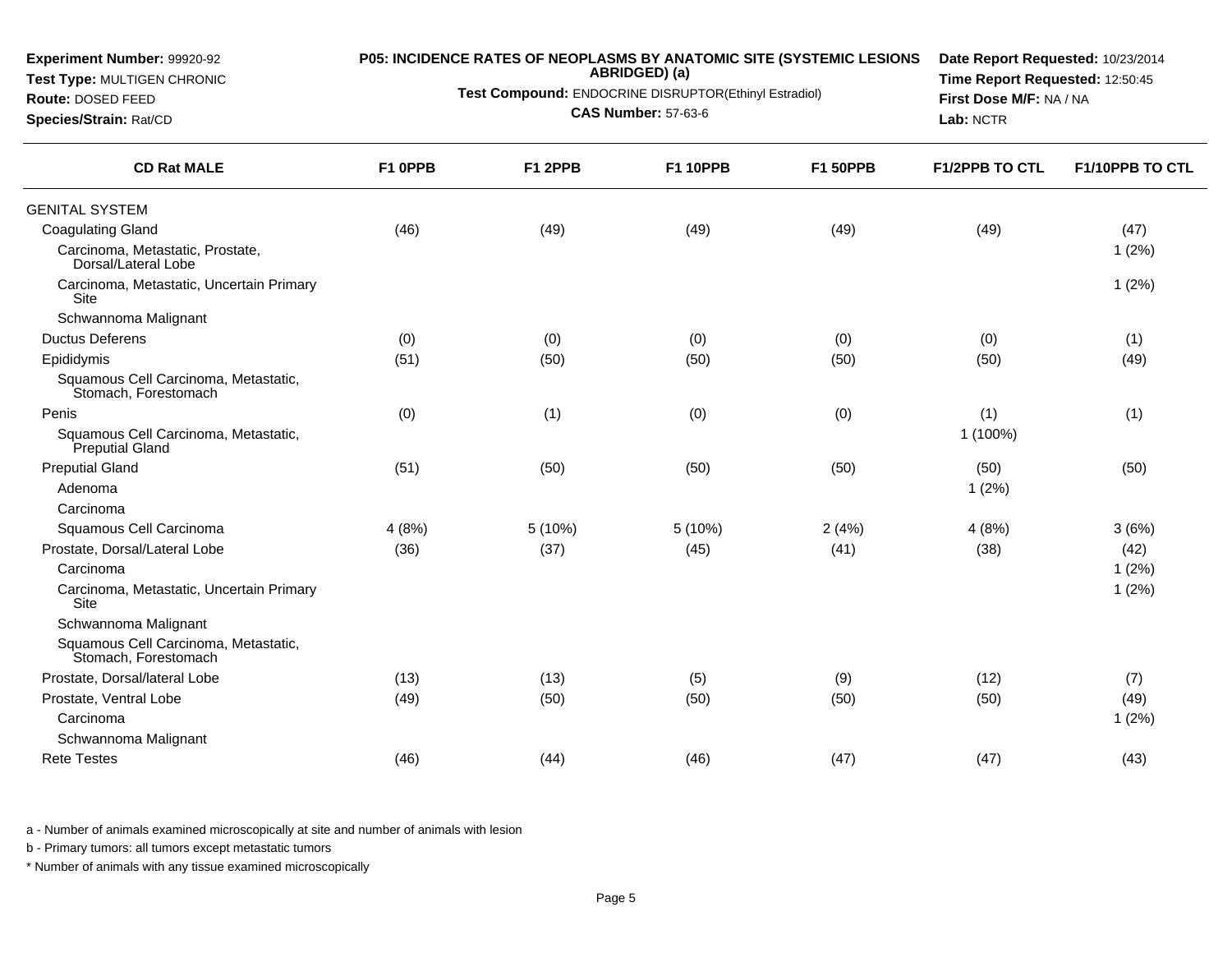**Test Type:** MULTIGEN CHRONIC

**Route:** DOSED FEED**Species/Strain:** Rat/CD

# **P05: INCIDENCE RATES OF NEOPLASMS BY ANATOMIC SITE (SYSTEMIC LESIONS ABRIDGED) (a)**

**Test Compound:** ENDOCRINE DISRUPTOR(Ethinyl Estradiol)

**CAS Number:** 57-63-6

**Date Report Requested:** 10/23/2014**Time Report Requested:** 12:50:45**First Dose M/F:** NA / NA**Lab:** NCTR

| <b>CD Rat MALE</b>                                           | F1 0PPB | F1 2PPB | <b>F1 10PPB</b> | <b>F1 50PPB</b> | <b>F1/2PPB TO CTL</b> | F1/10PPB TO CTL |
|--------------------------------------------------------------|---------|---------|-----------------|-----------------|-----------------------|-----------------|
| <b>Seminal Vesicle</b>                                       | (43)    | (46)    | (47)            | (47)            | (49)                  | (43)            |
| Adenoma                                                      | 1(2%)   |         |                 |                 |                       |                 |
| Carcinoma                                                    |         |         | 1(2%)           | 1(2%)           |                       |                 |
| Carcinoma, Metastatic, Prostate,<br>Dorsal/Lateral Lobe      |         |         |                 |                 |                       | 1(2%)           |
| Carcinoma, Metastatic, Uncertain Primary<br><b>Site</b>      |         |         |                 |                 |                       | 1(2%)           |
| <b>Testes</b>                                                | (48)    | (50)    | (50)            | (50)            | (50)                  | (48)            |
| Interstit Cell, Adenoma                                      |         |         |                 |                 |                       |                 |
| Sarcoma                                                      |         |         |                 |                 | 1(2%)                 |                 |
| Seminoma Benign                                              |         |         |                 | 1(2%)           |                       |                 |
| Squamous Cell Carcinoma, Metastatic,<br>Stomach, Forestomach |         |         |                 |                 |                       |                 |
| <b>HEMATOPOIETIC SYSTEM</b>                                  |         |         |                 |                 |                       |                 |
| <b>Bone Marrow</b>                                           | (46)    | (48)    | (48)            | (48)            | (50)                  | (46)            |
| Lymph Node                                                   | (14)    | (16)    | (16)            | (15)            | (19)                  | (14)            |
| Squamous Cell Carcinoma, Metastatic,<br>Preputial Gland      |         |         |                 |                 | 1(5%)                 |                 |
| Lymph Node, Mandibular                                       | (49)    | (50)    | (50)            | (48)            | (50)                  | (47)            |
| Lymph Node, Mesenteric                                       | (45)    | (46)    | (49)            | (47)            | (50)                  | (44)            |
| Squamous Cell Carcinoma, Metastatic,<br>Stomach, Forestomach |         |         |                 |                 |                       |                 |
| Spleen                                                       | (48)    | (49)    | (49)            | (49)            | (50)                  | (47)            |
| Hemangiosarcoma                                              |         |         |                 |                 |                       |                 |
| Sarcoma                                                      |         |         |                 |                 |                       |                 |
| Squamous Cell Carcinoma, Metastatic,<br>Stomach, Forestomach |         |         |                 |                 |                       |                 |
| Thymus                                                       | (45)    | (44)    | (46)            | (44)            | (46)                  | (40)            |
| Sarcoma                                                      |         |         | 1(2%)           | 1(2%)           |                       |                 |

a - Number of animals examined microscopically at site and number of animals with lesion

b - Primary tumors: all tumors except metastatic tumors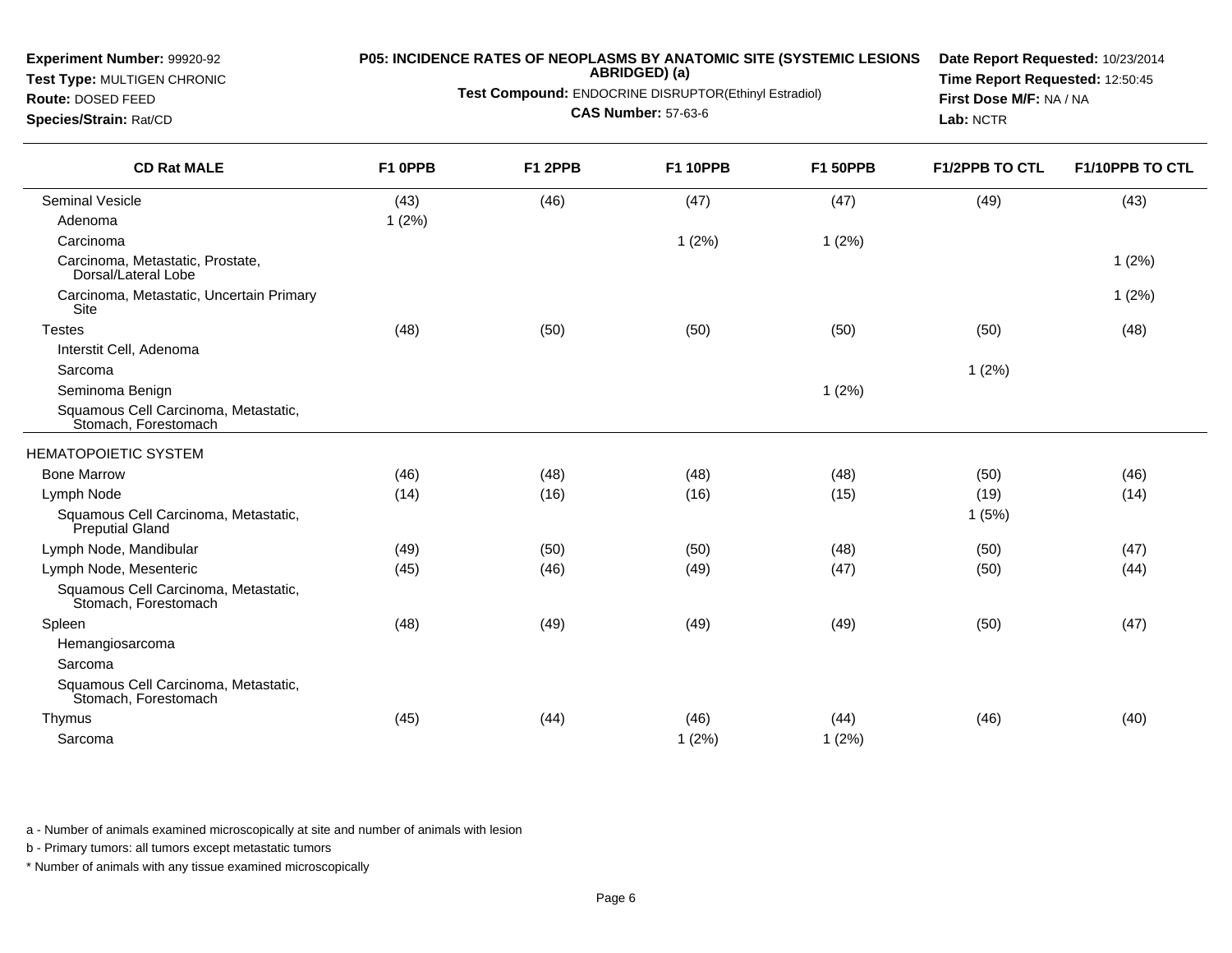| Experiment Number: 99920-92<br>Test Type: MULTIGEN CHRONIC<br>Route: DOSED FEED<br>Species/Strain: Rat/CD |         |         | ABRIDGED) (a)<br>Test Compound: ENDOCRINE DISRUPTOR(Ethinyl Estradiol)<br><b>CAS Number: 57-63-6</b> | P05: INCIDENCE RATES OF NEOPLASMS BY ANATOMIC SITE (SYSTEMIC LESIONS | Date Report Requested: 10/23/2014<br>Time Report Requested: 12:50:45<br>First Dose M/F: NA / NA<br>Lab: NCTR |                 |
|-----------------------------------------------------------------------------------------------------------|---------|---------|------------------------------------------------------------------------------------------------------|----------------------------------------------------------------------|--------------------------------------------------------------------------------------------------------------|-----------------|
| <b>CD Rat MALE</b>                                                                                        | F1 OPPB | F1 2PPB | <b>F1 10PPB</b>                                                                                      | <b>F1 50PPB</b>                                                      | <b>F1/2PPB TO CTL</b>                                                                                        | F1/10PPB TO CTL |
| Squamous Cell Carcinoma, Metastatic,<br>Stomach, Forestomach                                              |         |         |                                                                                                      |                                                                      |                                                                                                              |                 |
| Thymoma Benign                                                                                            |         |         |                                                                                                      |                                                                      | 1(2%)                                                                                                        |                 |
| <b>INTEGUMENTARY SYSTEM</b>                                                                               |         |         |                                                                                                      |                                                                      |                                                                                                              |                 |
| <b>Mammary Gland</b>                                                                                      | (44)    | (45)    | (47)                                                                                                 | (44)                                                                 | (45)                                                                                                         | (47)            |
| Adenocarcinoma                                                                                            | 1(2%)   |         |                                                                                                      |                                                                      |                                                                                                              |                 |
| Adenoma                                                                                                   |         |         |                                                                                                      |                                                                      | 1(2%)                                                                                                        | 1(2%)           |
| Fibroadenoma                                                                                              | 1(2%)   | 3(7%)   | 1(2%)                                                                                                | 2(5%)                                                                |                                                                                                              | 1(2%)           |
| Fibroma                                                                                                   | 1(2%)   | 3(7%)   |                                                                                                      |                                                                      | 1(2%)                                                                                                        |                 |
| Lipoma                                                                                                    | 1(2%)   |         |                                                                                                      |                                                                      |                                                                                                              |                 |
| <b>Skin</b>                                                                                               | (51)    | (50)    | (50)                                                                                                 | (50)                                                                 | (50)                                                                                                         | (49)            |
| Basal Cell Adenoma                                                                                        | 1(2%)   | 1(2%)   | 1(2%)                                                                                                |                                                                      |                                                                                                              |                 |
| Carcinoma                                                                                                 |         |         |                                                                                                      |                                                                      |                                                                                                              |                 |
| Fibroma                                                                                                   | 2(4%)   |         | 1(2%)                                                                                                | 2(4%)                                                                |                                                                                                              | 1(2%)           |
| Hemangioma                                                                                                |         |         | 1(2%)                                                                                                |                                                                      |                                                                                                              |                 |
| Keratoacanthoma                                                                                           | 2(4%)   | 3(6%)   | 1(2%)                                                                                                | 2(4%)                                                                | 1(2%)                                                                                                        | 2(4%)           |
| Lipoma                                                                                                    |         |         |                                                                                                      |                                                                      | 1(2%)                                                                                                        |                 |
| Osteosarcoma                                                                                              |         |         |                                                                                                      |                                                                      |                                                                                                              |                 |
| Prepuce, Keratoacanthoma                                                                                  |         |         |                                                                                                      |                                                                      |                                                                                                              | 1(2%)           |
| Prepuce, Squamous Cell Carcinoma                                                                          |         |         |                                                                                                      |                                                                      |                                                                                                              |                 |
| Sarcoma                                                                                                   | 4(8%)   |         | 1(2%)                                                                                                |                                                                      | 1(2%)                                                                                                        |                 |
| Schwannoma Malignant                                                                                      |         |         |                                                                                                      | 1(2%)                                                                |                                                                                                              |                 |
| Sebaceous Gl, Adenoma                                                                                     |         |         |                                                                                                      |                                                                      | 1(2%)                                                                                                        |                 |
| Squamous Cell Carcinoma                                                                                   |         | 1(2%)   |                                                                                                      |                                                                      |                                                                                                              | 1(2%)           |
| Squamous Cell Papilloma                                                                                   |         |         | 1(2%)                                                                                                |                                                                      | 2(4%)                                                                                                        | 1(2%)           |
| MUSCULOSKELETAL SYSTEM                                                                                    |         |         |                                                                                                      |                                                                      |                                                                                                              |                 |
| Bone                                                                                                      | (2)     | (0)     | (0)                                                                                                  | (1)                                                                  | (0)                                                                                                          | (0)             |

b - Primary tumors: all tumors except metastatic tumors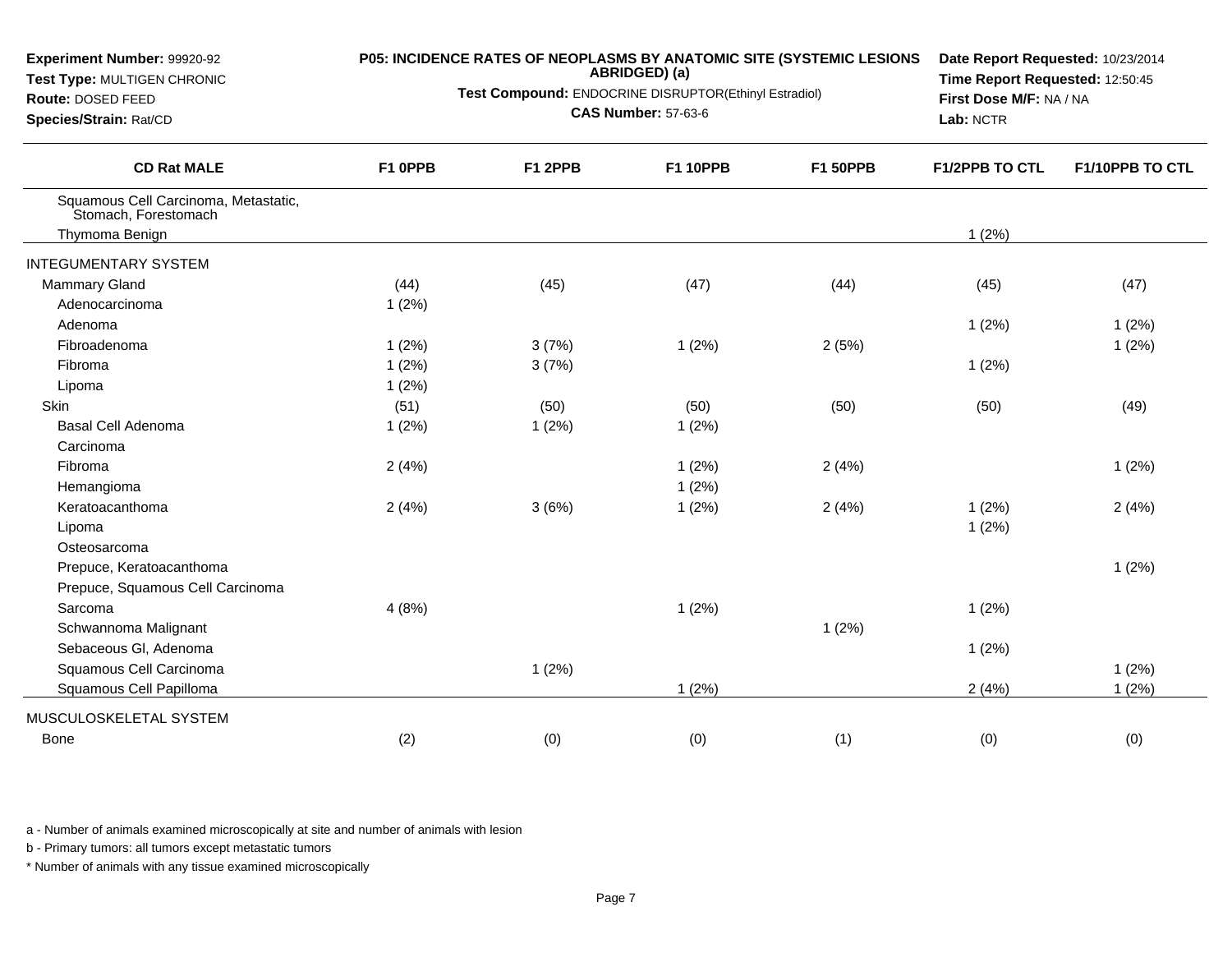**Test Type:** MULTIGEN CHRONIC

**Route:** DOSED FEED**Species/Strain:** Rat/CD

# **P05: INCIDENCE RATES OF NEOPLASMS BY ANATOMIC SITE (SYSTEMIC LESIONS ABRIDGED) (a)**

**Test Compound:** ENDOCRINE DISRUPTOR(Ethinyl Estradiol)

**CAS Number:** 57-63-6

**Date Report Requested:** 10/23/2014**Time Report Requested:** 12:50:45**First Dose M/F:** NA / NA**Lab:** NCTR

| <b>CD Rat MALE</b>                                                      | F1 OPPB   | F1 2PPB | <b>F1 10PPB</b> | <b>F1 50PPB</b> | <b>F1/2PPB TO CTL</b> | F1/10PPB TO CTL |
|-------------------------------------------------------------------------|-----------|---------|-----------------|-----------------|-----------------------|-----------------|
| Cranium, Nerve, Squamous Cell<br>Carcinoma, Deep Invasion               |           |         |                 |                 |                       |                 |
| Cranium, Osteosarcoma                                                   | $1(50\%)$ |         |                 |                 |                       |                 |
| Cranium, Schwannoma Malignant,<br>Metastatic, Uncertain Primary Site    | $1(50\%)$ |         |                 |                 |                       |                 |
| Cranium, Squamous Cell Carcinoma, Deep<br>Invasion                      |           |         |                 |                 |                       |                 |
| Bone, Femur                                                             | (51)      | (50)    | (50)            | (50)            | (50)                  | (50)            |
| <b>Skeletal Muscle</b>                                                  | (1)       | (1)     | (1)             | (2)             | (2)                   | (0)             |
| Diaphragm, Squamous Cell Carcinoma,<br>Metastatic, Stomach, Forestomach |           |         |                 |                 |                       |                 |
| NERVOUS SYSTEM                                                          |           |         |                 |                 |                       |                 |
| <b>Brain</b>                                                            | (0)       | (0)     | (0)             | (0)             | (0)                   | (0)             |
| Cranial Nerve, Schwannoma Malignant                                     |           |         |                 |                 |                       |                 |
| Brain, Brain Stem                                                       | (49)      | (50)    | (50)            | (50)            | (50)                  | (48)            |
| Astrocytoma Malignant                                                   | 1(2%)     |         |                 |                 |                       |                 |
| <b>Reticulosis Malignant</b>                                            |           |         |                 |                 |                       |                 |
| Brain, Cerebellum                                                       | (49)      | (50)    | (50)            | (50)            | (50)                  | (48)            |
| Astrocytoma Malignant                                                   |           |         |                 |                 |                       |                 |
| <b>Granular Cell Tumor Malignant</b>                                    |           |         |                 |                 |                       |                 |
| Brain, Cerebrum                                                         | (49)      | (50)    | (50)            | (50)            | (50)                  | (48)            |
| Astrocytoma Malignant                                                   | 1(2%)     |         |                 |                 |                       |                 |
| Granular Cell Tumor Benign                                              |           | 1(2%)   |                 |                 |                       |                 |
| <b>Granular Cell Tumor Malignant</b>                                    |           | 1(2%)   | 1(2%)           |                 |                       |                 |
| Meninges, Granular Cell Tumor Benign                                    |           |         |                 |                 |                       |                 |
| Osteoma                                                                 |           |         |                 |                 |                       |                 |
| Reticulosis Malignant                                                   |           |         |                 |                 | 1(2%)                 |                 |
| Peripheral Nerve                                                        | (0)       | (1)     | (1)             | (2)             | (2)                   | (0)             |

RESPIRATORY SYSTEM

a - Number of animals examined microscopically at site and number of animals with lesion

b - Primary tumors: all tumors except metastatic tumors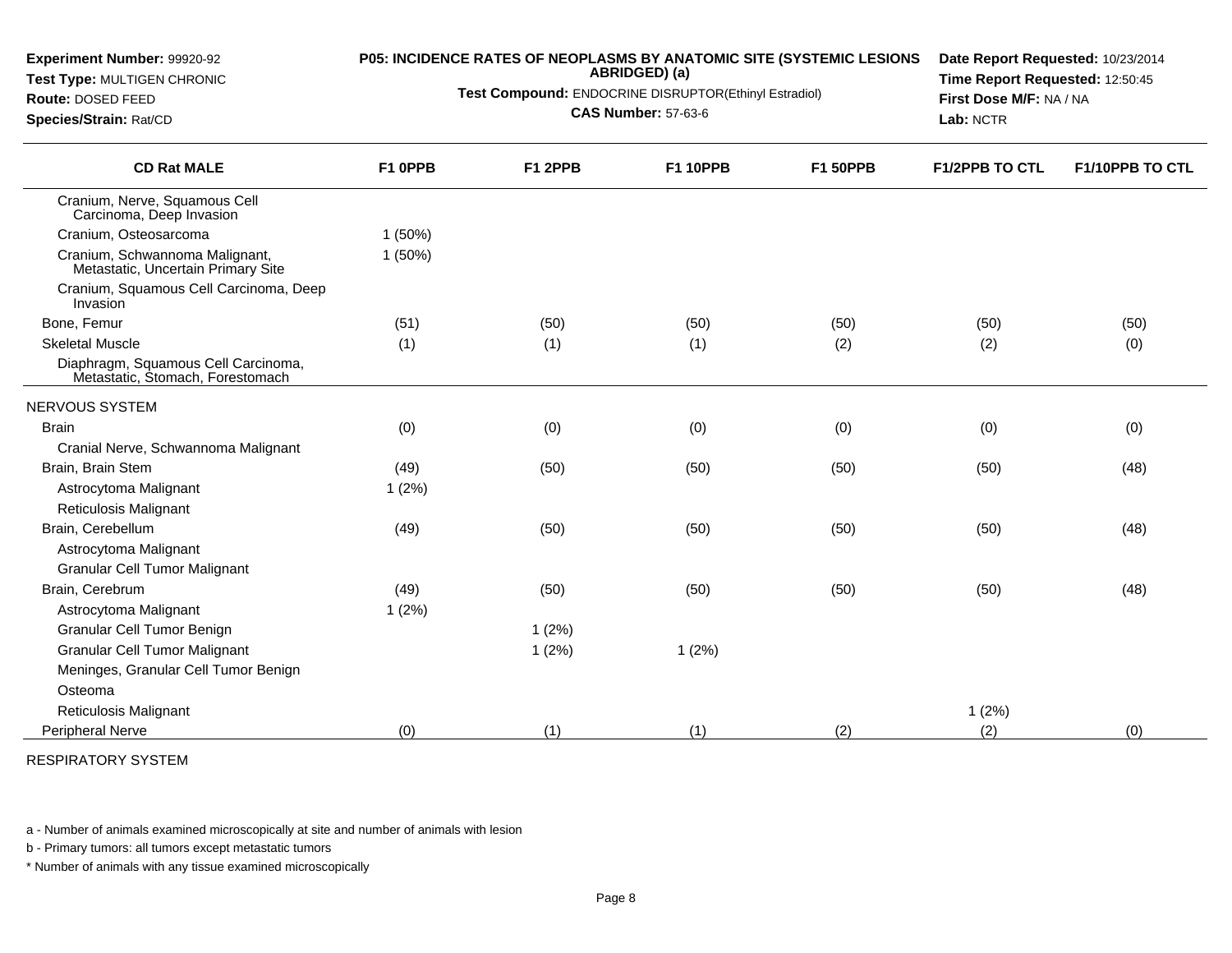**Test Type:** MULTIGEN CHRONIC**Route:** DOSED FEED **Species/Strain:** Rat/CD**ABRIDGED) (a)Test Compound:** ENDOCRINE DISRUPTOR(Ethinyl Estradiol)**CAS Number:** 57-63-6**Time Report Requested:** 12:50:45**First Dose M/F:** NA / NA**Lab:** NCTR**CD Rat MALE F1 0PPB F1 2PPB F1 10PPB F1 50PPB F1/2PPB TO CTL F1/10PPB TO CTL** Lungg (46) (46) (46) (46) (48) (48) (48) (48) (50) (50) (45) Alveolar/Bronchiolar Adenoma 1 (2%) Alveolar/Bronchiolar Carcinomaa and  $1(2\%)$ Carcinoma, Metastatic, Adrenal Cortex $x$  and  $(2\%)$ Sarcoma, Metastatic, Thymuss and  $1(2\%)$ Schwannoma Malignant, Metastatic, SkinSquamous Cell Carcinoma, Metastatic,Preputial Gland Squamous Cell Carcinoma, Metastatic,1 (2%)Stomach, Forestomach Squamous Cell Carcinoma, Metastatic,Uncertain Primary Site Thymoma Malignant, Metastatic, UncertainPrimary Site Nosee (48) (48) (49) (50) (59) (49) (49) (48) (48) Adenomaa and  $1 (2\%)$ **Osteosarcoma** a and  $1 (2\%)$ Schwannoma Malignantt the contract of  $1 (2\%)$ Trachea (49) (50) (50) (50) (50) (46) SPECIAL SENSES SYSTEMEar (0) (0) (0) (0) (0) (0) Neural Crest TumorSquamous Cell PapillomaEyee (46) (46) (46) (46) (47) (46) (46) (48) (49) (49) (45) Iris, Melanoma Benign

**P05: INCIDENCE RATES OF NEOPLASMS BY ANATOMIC SITE (SYSTEMIC LESIONS**

**Date Report Requested:** 10/23/2014

 Retrobulbar, Squamous Cell Carcinoma,Deep Invasion Schwannoma Malignant1 (2%)t the contract of  $1 (2\%)$ Harderian Glandd (48) (48) (47) (48) (48) (48) (48) (50) (50) (46)

a - Number of animals examined microscopically at site and number of animals with lesion

b - Primary tumors: all tumors except metastatic tumors

**Experiment Number:** 99920-92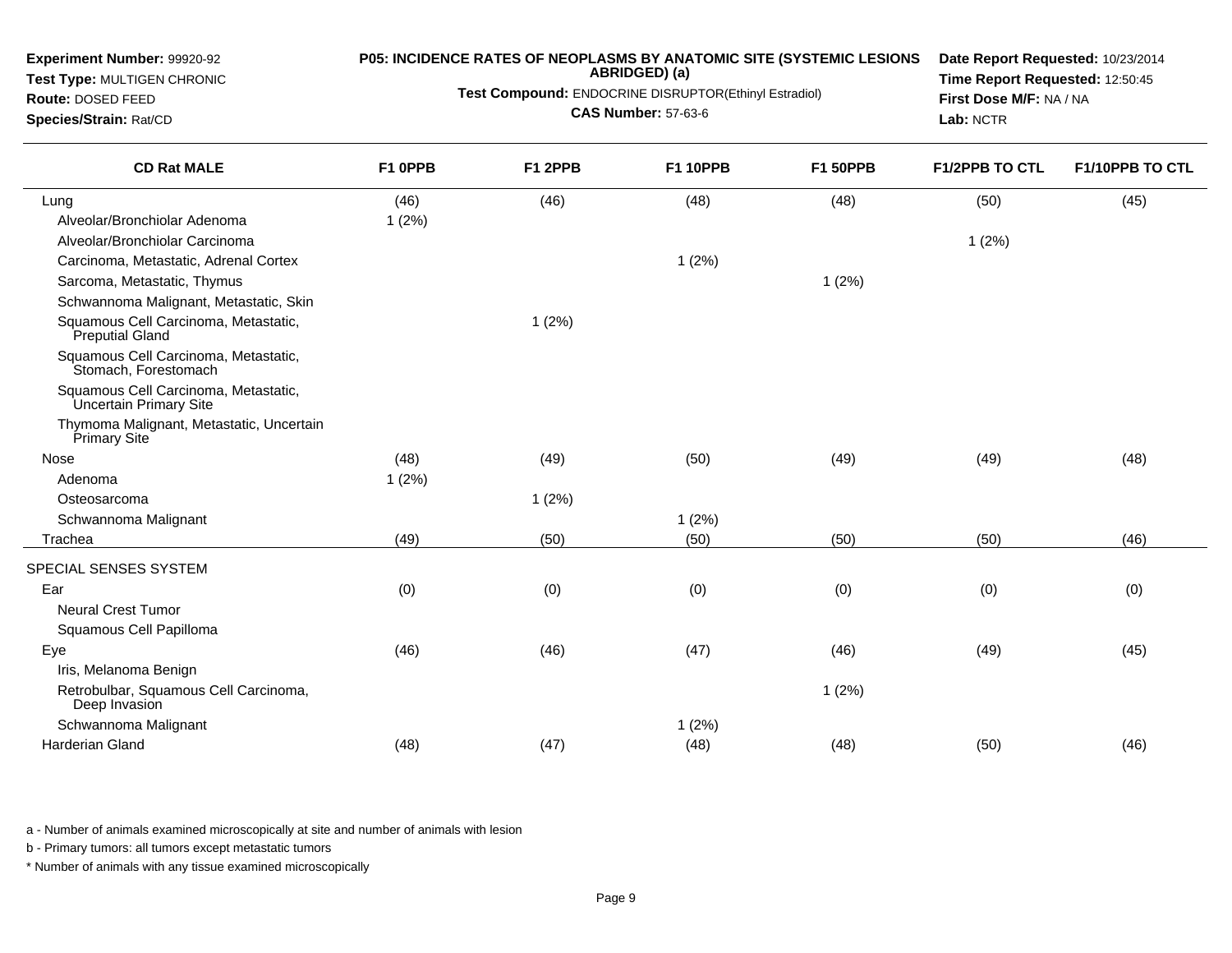### **Test Type:** MULTIGEN CHRONIC

#### **Route:** DOSED FEED

**Species/Strain:** Rat/CD

#### **P05: INCIDENCE RATES OF NEOPLASMS BY ANATOMIC SITE (SYSTEMIC LESIONSABRIDGED) (a)**

**Test Compound:** ENDOCRINE DISRUPTOR(Ethinyl Estradiol)

**CAS Number:** 57-63-6

**Date Report Requested:** 10/23/2014**Time Report Requested:** 12:50:45**First Dose M/F:** NA / NA**Lab:** NCTR

| <b>CD Rat MALE</b>                                           | F1 OPPB  | F1 2PPB | <b>F1 10PPB</b> | <b>F1 50PPB</b> | <b>F1/2PPB TO CTL</b> | F1/10PPB TO CTL |
|--------------------------------------------------------------|----------|---------|-----------------|-----------------|-----------------------|-----------------|
| Schwannoma Malignant                                         |          |         | 1(2%)           |                 |                       |                 |
| Squamous Cell Carcinoma, Deep Invasion                       |          |         |                 |                 | 1(2%)                 |                 |
| <b>Lacrimal Gland</b>                                        | (0)      | (0)     | (0)             | (2)             | (0)                   | (1)             |
| Zymbal's Gland                                               | (1)      | (0)     | (0)             | (2)             | (1)                   | (0)             |
| Adenoma                                                      |          |         |                 |                 | 1 (100%)              |                 |
| Carcinoma                                                    | 1 (100%) |         |                 | 1(50%)          |                       |                 |
| Squamous Cell Carcinoma                                      |          |         |                 | 1 (50%)         |                       |                 |
| <b>URINARY SYSTEM</b>                                        |          |         |                 |                 |                       |                 |
| Kidney                                                       | (46)     | (49)    | (48)            | (49)            | (49)                  | (47)            |
| Bilateral, Renal Tubule, Adenoma                             |          |         |                 |                 | 1(2%)                 |                 |
| Bilateral, Renal Tubule, Carcinoma                           |          | 1(2%)   |                 | 1(2%)           |                       |                 |
| Liposarcoma                                                  |          |         |                 |                 |                       |                 |
| Mesenchymal Tumor Malignant                                  |          |         |                 | 1(2%)           | 1(2%)                 |                 |
| Renal Tubule, Adenoma                                        |          |         |                 |                 | 2(4%)                 |                 |
| Renal Tubule, Carcinoma                                      |          |         |                 |                 | 1(2%)                 |                 |
| Sarcoma                                                      |          |         |                 |                 |                       |                 |
| Squamous Cell Carcinoma, Metastatic,<br>Stomach, Forestomach |          |         |                 |                 |                       |                 |
| Transit Epithe, Papilloma                                    | 1(2%)    |         |                 |                 |                       |                 |
| Urethra                                                      | (2)      | (2)     | (0)             | (2)             | (1)                   | (5)             |
| <b>Urinary Bladder</b>                                       | (45)     | (48)    | (49)            | (49)            | (49)                  | (45)            |
| <b>SYSTEMIC LESIONS</b>                                      |          |         |                 |                 |                       |                 |
| Multiple Organ                                               | $*(51)$  | $*(50)$ | $*(50)$         | $*(50)$         | $*(50)$               | $*(50)$         |
| Leukemia Granulocytic                                        |          | 2(4%)   |                 |                 |                       |                 |
| Leukemia Mononuclear                                         |          |         |                 |                 |                       |                 |
| Lymphoma Malignant                                           | 1(2%)    |         |                 | 2(4%)           | 1(2%)                 | 2(4%)           |
| Mesothelioma Benign                                          |          |         | 2(4%)           |                 |                       |                 |

a - Number of animals examined microscopically at site and number of animals with lesion

b - Primary tumors: all tumors except metastatic tumors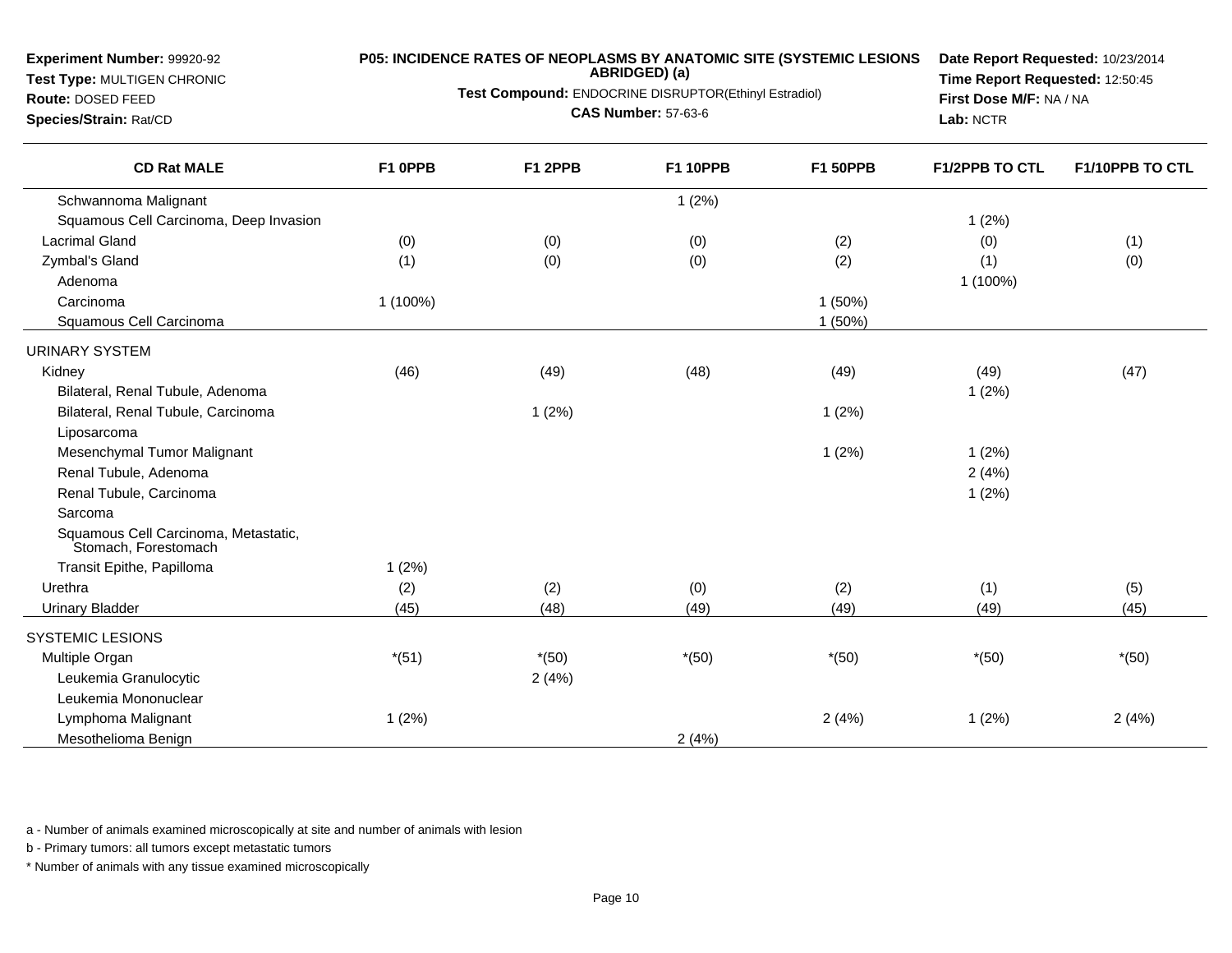**Experiment Number:** 99920-92**Test Type:** MULTIGEN CHRONIC**Route:** DOSED FEED **Species/Strain:** Rat/CD**P05: INCIDENCE RATES OF NEOPLASMS BY ANATOMIC SITE (SYSTEMIC LESIONSABRIDGED) (a)Test Compound:** ENDOCRINE DISRUPTOR(Ethinyl Estradiol)**CAS Number:** 57-63-6**Date Report Requested:** 10/23/2014**Time Report Requested:** 12:50:45**First Dose M/F:** NA / NA**Lab:** NCTR**CD Rat MALE F1/50PPB TO CTL F3 0PPB F3/2PPB TO CTL F3/10 PPB TO CTL F3/50 PPB TO CTL Disposition SummaryAnimals Initially In Study <sup>50</sup> <sup>50</sup> <sup>49</sup> <sup>50</sup> <sup>50</sup> Early Deaths Moribund Sacrifice <sup>14</sup> <sup>5</sup> <sup>3</sup> <sup>4</sup> <sup>3</sup> Natural Death <sup>3</sup> <sup>4</sup> <sup>3</sup> <sup>4</sup> <sup>2</sup> Survivors Moribund Sacrifice <sup>8</sup> <sup>13</sup> <sup>9</sup> <sup>9</sup> Natural Death <sup>3</sup> <sup>3</sup> <sup>2</sup> <sup>1</sup> Terminal Sacrifice <sup>33</sup> <sup>30</sup> <sup>27</sup> <sup>31</sup> <sup>35</sup> Animals Examined Microscopically <sup>50</sup> <sup>50</sup> <sup>49</sup> <sup>50</sup> <sup>50</sup>** ALIMENTARY SYSTEM**Esophagus** s (50) (50) (50) (50) (48) (50) (50) (50) Intestine Large, Cecumm (46) (45) (45) (47) (47) (47) (47) Intestine Large, Colonn (48) (48) (45) (45) (43) (48) (48) (48) Adenomaa  $2(4%)$  1 (2%) Intestine Large, Rectumm (48) (48) (45) (45) (44) (48) (48) (48) Anus, Sarcomaa and  $1(2\%)$ Intestine Small, Duodenumm (47) (47) (44) (43) (47) (47) (47) Adenocarcinomaa  $2(5%)$ Intestine Small, Ileumm (45) (46) (44) (38) (47) (47) (47) Adenocarcinoma Intestine Small, Jejunum (48) (44) (41) (45) (46) Adenocarcinoma 1 (2%) SarcomaLiver (49) (49) (47) (50) (49) Cholangiocarcinomaa 2 (4%) 1 (2%) 2 (4%) Cholangiomaa and  $1 (2\%)$  1 (2%)

a - Number of animals examined microscopically at site and number of animals with lesion

b - Primary tumors: all tumors except metastatic tumors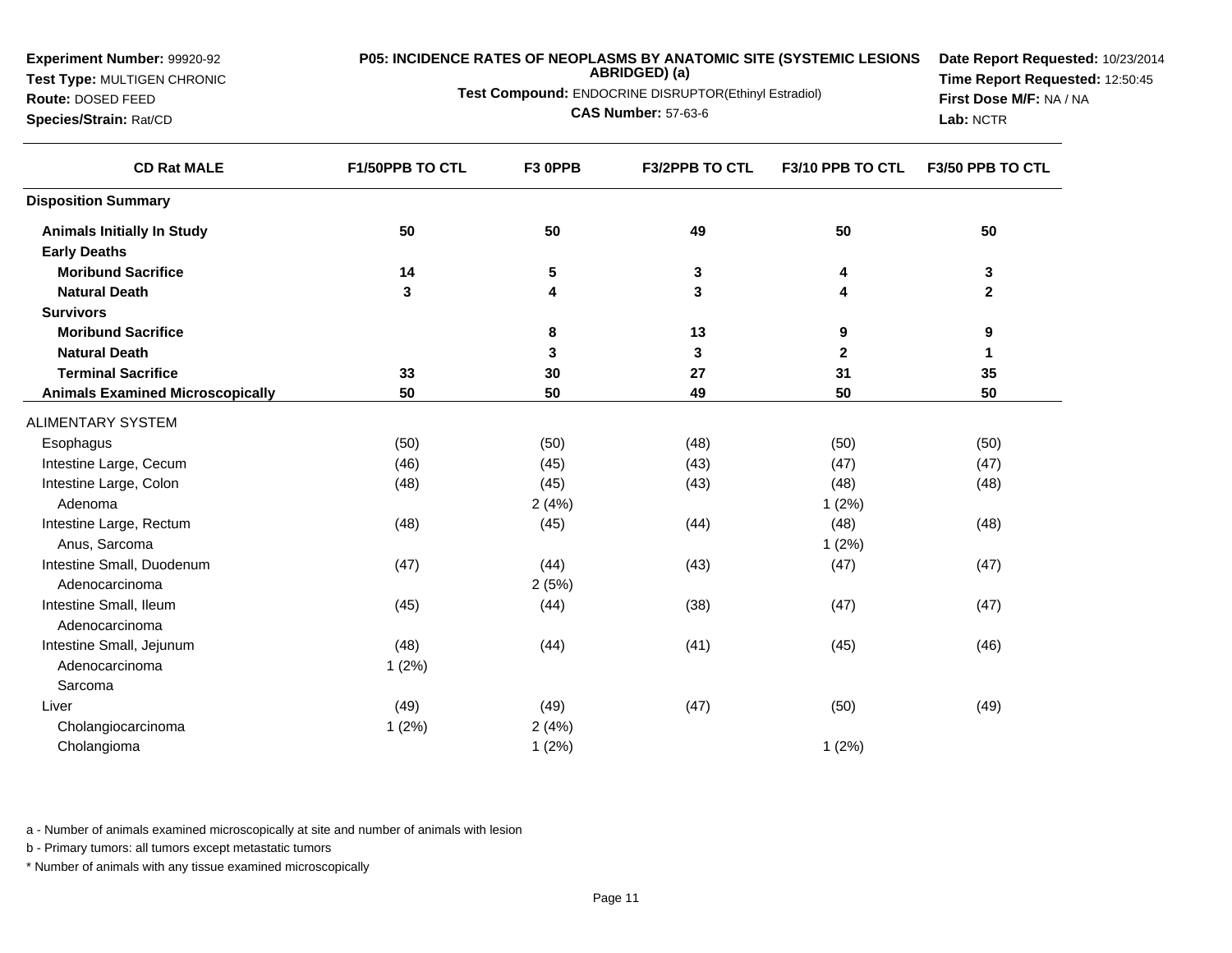#### **Test Type:** MULTIGEN CHRONIC

**Route:** DOSED FEED**Species/Strain:** Rat/CD

# **P05: INCIDENCE RATES OF NEOPLASMS BY ANATOMIC SITE (SYSTEMIC LESIONS ABRIDGED) (a)**

**Test Compound:** ENDOCRINE DISRUPTOR(Ethinyl Estradiol)

#### **CAS Number:** 57-63-6

**Date Report Requested:** 10/23/2014**Time Report Requested:** 12:50:45**First Dose M/F:** NA / NA**Lab:** NCTR

| <b>CD Rat MALE</b>                                             | <b>F1/50PPB TO CTL</b> | F3 OPPB    | <b>F3/2PPB TO CTL</b> | F3/10 PPB TO CTL | F3/50 PPB TO CTL |
|----------------------------------------------------------------|------------------------|------------|-----------------------|------------------|------------------|
| Hepatocellular Adenoma                                         | 1(2%)                  | 1(2%)      |                       |                  | 1(2%)            |
| Hepatocellular Carcinoma                                       | 1(2%)                  |            |                       |                  |                  |
| Squamous Cell Carcinoma, Metastatic,<br>Stomach, Forestomach   |                        |            | 1(2%)                 |                  |                  |
| Mesentery                                                      | (0)                    | (4)        | (0)                   | (6)              | (3)              |
| Carcinoma, Metastatic, Uncertain Primary<br>Site               |                        |            |                       |                  |                  |
| Squamous Cell Carcinoma, Metastatic,<br>Uncertain Primary Site |                        |            |                       | 1(17%)           |                  |
| Oral Mucosa                                                    | (6)                    | (3)        | (8)                   | (4)              | (6)              |
| Sarcoma                                                        |                        |            |                       |                  |                  |
| Squamous Cell Carcinoma                                        | 4 (67%)                | $3(100\%)$ | 4 (50%)               | 1(25%)           | 5(83%)           |
| Pancreas                                                       | (50)                   | (47)       | (48)                  | (49)             | (49)             |
| Squamous Cell Carcinoma, Metastatic,<br>Stomach, Forestomach   |                        |            | 1(2%)                 |                  |                  |
| Salivary Glands                                                | (49)                   | (48)       | (49)                  | (49)             | (50)             |
| Stomach, Forestomach                                           | (49)                   | (46)       | (48)                  | (49)             | (49)             |
| Squamous Cell Carcinoma                                        |                        |            | 1(2%)                 |                  |                  |
| Squamous Cell Papilloma                                        |                        |            |                       |                  |                  |
| Stomach, Glandular                                             | (49)                   | (45)       | (46)                  | (47)             | (47)             |
| Adenoma                                                        |                        |            |                       |                  |                  |
| Tongue                                                         | (1)                    | (0)        | (0)                   | (0)              | (0)              |
| CARDIOVASCULAR SYSTEM                                          |                        |            |                       |                  |                  |
| <b>Blood Vessel</b>                                            | (50)                   | (50)       | (49)                  | (50)             | (50)             |
| Heart                                                          | (50)                   | (50)       | (49)                  | (50)             | (50)             |
| Endocardium, Schwannoma Malignant                              |                        |            | 1(2%)                 |                  |                  |
| Schwannoma Benign                                              |                        |            |                       |                  |                  |
| Squamous Cell Carcinoma, Metastatic,<br>Stomach, Forestomach   |                        |            | 1(2%)                 |                  |                  |

a - Number of animals examined microscopically at site and number of animals with lesion

b - Primary tumors: all tumors except metastatic tumors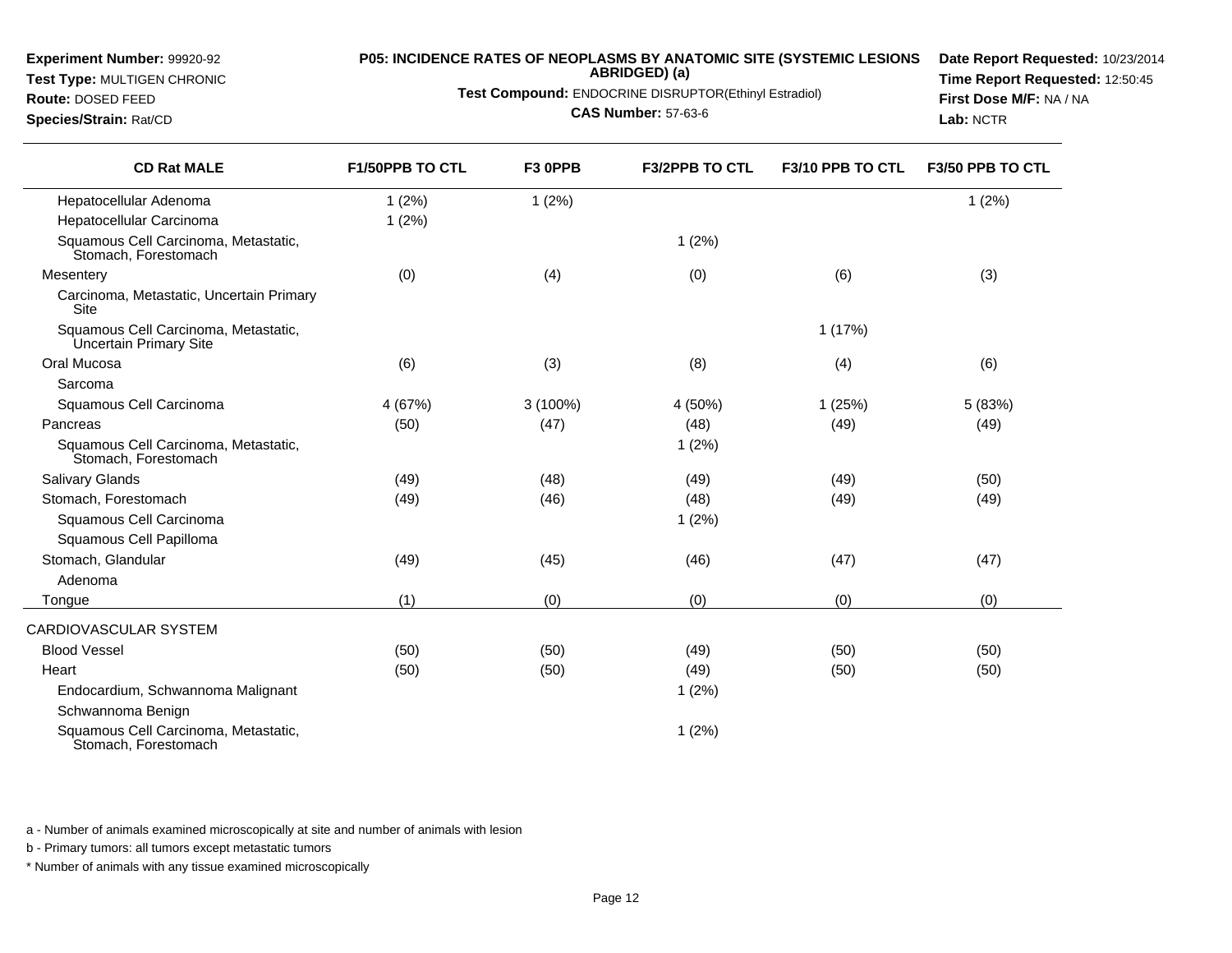**Test Type:** MULTIGEN CHRONIC**Route:** DOSED FEED

**Species/Strain:** Rat/CD

# **P05: INCIDENCE RATES OF NEOPLASMS BY ANATOMIC SITE (SYSTEMIC LESIONS ABRIDGED) (a)**

**Test Compound:** ENDOCRINE DISRUPTOR(Ethinyl Estradiol)

**CAS Number:** 57-63-6

**Date Report Requested:** 10/23/2014**Time Report Requested:** 12:50:45**First Dose M/F:** NA / NA**Lab:** NCTR

| <b>CD Rat MALE</b>                 | <b>F1/50PPB TO CTL</b> | F3 OPPB  | <b>F3/2PPB TO CTL</b> | F3/10 PPB TO CTL | F3/50 PPB TO CTL |
|------------------------------------|------------------------|----------|-----------------------|------------------|------------------|
| <b>ENDOCRINE SYSTEM</b>            |                        |          |                       |                  |                  |
| <b>Adrenal Cortex</b>              | (50)                   | (49)     | (49)                  | (49)             | (50)             |
| Adenoma                            | 1(2%)                  | 1(2%)    | 1(2%)                 | 1(2%)            |                  |
| Carcinoma                          |                        |          |                       |                  |                  |
| <b>Adrenal Medulla</b>             | (50)                   | (49)     | (48)                  | (49)             | (50)             |
| Bilateral, Pheochromocytoma Benign |                        |          |                       | 1(2%)            |                  |
| Pheochromocytoma Benign            | 1(2%)                  | 4(8%)    | 4(8%)                 | 5 (10%)          | 1(2%)            |
| Pheochromocytoma Complex           |                        |          |                       |                  |                  |
| Pheochromocytoma Malignant         |                        | 1(2%)    |                       | 2(4%)            | 1(2%)            |
| Islets, Pancreatic                 | (50)                   | (48)     | (48)                  | (50)             | (50)             |
| Adenoma                            |                        | 2(4%)    | 1(2%)                 | 3(6%)            | 1(2%)            |
| Parathyroid Gland                  | (50)                   | (47)     | (44)                  | (50)             | (46)             |
| Adenoma                            |                        | 1(2%)    | 1(2%)                 |                  |                  |
| <b>Pituitary Gland</b>             | (49)                   | (49)     | (48)                  | (49)             | (50)             |
| Pars Distalis, Adenoma             | 24 (49%)               | 24 (49%) | 20 (42%)              | 18 (37%)         | 26 (52%)         |
| Pars Intermed, Adenoma             |                        |          | 1(2%)                 | 1(2%)            |                  |
| Schwannoma Malignant               |                        |          |                       |                  |                  |
| <b>Thyroid Gland</b>               | (49)                   | (48)     | (49)                  | (50)             | (50)             |
| C Cell, Adenoma                    | 1(2%)                  |          |                       | 1(2%)            |                  |
| C Cell, Carcinoma                  | 1(2%)                  | 3(6%)    |                       | 3(6%)            | 1(2%)            |
| Follicular Cel, Adenoma            |                        |          | 1(2%)                 |                  |                  |
| Follicular Cel, Carcinoma          |                        |          |                       |                  |                  |
| <b>GENERAL BODY SYSTEM</b>         |                        |          |                       |                  |                  |
| <b>Tissue NOS</b>                  | (0)                    | (0)      | (0)                   | (0)              | (1)              |
| Lipoma                             |                        |          |                       |                  |                  |
| Sarcoma                            |                        |          |                       |                  | 1 (100%)         |
| Schwannoma Malignant               |                        |          |                       |                  |                  |

a - Number of animals examined microscopically at site and number of animals with lesion

b - Primary tumors: all tumors except metastatic tumors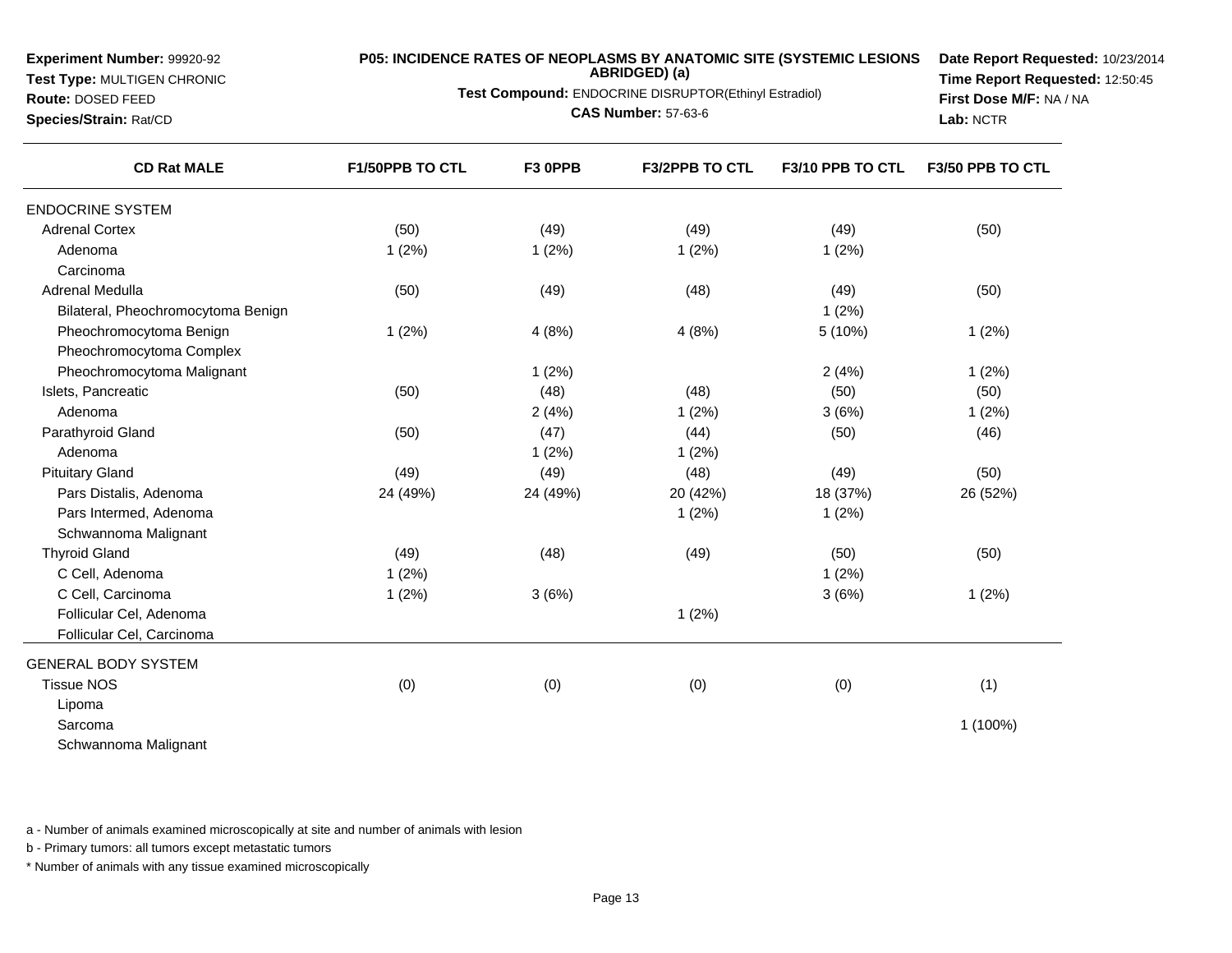| <b>Experiment Number: 99920-92</b><br>Test Type: MULTIGEN CHRONIC<br>Route: DOSED FEED<br>Species/Strain: Rat/CD | <b>P05: INCIDENCE RATES OF NEOPLASMS BY ANATOMIC SITE (SYSTEMIC LESIONS</b><br>Test Compound: ENDOCRINE DISRUPTOR(Ethinyl Estradiol) | Date Report Requested: 10/23/2014<br>Time Report Requested: 12:50:45<br>First Dose M/F: NA / NA<br>Lab: NCTR |                       |                  |                  |
|------------------------------------------------------------------------------------------------------------------|--------------------------------------------------------------------------------------------------------------------------------------|--------------------------------------------------------------------------------------------------------------|-----------------------|------------------|------------------|
| <b>CD Rat MALE</b>                                                                                               | F1/50PPB TO CTL                                                                                                                      | F3 OPPB                                                                                                      | <b>F3/2PPB TO CTL</b> | F3/10 PPB TO CTL | F3/50 PPB TO CTL |
| <b>GENITAL SYSTEM</b>                                                                                            |                                                                                                                                      |                                                                                                              |                       |                  |                  |
| <b>Coagulating Gland</b>                                                                                         | (48)                                                                                                                                 | (47)                                                                                                         | (49)                  | (48)             | (50)             |
| Carcinoma, Metastatic, Prostate,<br>Dorsal/Lateral Lobe                                                          |                                                                                                                                      |                                                                                                              |                       |                  |                  |
| Carcinoma, Metastatic, Uncertain Primary<br>Site                                                                 |                                                                                                                                      |                                                                                                              |                       |                  | 1(2%)            |
| Schwannoma Malignant                                                                                             |                                                                                                                                      |                                                                                                              |                       |                  | 1(2%)            |
| <b>Ductus Deferens</b>                                                                                           | (0)                                                                                                                                  | (0)                                                                                                          | (0)                   | (0)              | (1)              |
| Epididymis                                                                                                       | (50)                                                                                                                                 | (49)                                                                                                         | (49)                  | (50)             | (50)             |
| Squamous Cell Carcinoma, Metastatic,<br>Stomach, Forestomach                                                     |                                                                                                                                      |                                                                                                              | 1(2%)                 |                  |                  |
| Penis                                                                                                            | (0)                                                                                                                                  | (0)                                                                                                          | (0)                   | (0)              | (1)              |
| Squamous Cell Carcinoma, Metastatic,<br>Preputial Gland                                                          |                                                                                                                                      |                                                                                                              |                       |                  |                  |
| <b>Preputial Gland</b>                                                                                           | (50)                                                                                                                                 | (49)                                                                                                         | (49)                  | (50)             | (49)             |
| Adenoma                                                                                                          |                                                                                                                                      |                                                                                                              |                       |                  |                  |
| Carcinoma                                                                                                        |                                                                                                                                      |                                                                                                              | 1(2%)                 |                  | 1(2%)            |
| Squamous Cell Carcinoma                                                                                          | 1(2%)                                                                                                                                | 2(4%)                                                                                                        | 3(6%)                 | 4(8%)            | 7 (14%)          |
| Prostate, Dorsal/Lateral Lobe                                                                                    | (38)                                                                                                                                 | (43)                                                                                                         | (38)                  | (41)             | (43)             |
| Carcinoma                                                                                                        |                                                                                                                                      |                                                                                                              |                       |                  |                  |
| Carcinoma, Metastatic, Uncertain Primary<br><b>Site</b>                                                          |                                                                                                                                      |                                                                                                              |                       |                  |                  |
| Schwannoma Malignant                                                                                             |                                                                                                                                      |                                                                                                              |                       |                  | 1(2%)            |
| Squamous Cell Carcinoma, Metastatic,<br>Stomach, Forestomach                                                     |                                                                                                                                      |                                                                                                              | 1(3%)                 |                  |                  |
| Prostate, Dorsal/lateral Lobe                                                                                    | (12)                                                                                                                                 | (7)                                                                                                          | (10)                  | (9)              | (7)              |
| Prostate, Ventral Lobe                                                                                           | (50)                                                                                                                                 | (49)                                                                                                         | (48)                  | (50)             | (50)             |
| Carcinoma                                                                                                        |                                                                                                                                      |                                                                                                              |                       |                  |                  |
| Schwannoma Malignant                                                                                             |                                                                                                                                      |                                                                                                              |                       |                  | 1(2%)            |
| <b>Rete Testes</b>                                                                                               | (46)                                                                                                                                 | (46)                                                                                                         | (45)                  | (43)             | (44)             |
|                                                                                                                  |                                                                                                                                      |                                                                                                              |                       |                  |                  |

b - Primary tumors: all tumors except metastatic tumors

**Experiment Number:** 99920-92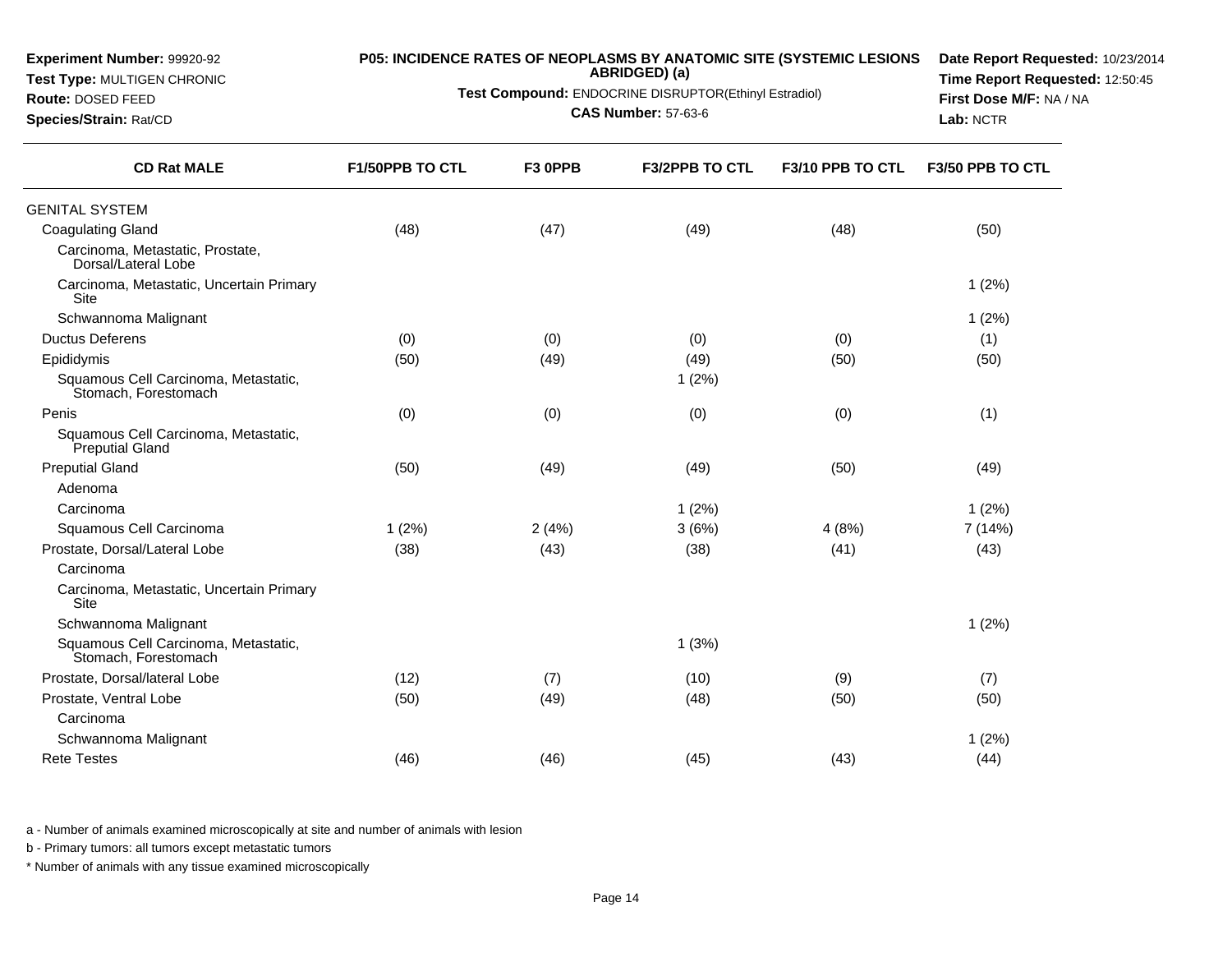| <b>Experiment Number: 99920-92</b><br>Test Type: MULTIGEN CHRONIC<br>Route: DOSED FEED<br>Species/Strain: Rat/CD | P05: INCIDENCE RATES OF NEOPLASMS BY ANATOMIC SITE (SYSTEMIC LESIONS<br>Test Compound: ENDOCRINE DISRUPTOR(Ethinyl Estradiol) | Date Report Requested: 10/23/2014<br>Time Report Requested: 12:50:45<br>First Dose M/F: NA / NA<br>Lab: NCTR |                       |                  |                  |
|------------------------------------------------------------------------------------------------------------------|-------------------------------------------------------------------------------------------------------------------------------|--------------------------------------------------------------------------------------------------------------|-----------------------|------------------|------------------|
| <b>CD Rat MALE</b>                                                                                               | F1/50PPB TO CTL                                                                                                               | F3 0PPB                                                                                                      | <b>F3/2PPB TO CTL</b> | F3/10 PPB TO CTL | F3/50 PPB TO CTL |
| Seminal Vesicle                                                                                                  | (48)                                                                                                                          | (44)                                                                                                         | (44)                  | (47)             | (47)             |
| Adenoma                                                                                                          |                                                                                                                               |                                                                                                              |                       |                  |                  |
| Carcinoma                                                                                                        |                                                                                                                               |                                                                                                              |                       |                  |                  |
| Carcinoma, Metastatic, Prostate,<br>Dorsal/Lateral Lobe                                                          |                                                                                                                               |                                                                                                              |                       |                  |                  |
| Carcinoma, Metastatic, Uncertain Primary<br><b>Site</b>                                                          |                                                                                                                               |                                                                                                              |                       |                  |                  |
| <b>Testes</b>                                                                                                    | (50)                                                                                                                          | (50)                                                                                                         | (49)                  | (50)             | (50)             |
| Interstit Cell, Adenoma                                                                                          |                                                                                                                               |                                                                                                              | 1(2%)                 |                  | 1(2%)            |
| Sarcoma                                                                                                          |                                                                                                                               |                                                                                                              |                       |                  |                  |
| Seminoma Benign                                                                                                  |                                                                                                                               |                                                                                                              |                       |                  |                  |
| Squamous Cell Carcinoma, Metastatic,<br>Stomach, Forestomach                                                     |                                                                                                                               |                                                                                                              | 1(2%)                 |                  |                  |
| <b>HEMATOPOIETIC SYSTEM</b>                                                                                      |                                                                                                                               |                                                                                                              |                       |                  |                  |
| <b>Bone Marrow</b>                                                                                               | (49)                                                                                                                          | (49)                                                                                                         | (49)                  | (50)             | (50)             |
| Lymph Node                                                                                                       | (19)                                                                                                                          | (14)                                                                                                         | (16)                  | (13)             | (16)             |
| Squamous Cell Carcinoma, Metastatic,<br>Preputial Gland                                                          |                                                                                                                               |                                                                                                              |                       |                  |                  |
| Lymph Node, Mandibular                                                                                           | (50)                                                                                                                          | (46)                                                                                                         | (48)                  | (50)             | (49)             |
| Lymph Node, Mesenteric                                                                                           | (48)                                                                                                                          | (44)                                                                                                         | (46)                  | (49)             | (48)             |
| Squamous Cell Carcinoma, Metastatic,<br>Stomach, Forestomach                                                     |                                                                                                                               |                                                                                                              | 1(2%)                 |                  |                  |
| Spleen                                                                                                           | (50)                                                                                                                          | (49)                                                                                                         | (48)                  | (49)             | (50)             |
| Hemangiosarcoma                                                                                                  | 1(2%)                                                                                                                         |                                                                                                              |                       |                  |                  |
| Sarcoma                                                                                                          |                                                                                                                               |                                                                                                              |                       |                  | 1(2%)            |
| Squamous Cell Carcinoma, Metastatic,<br>Stomach, Forestomach                                                     |                                                                                                                               |                                                                                                              | 1(2%)                 |                  |                  |
| Thymus                                                                                                           | (47)                                                                                                                          | (47)                                                                                                         | (45)                  | (47)             | (45)             |
| Sarcoma                                                                                                          |                                                                                                                               |                                                                                                              |                       |                  |                  |

b - Primary tumors: all tumors except metastatic tumors

**Experiment Number:** 99920-92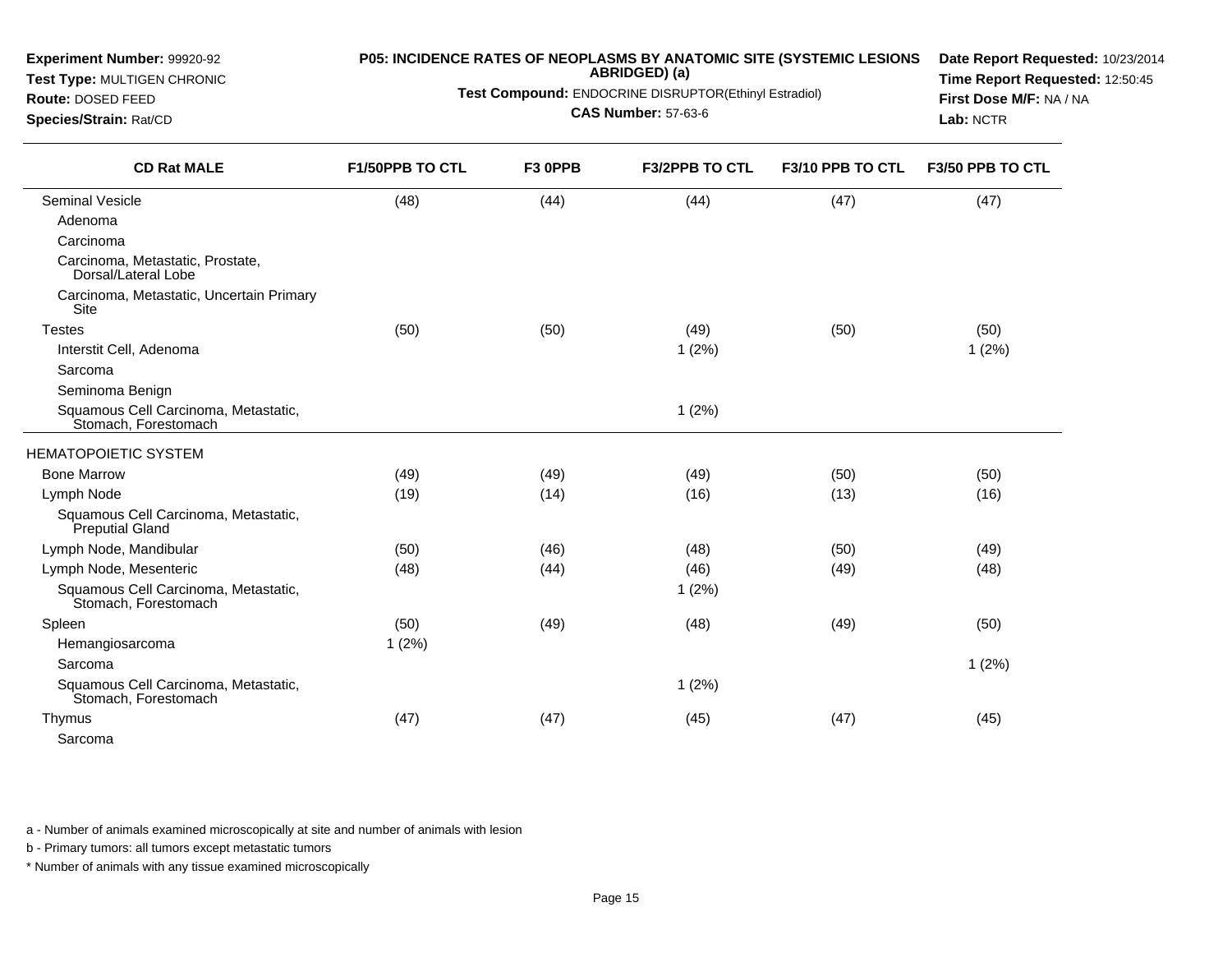| Experiment Number: 99920-92<br>Test Type: MULTIGEN CHRONIC<br>Route: DOSED FEED |                 |         | P05: INCIDENCE RATES OF NEOPLASMS BY ANATOMIC SITE (SYSTEMIC LESIONS<br>ABRIDGED) (a)<br>Test Compound: ENDOCRINE DISRUPTOR(Ethinyl Estradiol)<br><b>CAS Number: 57-63-6</b> |                  | Date Report Requested: 10/23/2014<br>Time Report Requested: 12:50:45<br>First Dose M/F: NA / NA |  |
|---------------------------------------------------------------------------------|-----------------|---------|------------------------------------------------------------------------------------------------------------------------------------------------------------------------------|------------------|-------------------------------------------------------------------------------------------------|--|
| Species/Strain: Rat/CD                                                          |                 |         |                                                                                                                                                                              |                  | Lab: NCTR                                                                                       |  |
| <b>CD Rat MALE</b>                                                              | F1/50PPB TO CTL | F3 OPPB | <b>F3/2PPB TO CTL</b>                                                                                                                                                        | F3/10 PPB TO CTL | F3/50 PPB TO CTL                                                                                |  |
| Squamous Cell Carcinoma, Metastatic,<br>Stomach, Forestomach                    |                 |         | 1(2%)                                                                                                                                                                        |                  |                                                                                                 |  |
| Thymoma Benign                                                                  |                 |         |                                                                                                                                                                              |                  |                                                                                                 |  |
| <b>INTEGUMENTARY SYSTEM</b>                                                     |                 |         |                                                                                                                                                                              |                  |                                                                                                 |  |
| <b>Mammary Gland</b>                                                            | (48)            | (42)    | (42)                                                                                                                                                                         | (40)             | (45)                                                                                            |  |
| Adenocarcinoma                                                                  |                 |         |                                                                                                                                                                              |                  | 2(4%)                                                                                           |  |
| Adenoma                                                                         | 2(4%)           |         |                                                                                                                                                                              |                  | 1(2%)                                                                                           |  |
| Fibroadenoma                                                                    | 1(2%)           |         | 2(5%)                                                                                                                                                                        |                  | 1(2%)                                                                                           |  |
| Fibroma                                                                         | 1(2%)           | 1(2%)   | 1(2%)                                                                                                                                                                        |                  |                                                                                                 |  |
| Lipoma                                                                          |                 |         |                                                                                                                                                                              |                  |                                                                                                 |  |
| Skin                                                                            | (50)            | (50)    | (49)                                                                                                                                                                         | (50)             | (50)                                                                                            |  |
| Basal Cell Adenoma                                                              | 2(4%)           | 2(4%)   |                                                                                                                                                                              | 1(2%)            |                                                                                                 |  |
| Carcinoma                                                                       |                 |         |                                                                                                                                                                              |                  | 1(2%)                                                                                           |  |
| Fibroma                                                                         |                 |         |                                                                                                                                                                              | 1(2%)            | 2(4%)                                                                                           |  |
| Hemangioma                                                                      |                 |         |                                                                                                                                                                              |                  |                                                                                                 |  |
| Keratoacanthoma                                                                 | 1(2%)           |         | 2(4%)                                                                                                                                                                        | 3(6%)            | 1(2%)                                                                                           |  |
| Lipoma                                                                          |                 |         | 2(4%)                                                                                                                                                                        |                  | 2(4%)                                                                                           |  |
| Osteosarcoma                                                                    | 1(2%)           |         |                                                                                                                                                                              |                  |                                                                                                 |  |
| Prepuce, Keratoacanthoma                                                        |                 |         |                                                                                                                                                                              |                  |                                                                                                 |  |
| Prepuce, Squamous Cell Carcinoma                                                | 1(2%)           |         |                                                                                                                                                                              |                  |                                                                                                 |  |
| Sarcoma                                                                         |                 | 1(2%)   |                                                                                                                                                                              |                  | 1(2%)                                                                                           |  |
| Schwannoma Malignant                                                            |                 |         |                                                                                                                                                                              | 1(2%)            |                                                                                                 |  |
| Sebaceous Gl, Adenoma                                                           |                 |         |                                                                                                                                                                              |                  |                                                                                                 |  |
| Squamous Cell Carcinoma                                                         | 1(2%)           |         |                                                                                                                                                                              |                  |                                                                                                 |  |
| Squamous Cell Papilloma                                                         |                 |         |                                                                                                                                                                              |                  |                                                                                                 |  |
| MUSCULOSKELETAL SYSTEM                                                          |                 |         |                                                                                                                                                                              |                  |                                                                                                 |  |
| Bone                                                                            | (1)             | (0)     | (1)                                                                                                                                                                          | (1)              | (0)                                                                                             |  |

b - Primary tumors: all tumors except metastatic tumors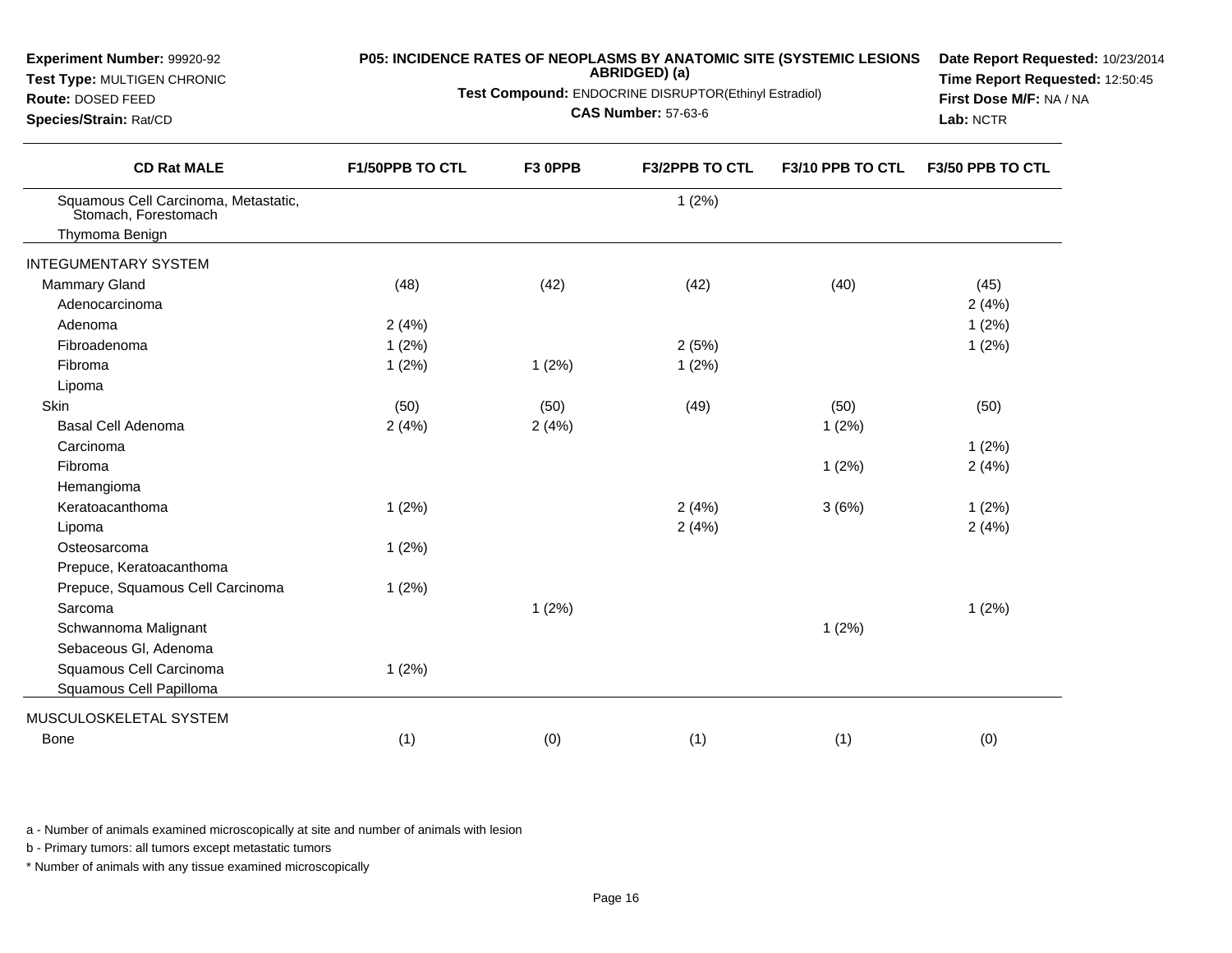| Route: DOSED FEED<br>Species/Strain: Rat/CD                             | <b>Test Compound:</b> ENDOCRINE DISRUPTOR(Ethinyl Estradiol) | First Dose M/F: NA / NA<br>Lab: NCTR |                       |                  |                  |
|-------------------------------------------------------------------------|--------------------------------------------------------------|--------------------------------------|-----------------------|------------------|------------------|
| <b>CD Rat MALE</b>                                                      | F1/50PPB TO CTL                                              | F3 OPPB                              | <b>F3/2PPB TO CTL</b> | F3/10 PPB TO CTL | F3/50 PPB TO CTL |
| Cranium, Nerve, Squamous Cell<br>Carcinoma, Deep Invasion               | 1 (100%)                                                     |                                      |                       |                  |                  |
| Cranium, Osteosarcoma                                                   |                                                              |                                      |                       |                  |                  |
| Cranium, Schwannoma Malignant,<br>Metastatic, Uncertain Primary Site    |                                                              |                                      |                       |                  |                  |
| Cranium, Squamous Cell Carcinoma, Deep<br>Invasion                      |                                                              |                                      | 1 (100%)              |                  |                  |
| Bone, Femur                                                             | (50)                                                         | (49)                                 | (49)                  | (50)             | (50)             |
| <b>Skeletal Muscle</b>                                                  | (1)                                                          | (3)                                  | (4)                   | (3)              | (0)              |
| Diaphragm, Squamous Cell Carcinoma,<br>Metastatic, Stomach, Forestomach |                                                              |                                      | 1(25%)                |                  |                  |
| <b>NERVOUS SYSTEM</b>                                                   |                                                              |                                      |                       |                  |                  |
| <b>Brain</b>                                                            | (0)                                                          | (0)                                  | (0)                   | (0)              | (1)              |
| Cranial Nerve, Schwannoma Malignant                                     |                                                              |                                      |                       |                  | 1 (100%)         |
| Brain, Brain Stem                                                       | (50)                                                         | (49)                                 | (49)                  | (50)             | (50)             |
| Astrocytoma Malignant                                                   | 1(2%)                                                        |                                      |                       |                  |                  |
| Reticulosis Malignant                                                   |                                                              |                                      |                       |                  | 1(2%)            |
| Brain, Cerebellum                                                       | (50)                                                         | (49)                                 | (49)                  | (50)             | (50)             |
| Astrocytoma Malignant                                                   | 1(2%)                                                        |                                      |                       |                  |                  |
| <b>Granular Cell Tumor Malignant</b>                                    |                                                              |                                      |                       | 1(2%)            |                  |
| Brain, Cerebrum                                                         | (50)                                                         | (49)                                 | (49)                  | (50)             | (50)             |
| Astrocytoma Malignant                                                   | 1(2%)                                                        |                                      |                       |                  |                  |
| Granular Cell Tumor Benign                                              | 1(2%)                                                        |                                      |                       |                  |                  |
| <b>Granular Cell Tumor Malignant</b>                                    |                                                              |                                      |                       | 1(2%)            |                  |
| Meninges, Granular Cell Tumor Benign                                    |                                                              |                                      |                       |                  | 1(2%)            |
| Osteoma                                                                 |                                                              | 1(2%)                                |                       |                  |                  |
| Reticulosis Malignant                                                   |                                                              |                                      |                       |                  |                  |
| Peripheral Nerve                                                        | (0)                                                          | (2)                                  | (4)                   | (2)              | (0)              |

**P05: INCIDENCE RATES OF NEOPLASMS BY ANATOMIC SITE (SYSTEMIC LESIONSABRIDGED) (a)Test Compound:** ENDOCRINE DISRUPTOR(Ethinyl Estradiol)

**Date Report Requested:** 10/23/2014**Time Report Requested:** 12:50:46

a - Number of animals examined microscopically at site and number of animals with lesion

b - Primary tumors: all tumors except metastatic tumors

**Experiment Number:** 99920-92**Test Type:** MULTIGEN CHRONIC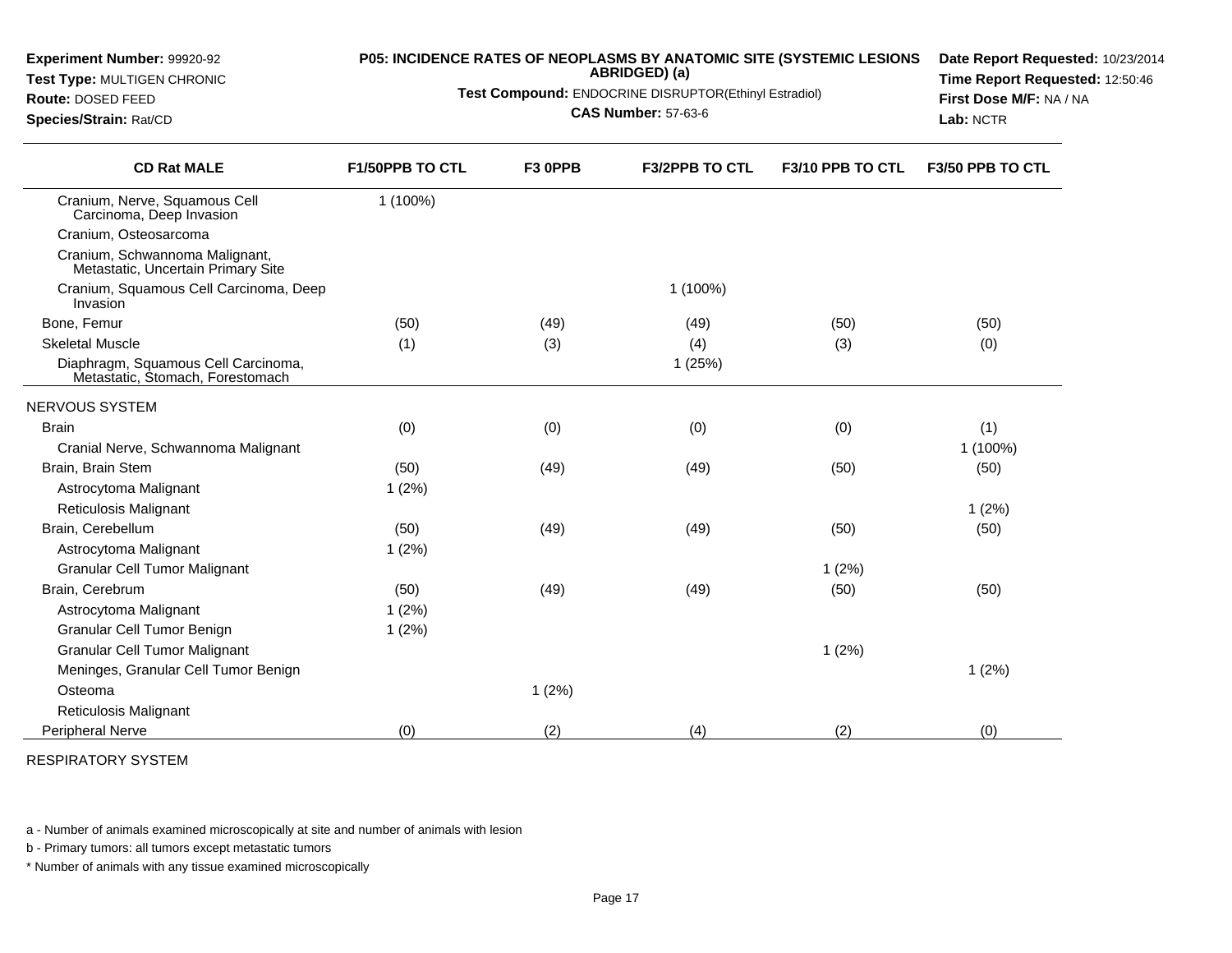| <b>Route: DOSED FEED</b><br>Species/Strain: Rat/CD             | Test Compound: ENDOCRINE DISRUPTOR(Ethinyl Estradiol) | First Dose M/F: NA / NA<br>Lab: NCTR |                |                  |                  |
|----------------------------------------------------------------|-------------------------------------------------------|--------------------------------------|----------------|------------------|------------------|
| <b>CD Rat MALE</b>                                             | F1/50PPB TO CTL                                       | F3 0PPB                              | F3/2PPB TO CTL | F3/10 PPB TO CTL | F3/50 PPB TO CTL |
| Lung                                                           | (50)                                                  | (47)                                 | (48)           | (48)             | (50)             |
| Alveolar/Bronchiolar Adenoma                                   |                                                       |                                      |                | 1(2%)            |                  |
| Alveolar/Bronchiolar Carcinoma                                 |                                                       |                                      |                |                  |                  |
| Carcinoma, Metastatic, Adrenal Cortex                          |                                                       |                                      |                |                  |                  |
| Sarcoma, Metastatic, Thymus                                    |                                                       |                                      |                |                  |                  |
| Schwannoma Malignant, Metastatic, Skin                         |                                                       |                                      |                | 1(2%)            |                  |
| Squamous Cell Carcinoma, Metastatic,<br>Preputial Gland        |                                                       |                                      |                |                  |                  |
| Squamous Cell Carcinoma, Metastatic,<br>Stomach, Forestomach   |                                                       |                                      | 1(2%)          |                  |                  |
| Squamous Cell Carcinoma, Metastatic,<br>Uncertain Primary Site |                                                       |                                      |                | 1(2%)            |                  |
| Thymoma Malignant, Metastatic, Uncertain<br>Primary Site       |                                                       |                                      |                |                  | 1(2%)            |
| Nose                                                           | (50)                                                  | (49)                                 | (48)           | (49)             | (50)             |
| Adenoma                                                        |                                                       |                                      |                |                  |                  |
| Osteosarcoma                                                   |                                                       |                                      |                |                  | 1(2%)            |
| Schwannoma Malignant                                           |                                                       |                                      |                |                  |                  |
| Trachea                                                        | (50)                                                  | (49)                                 | (49)           | (50)             | (50)             |
| SPECIAL SENSES SYSTEM                                          |                                                       |                                      |                |                  |                  |
| Ear                                                            | (0)                                                   | (0)                                  | (0)            | (1)              | (1)              |
| <b>Neural Crest Tumor</b>                                      |                                                       |                                      |                |                  | 1 (100%)         |
| Squamous Cell Papilloma                                        |                                                       |                                      |                | 1 (100%)         |                  |
| Eye                                                            | (48)                                                  | (46)                                 | (47)           | (48)             | (50)             |
| Iris, Melanoma Benign                                          |                                                       |                                      |                |                  | 1(2%)            |
| Retrobulbar, Squamous Cell Carcinoma,<br>Deep Invasion         |                                                       | 1(2%)                                |                |                  |                  |
| Schwannoma Malignant                                           |                                                       |                                      |                |                  |                  |
| Harderian Gland                                                | (50)                                                  | (49)                                 | (48)           | (50)             | (50)             |

**P05: INCIDENCE RATES OF NEOPLASMS BY ANATOMIC SITE (SYSTEMIC LESIONSABRIDGED) (a)**

**Date Report Requested:** 10/23/2014**Time Report Requested:** 12:50:46

a - Number of animals examined microscopically at site and number of animals with lesion

b - Primary tumors: all tumors except metastatic tumors

**Experiment Number:** 99920-92**Test Type:** MULTIGEN CHRONIC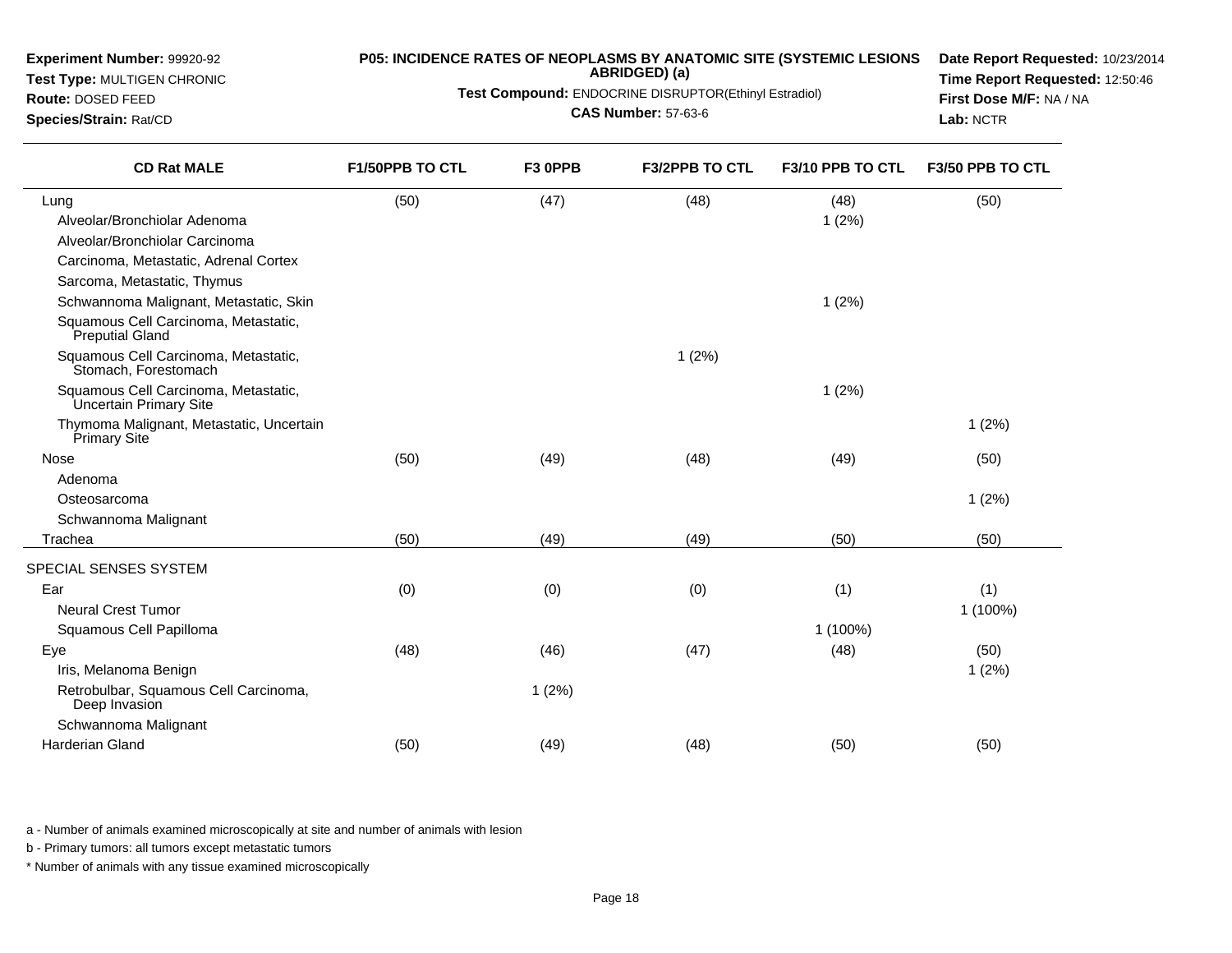| Experiment Number: 99920-92 |  |
|-----------------------------|--|
|-----------------------------|--|

 **Test Type:** MULTIGEN CHRONIC**Route:** DOSED FEED

**Species/Strain:** Rat/CD

# **P05: INCIDENCE RATES OF NEOPLASMS BY ANATOMIC SITE (SYSTEMIC LESIONS ABRIDGED) (a)**

**Test Compound:** ENDOCRINE DISRUPTOR(Ethinyl Estradiol)

**CAS Number:** 57-63-6

**Date Report Requested:** 10/23/2014**Time Report Requested:** 12:50:46**First Dose M/F:** NA / NA**Lab:** NCTR

| <b>CD Rat MALE</b>                                           | F1/50PPB TO CTL | F3 OPPB  | <b>F3/2PPB TO CTL</b> | F3/10 PPB TO CTL | F3/50 PPB TO CTL |
|--------------------------------------------------------------|-----------------|----------|-----------------------|------------------|------------------|
| Schwannoma Malignant                                         |                 |          |                       |                  |                  |
| Squamous Cell Carcinoma, Deep Invasion                       | 1(2%)           |          |                       |                  |                  |
| <b>Lacrimal Gland</b>                                        | (1)             | (1)      | (1)                   | (2)              | (1)              |
| Zymbal's Gland                                               | (0)             | (1)      | (0)                   | (2)              | (0)              |
| Adenoma                                                      |                 |          |                       |                  |                  |
| Carcinoma                                                    |                 | 1 (100%) |                       | 1(50%)           |                  |
| Squamous Cell Carcinoma                                      |                 |          |                       | 1(50%)           |                  |
| <b>URINARY SYSTEM</b>                                        |                 |          |                       |                  |                  |
| Kidney                                                       | (49)            | (49)     | (48)                  | (50)             | (50)             |
| Bilateral, Renal Tubule, Adenoma                             | 2(4%)           |          |                       |                  |                  |
| Bilateral, Renal Tubule, Carcinoma                           |                 |          |                       |                  |                  |
| Liposarcoma                                                  |                 |          |                       |                  | 1(2%)            |
| Mesenchymal Tumor Malignant                                  |                 |          |                       |                  |                  |
| Renal Tubule, Adenoma                                        |                 |          |                       |                  |                  |
| Renal Tubule, Carcinoma                                      |                 |          |                       |                  |                  |
| Sarcoma                                                      | 1(2%)           |          | 1(2%)                 |                  |                  |
| Squamous Cell Carcinoma, Metastatic,<br>Stomach, Forestomach |                 |          | 1(2%)                 |                  |                  |
| Transit Epithe, Papilloma                                    |                 |          |                       |                  |                  |
| Urethra                                                      | (1)             | (3)      | (1)                   | (1)              | (0)              |
| <b>Urinary Bladder</b>                                       | (49)            | (49)     | (48)                  | (49)             | (50)             |
| <b>SYSTEMIC LESIONS</b>                                      |                 |          |                       |                  |                  |
| Multiple Organ                                               | $*(50)$         | $*(50)$  | $*(49)$               | $*(50)$          | $*(50)$          |
| Leukemia Granulocytic                                        |                 |          |                       |                  |                  |
| Leukemia Mononuclear                                         |                 |          | 1(2%)                 | 1(2%)            |                  |
| Lymphoma Malignant                                           |                 | 2(4%)    | 1(2%)                 | 1(2%)            |                  |
| Mesothelioma Benign                                          |                 |          |                       |                  |                  |

a - Number of animals examined microscopically at site and number of animals with lesion

b - Primary tumors: all tumors except metastatic tumors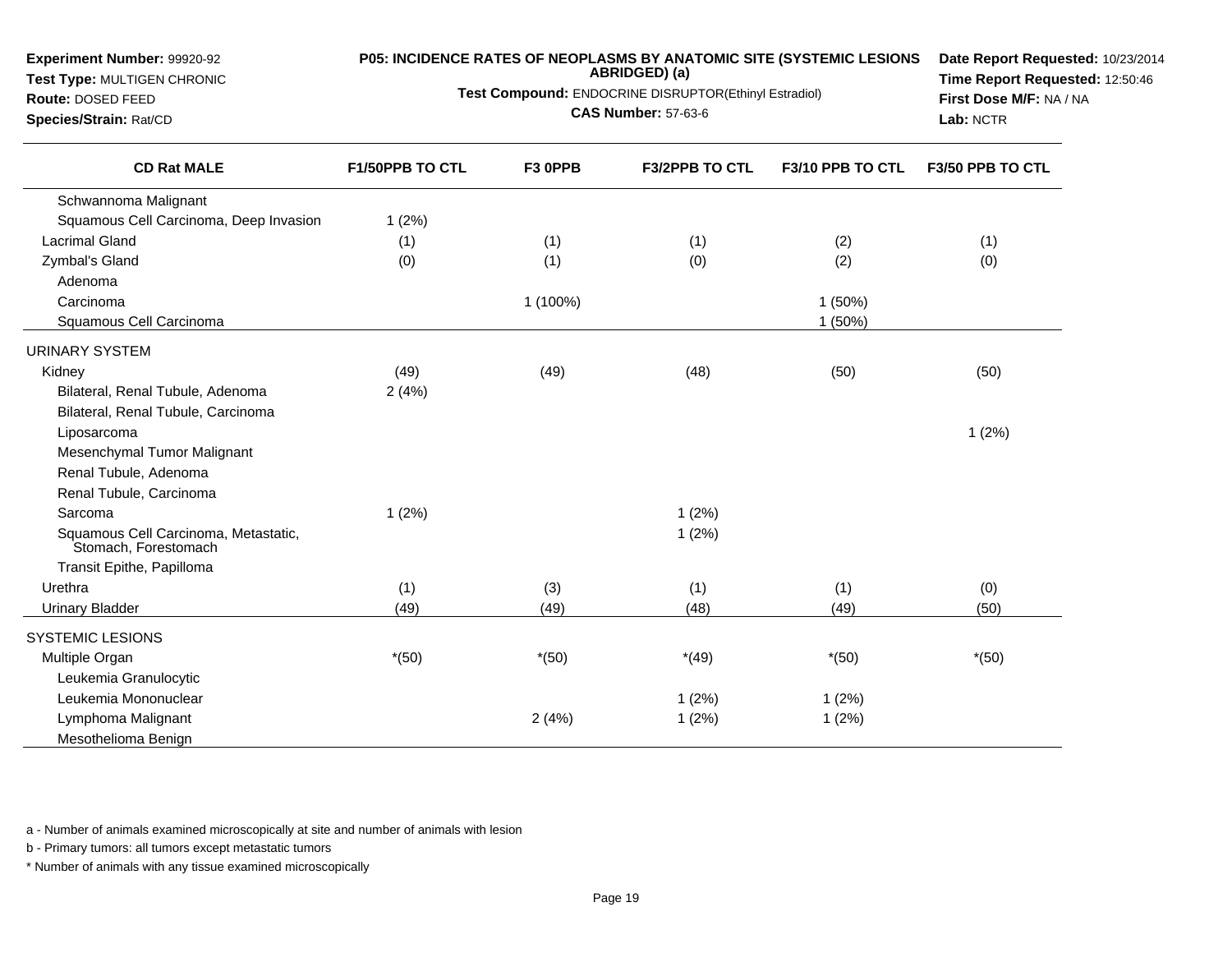| Experiment Number: 99920-92                                                    |         | P05: INCIDENCE RATES OF NEOPLASMS BY ANATOMIC SITE (SYSTEMIC LESIONS | Date Report Requested: 10/23/2014                     |                 |                         |                        |
|--------------------------------------------------------------------------------|---------|----------------------------------------------------------------------|-------------------------------------------------------|-----------------|-------------------------|------------------------|
| Test Type: MULTIGEN CHRONIC                                                    |         | ABRIDGED) (a)                                                        | Time Report Requested: 12:50:46                       |                 |                         |                        |
| Route: DOSED FEED                                                              |         |                                                                      | Test Compound: ENDOCRINE DISRUPTOR(Ethinyl Estradiol) |                 | First Dose M/F: NA / NA |                        |
| Species/Strain: Rat/CD                                                         |         |                                                                      | <b>CAS Number: 57-63-6</b>                            |                 | Lab: NCTR               |                        |
| <b>CD Rat MALE</b>                                                             | F1 0PPB | F1 2PPB                                                              | <b>F1 10PPB</b>                                       | <b>F1 50PPB</b> | <b>F1/2PPB TO CTL</b>   | <b>F1/10PPB TO CTL</b> |
| <b>Tumor Summary for MALE</b>                                                  |         |                                                                      |                                                       |                 |                         |                        |
| <b>Total Animals with Primary Neoplasms (b)</b>                                | 42      | 36                                                                   | 43                                                    | 35              | 41                      | 33                     |
| <b>Total Primary Neoplasms</b>                                                 | 73      | 59                                                                   | 70                                                    | 50              | 74                      | 50                     |
| <b>Total Animals with Benign Neoplasms</b>                                     | 36      | 29                                                                   | 34                                                    | 23              | 37                      | 29                     |
| <b>Total Benign Neoplasms</b>                                                  | 51      | 41                                                                   | 45                                                    | 29              | 53                      | 41                     |
| <b>Total Animals with Malignant Neoplasms</b>                                  | 19      | 15                                                                   | 19                                                    | 19              | 17                      | 8                      |
| <b>Total Malignant Neoplasms</b>                                               | 22      | 18                                                                   | 23                                                    | 21              | 21                      | 9                      |
| <b>Total Animals with Metastatic Neoplasms</b>                                 |         |                                                                      |                                                       |                 | 2                       | 2                      |
| <b>Total Metastatic Neoplasms</b>                                              |         |                                                                      |                                                       |                 | $\mathbf{2}$            | 6                      |
| <b>Total Animals with Malignant Neoplasms</b><br><b>Uncertain Primary Site</b> |         |                                                                      |                                                       |                 |                         |                        |
| Total Animals with Neoplasms Uncertain -<br><b>Benign or Malignant</b>         |         |                                                                      |                                                       |                 |                         |                        |
| <b>Total Uncertain Neoplasms</b>                                               |         |                                                                      |                                                       |                 |                         |                        |

b - Primary tumors: all tumors except metastatic tumors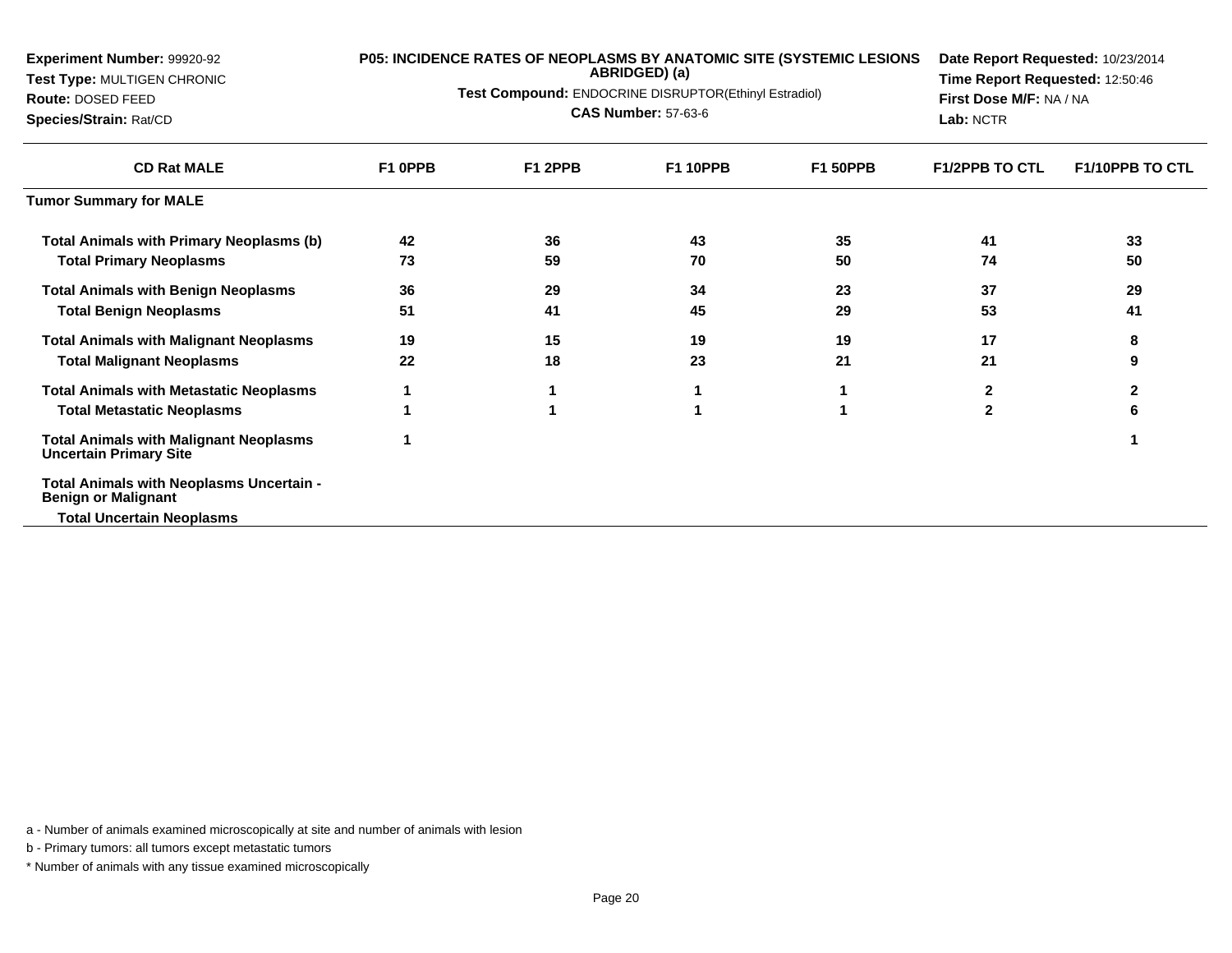| Experiment Number: 99920-92<br>Test Type: MULTIGEN CHRONIC<br><b>Route: DOSED FEED</b> | P05: INCIDENCE RATES OF NEOPLASMS BY ANATOMIC SITE (SYSTEMIC LESIONS<br>Test Compound: ENDOCRINE DISRUPTOR(Ethinyl Estradiol) | Date Report Requested: 10/23/2014<br>Time Report Requested: 12:50:46<br>First Dose M/F: NA / NA |                       |                  |                         |
|----------------------------------------------------------------------------------------|-------------------------------------------------------------------------------------------------------------------------------|-------------------------------------------------------------------------------------------------|-----------------------|------------------|-------------------------|
| Species/Strain: Rat/CD                                                                 |                                                                                                                               | Lab: NCTR                                                                                       |                       |                  |                         |
| <b>CD Rat MALE</b>                                                                     | <b>F1/50PPB TO CTL</b>                                                                                                        | F3 OPPB                                                                                         | <b>F3/2PPB TO CTL</b> | F3/10 PPB TO CTL | <b>F3/50 PPB TO CTL</b> |
| <b>Tumor Summary for MALE</b>                                                          |                                                                                                                               |                                                                                                 |                       |                  |                         |
| <b>Total Animals with Primary Neoplasms (b)</b>                                        | 35                                                                                                                            | 41                                                                                              | 34                    | 31               | 37                      |
| <b>Total Primary Neoplasms</b>                                                         | 57                                                                                                                            | 58                                                                                              | 51                    | 57               | 68                      |
| <b>Total Animals with Benign Neoplasms</b>                                             | 29                                                                                                                            | 33                                                                                              | 30                    | 25               | 31                      |
| <b>Total Benign Neoplasms</b>                                                          | 38                                                                                                                            | 40                                                                                              | 37                    | 39               | 39                      |
| <b>Total Animals with Malignant Neoplasms</b>                                          | 15                                                                                                                            | 14                                                                                              | 13                    | 14               | 19                      |
| <b>Total Malignant Neoplasms</b>                                                       | 19                                                                                                                            | 18                                                                                              | 14                    | 18               | 28                      |
| <b>Total Animals with Metastatic Neoplasms</b>                                         |                                                                                                                               |                                                                                                 |                       | $\mathbf{2}$     | $\mathbf{2}$            |
| <b>Total Metastatic Neoplasms</b>                                                      |                                                                                                                               |                                                                                                 | 12                    | 3                | $\mathbf{2}$            |
| Total Animals with Malignant Neoplasms<br><b>Uncertain Primary Site</b>                |                                                                                                                               |                                                                                                 |                       |                  | $\mathbf{2}$            |
| Total Animals with Neoplasms Uncertain -<br><b>Benign or Malignant</b>                 |                                                                                                                               |                                                                                                 |                       |                  |                         |
| <b>Total Uncertain Neoplasms</b>                                                       |                                                                                                                               |                                                                                                 |                       |                  |                         |

\*\*\*END OF MALE DATA\*\*\*

a - Number of animals examined microscopically at site and number of animals with lesion

b - Primary tumors: all tumors except metastatic tumors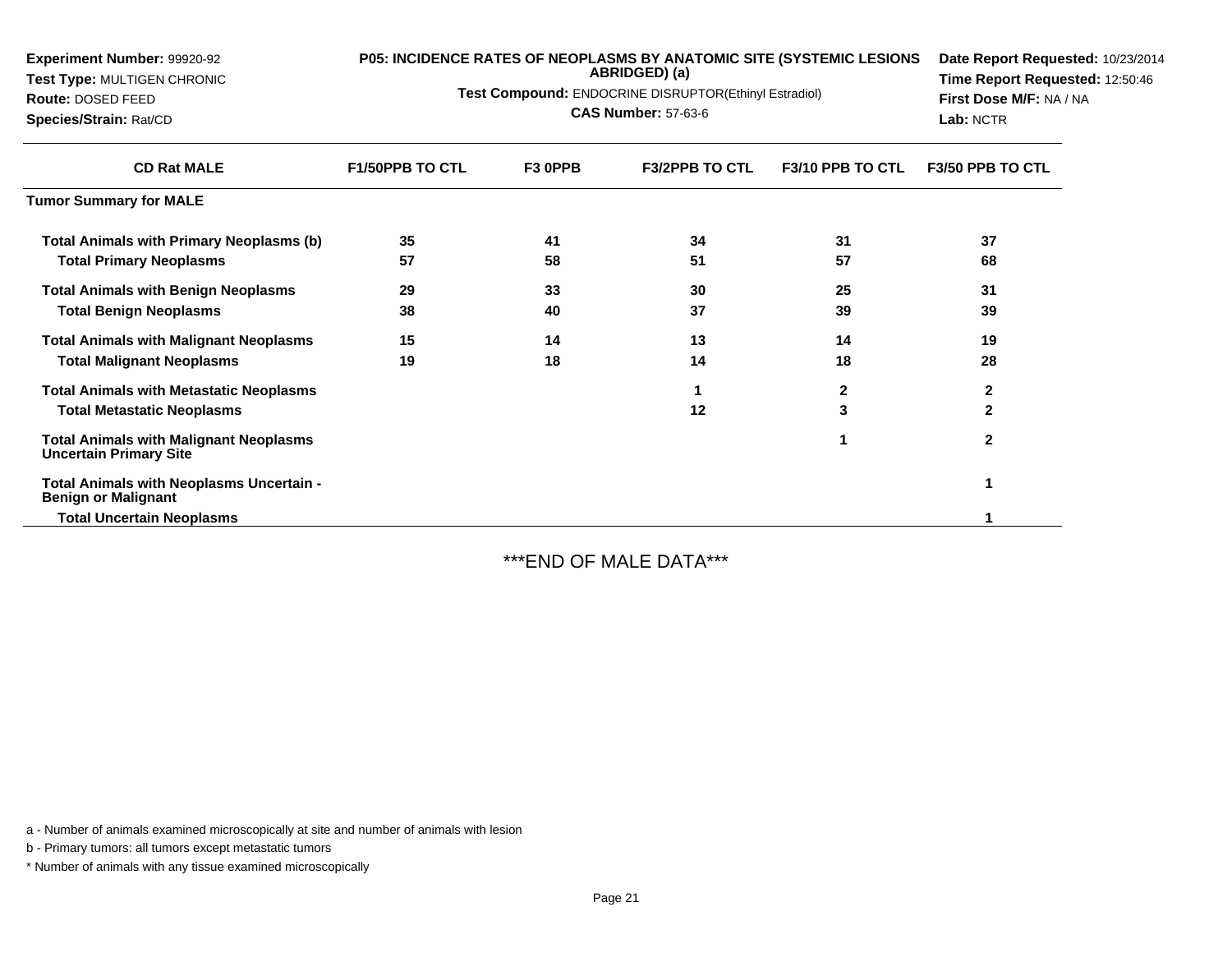**Test Type:** MULTIGEN CHRONIC**Route:** DOSED FEED

**Species/Strain:** Rat/CD

### **P05: INCIDENCE RATES OF NEOPLASMS BY ANATOMIC SITE (SYSTEMIC LESIONS**

**ABRIDGED) (a)**

**Test Compound:** ENDOCRINE DISRUPTOR(Ethinyl Estradiol)

**CAS Number:** 57-63-6

**Date Report Requested:** 10/23/2014**Time Report Requested:** 12:50:46**First Dose M/F:** NA / NA**Lab:** NCTR

| <b>CD Rat FEMALE</b>                                 | F1 OPPB      | F1 2PPB | F1 10 PPB   | <b>F1 50 PPB</b> | <b>F1/2PPB TO CTL</b> | F1/10PPB TO CTL |
|------------------------------------------------------|--------------|---------|-------------|------------------|-----------------------|-----------------|
| <b>Disposition Summary</b>                           |              |         |             |                  |                       |                 |
| <b>Animals Initially In Study</b>                    | 51           | 50      | 50          | 50               | 50                    | 50              |
| <b>Early Deaths</b>                                  |              |         |             |                  |                       |                 |
| <b>Moribund Sacrifice</b>                            | 24           | 22      | 27          | 17               | 26                    | 27              |
| <b>Natural Death</b>                                 |              | 5       | 3           | 8                | $\overline{7}$        | $\mathbf{1}$    |
| <b>Survivors</b>                                     |              |         |             |                  |                       |                 |
| <b>Moribund Sacrifice</b>                            | $\mathbf{1}$ |         | $\mathbf 1$ |                  | 1                     |                 |
| <b>Natural Death</b>                                 |              |         |             |                  |                       |                 |
| <b>Terminal Sacrifice</b>                            | 26           | 23      | 19          | 25               | 16                    | 22              |
| <b>Animals Examined Microscopically</b>              | 51           | 50      | 50          | 50               | 50                    | 50              |
| <b>ALIMENTARY SYSTEM</b>                             |              |         |             |                  |                       |                 |
| Esophagus                                            | (51)         | (50)    | (49)        | (50)             | (50)                  | (50)            |
| Intestine Large, Cecum                               | (51)         | (50)    | (49)        | (49)             | (50)                  | (50)            |
| Intestine Large, Colon                               | (51)         | (50)    | (49)        | (49)             | (50)                  | (50)            |
| Carcinoma                                            |              |         |             |                  | 1(2%)                 |                 |
| Intestine Large, Rectum                              | (51)         | (50)    | (49)        | (50)             | (50)                  | (50)            |
| Adenoma                                              |              |         |             |                  |                       |                 |
| Granular Cell Tumor Malignant, Metastatic,<br>Vagina |              |         |             | 1(2%)            |                       |                 |
| Leiomyosarcoma, Metastatic, Uterus                   |              | 1(2%)   |             |                  |                       |                 |
| Intestine Small, Duodenum                            | (51)         | (50)    | (49)        | (49)             | (50)                  | (50)            |
| Leiomyoma                                            |              |         |             |                  |                       |                 |
| Intestine Small, Ileum                               | (51)         | (50)    | (48)        | (49)             | (48)                  | (50)            |
| Intestine Small, Jejunum                             | (51)         | (50)    | (47)        | (47)             | (48)                  | (50)            |
| Carcinoma                                            |              |         |             |                  |                       |                 |
| Leiomyoma                                            |              |         |             |                  |                       | 1(2%)           |
| Liver                                                | (51)         | (50)    | (49)        | (50)             | (50)                  | (50)            |
| Adenocarcinoma, Metastatic, Uterus                   |              |         |             |                  |                       |                 |

a - Number of animals examined microscopically at site and number of animals with lesion

b - Primary tumors: all tumors except metastatic tumors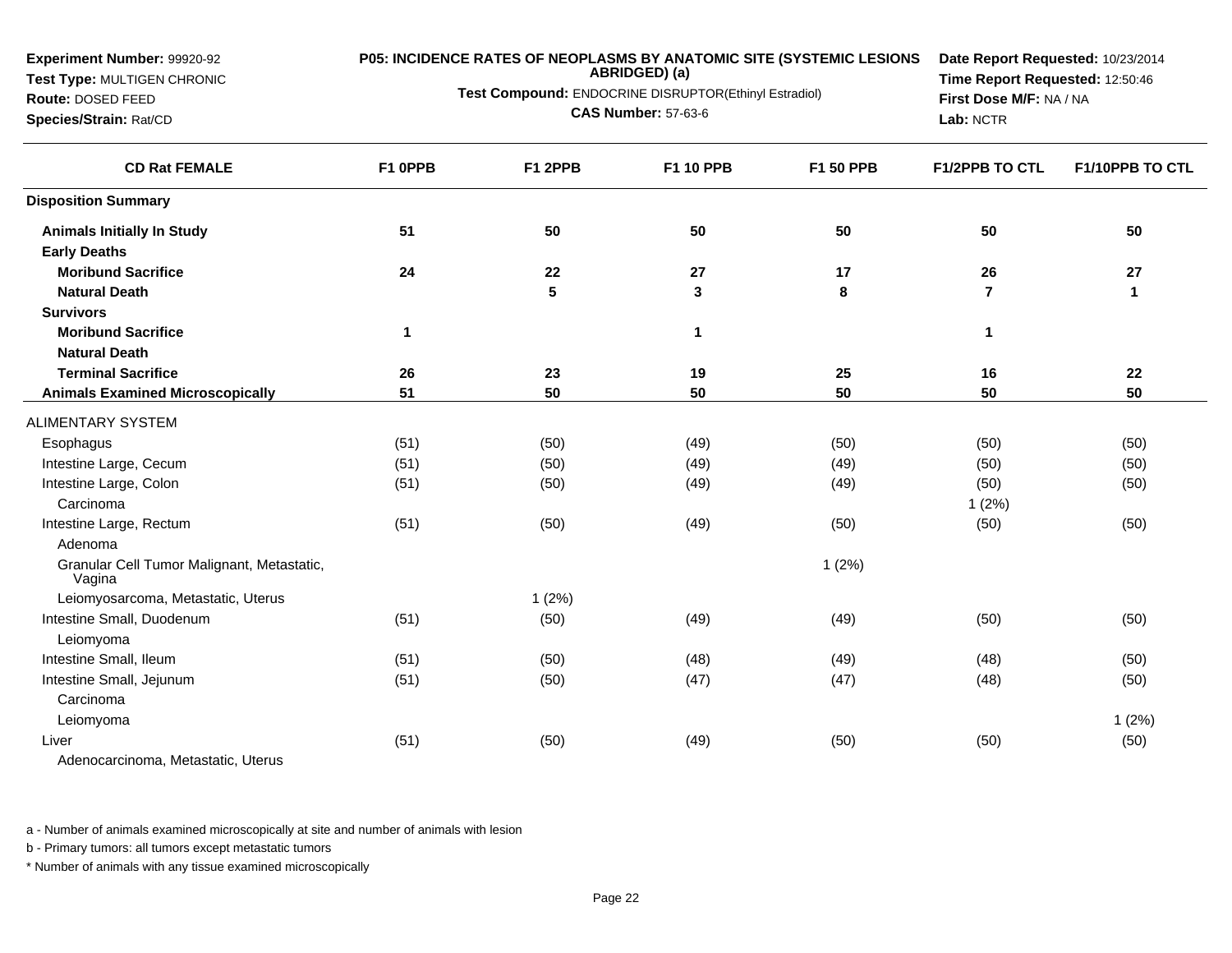**Test Type:** MULTIGEN CHRONIC

#### **Route:** DOSED FEED

**Species/Strain:** Rat/CD

# **P05: INCIDENCE RATES OF NEOPLASMS BY ANATOMIC SITE (SYSTEMIC LESIONS ABRIDGED) (a)**

**Test Compound:** ENDOCRINE DISRUPTOR(Ethinyl Estradiol)

**CAS Number:** 57-63-6

**Date Report Requested:** 10/23/2014**Time Report Requested:** 12:50:46**First Dose M/F:** NA / NA**Lab:** NCTR

| <b>CD Rat FEMALE</b>                               | F1 OPPB    | F1 2PPB  | <b>F1 10 PPB</b> | F1 50 PPB | <b>F1/2PPB TO CTL</b> | F1/10PPB TO CTL |
|----------------------------------------------------|------------|----------|------------------|-----------|-----------------------|-----------------|
| Carcinoma, Metastatic, Intestine Small,<br>Jejunum |            |          |                  |           |                       |                 |
| Cholangiocarcinoma                                 | 1(2%)      |          |                  |           |                       |                 |
| Cholangioma                                        |            |          |                  |           |                       |                 |
| Hepatocellular Adenoma                             | 1(2%)      | 1(2%)    | 1(2%)            | 2(4%)     | 1(2%)                 | 1(2%)           |
| Hepatocellular Adenoma, Multiple                   |            |          |                  |           |                       |                 |
| Hepatocellular Carcinoma                           |            |          |                  |           |                       |                 |
| Nephroblastoma, Metastatic, Kidney                 |            |          |                  |           |                       |                 |
| Mesentery                                          | (2)        | (2)      | (0)              | (1)       | (2)                   | (1)             |
| Adenocarcinoma, Metastatic, Uterus                 |            |          |                  |           |                       |                 |
| Leiomyosarcoma, Metastatic, Uterus                 |            | 1 (50%)  |                  |           |                       |                 |
| Nephroblastoma, Metastatic, Kidney                 |            |          |                  |           |                       |                 |
| Oral Mucosa                                        | (3)        | (1)      | (4)              | (4)       | (5)                   | (7)             |
| Fibrous Histiocytoma                               |            |          |                  |           |                       |                 |
| Squamous Cell Carcinoma                            | $3(100\%)$ | 1 (100%) | 1(25%)           | 2(50%)    | 3(60%)                | 2 (29%)         |
| Pancreas                                           | (51)       | (50)     | (49)             | (49)      | (50)                  | (50)            |
| Acinar Cell, Adenocarcinoma                        |            |          |                  | 1(2%)     |                       |                 |
| Acinar Cell, Adenoma                               |            | 1(2%)    |                  |           |                       |                 |
| Adenocarcinoma, Metastatic, Uterus                 |            |          |                  |           |                       |                 |
| <b>Salivary Glands</b>                             | (51)       | (49)     | (49)             | (50)      | (50)                  | (50)            |
| Stomach, Forestomach                               | (51)       | (50)     | (49)             | (50)      | (50)                  | (50)            |
| Adenocarcinoma, Metastatic, Uterus                 |            |          |                  |           |                       |                 |
| Squamous Cell Carcinoma                            |            |          |                  |           |                       |                 |
| Squamous Cell Papilloma                            | 1(2%)      |          | 1(2%)            |           | 1(2%)                 |                 |
| Stomach, Glandular                                 | (51)       | (50)     | (49)             | (50)      | (50)                  | (50)            |
| Leiomyosarcoma                                     |            |          |                  |           |                       |                 |
| Tongue                                             | (0)        | (0)      | (0)              | (0)       | (0)                   | (0)             |
| Tooth                                              | (0)        | (0)      | (0)              | (0)       | (1)                   | (0)             |

a - Number of animals examined microscopically at site and number of animals with lesion

b - Primary tumors: all tumors except metastatic tumors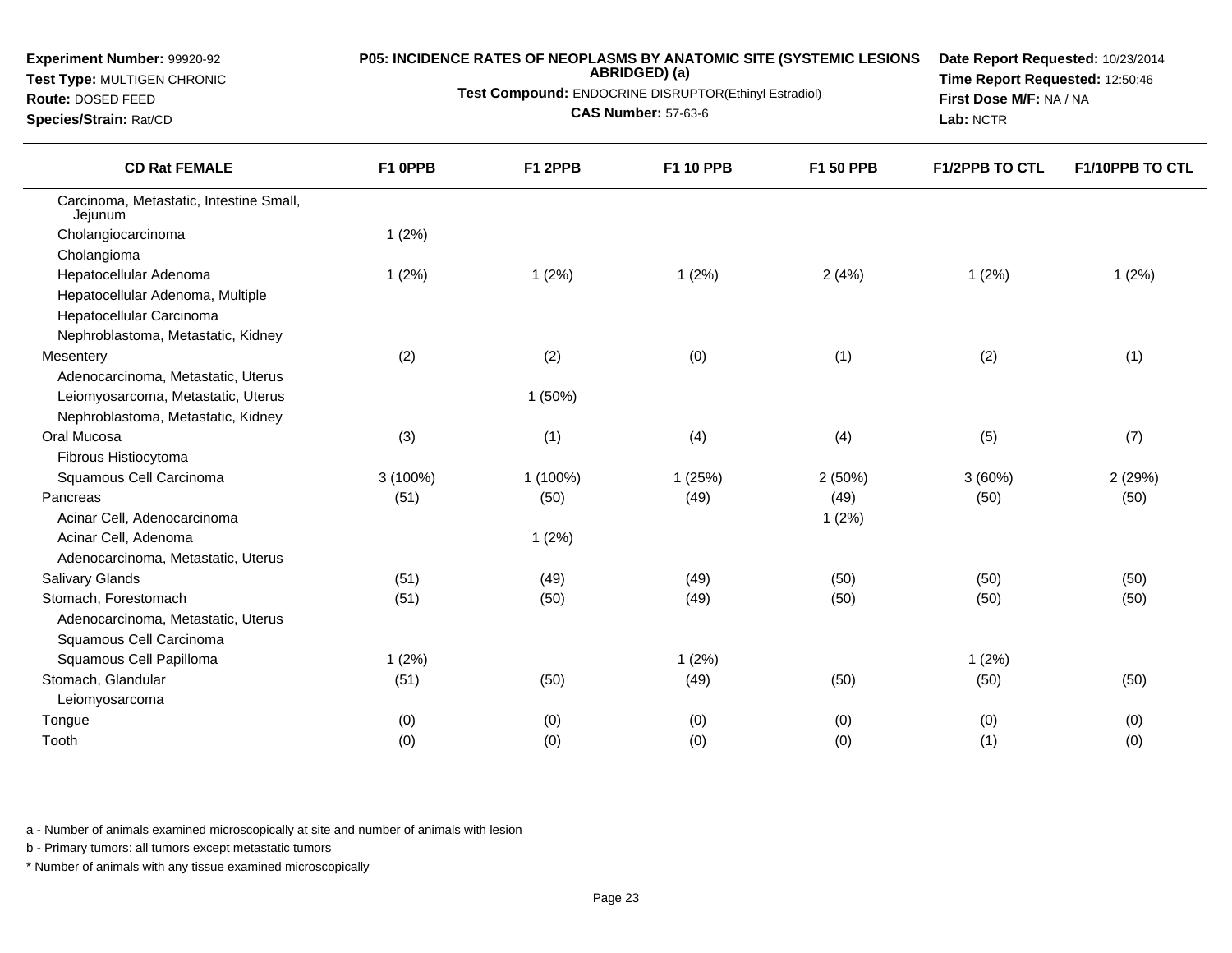**Test Type:** MULTIGEN CHRONIC**Route:** DOSED FEED **Species/Strain:** Rat/CD**ABRIDGED) (a)Test Compound:** ENDOCRINE DISRUPTOR(Ethinyl Estradiol)**CAS Number:** 57-63-6**Time Report Requested:** 12:50:46**First Dose M/F:** NA / NA**Lab:** NCTR**CD Rat FEMALE F1 0PPB F1 2PPB F1 10 PPB F1 50 PPB F1/2PPB TO CTL F1/10PPB TO CTL** CARDIOVASCULAR SYSTEMBlood Vessel $\vert$  (51) ) (50) (49) (50) (50) (50) **Heart** t the contract of  $(51)$ ) (50) (49) (50) (50) (50) Endocardium, Schwannoma Malignant 1 (2%)ENDOCRINE SYSTEMAdrenal Cortexx (51) (50) (50) (49) (50) (50) (50) (50) (50) (50) Adenomaa 3 1 (2%) 2 (4%) 2 (4%) 2 (4%) 2 (4%) 2 (4%) 2 (4%) 2 (4%) Adrenal Medulla (48) (50) (49) (50) (49) (48) Pheochromocytoma Benignn  $2(4\%)$  1 (2%) Islets, Pancreaticc (51) (51) (50) (50) (49) (49) (49) (50) (50) Adenomaa and  $1 (2\%)$  1 (2%) 1 (2%) 1 (2%) Carcinomaa and  $1 (2\%)$  1 (2%) Parathyroid Gland (48) (47) (46) (43) (46) (44) Adenomaa and  $1 (2\%)$  1 (2%) Carcinoma, Metastatic, Thyroid Glandd  $1 (2\%)$ Pituitary Gland (51) (50) (50) (50) (50) (50) Pars Distalis, Adenoma 38 (75%) 35 (70%) 40 (80%) 37 (74%) 37 (74%) 36 (72%) Pars Distalis, Carcinomaa and the contract of  $1 (2\%)$  1 (2%) 1 (2%) 1 (2%) 1 (2%) 1 (2%) Pars Nervosa, Schwannoma Malignant,Metastatic, Nose1 (2%)Thyroid Glandd (51) (50) (50) (49) (50) (50) (50) (50) (50) Bilateral, C Cell, Adenoma Bilateral, C Cell, Carcinomaa and  $1 (2\%)$ C Cell, Adenomaa 3 (4%) 3 (6%) 3 (6%) 1 (2%) 3 (2%) 3 (6%) 3 (6%) C Cell, Carcinomaa  $1(2\%)$ Follicular Cel, Adenomaa and  $1(2\%)$ Follicular Cel, Carcinomaa  $2(4\%)$ 

**P05: INCIDENCE RATES OF NEOPLASMS BY ANATOMIC SITE (SYSTEMIC LESIONS**

**Date Report Requested:** 10/23/2014

a - Number of animals examined microscopically at site and number of animals with lesion

b - Primary tumors: all tumors except metastatic tumors

**Experiment Number:** 99920-92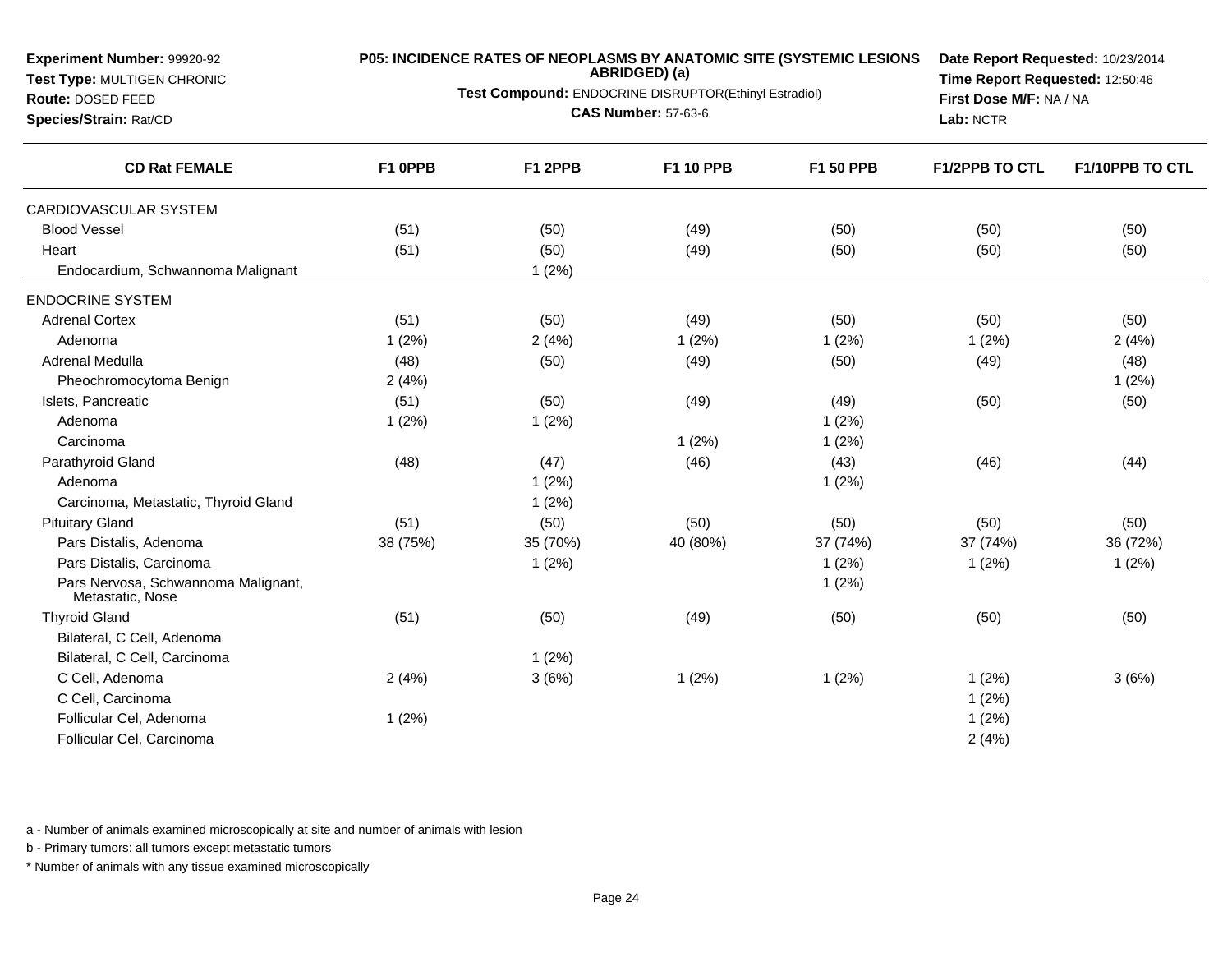| Experiment Number: 99920-92<br>Test Type: MULTIGEN CHRONIC<br>Route: DOSED FEED<br>Species/Strain: Rat/CD |         | P05: INCIDENCE RATES OF NEOPLASMS BY ANATOMIC SITE (SYSTEMIC LESIONS<br>ABRIDGED) (a)<br>Test Compound: ENDOCRINE DISRUPTOR(Ethinyl Estradiol)<br><b>CAS Number: 57-63-6</b> | Date Report Requested: 10/23/2014<br>Time Report Requested: 12:50:46<br>First Dose M/F: NA / NA<br>Lab: NCTR |                  |                       |                        |
|-----------------------------------------------------------------------------------------------------------|---------|------------------------------------------------------------------------------------------------------------------------------------------------------------------------------|--------------------------------------------------------------------------------------------------------------|------------------|-----------------------|------------------------|
| <b>CD Rat FEMALE</b>                                                                                      | F1 0PPB | F1 2PPB                                                                                                                                                                      | <b>F1 10 PPB</b>                                                                                             | <b>F1 50 PPB</b> | <b>F1/2PPB TO CTL</b> | <b>F1/10PPB TO CTL</b> |
| <b>GENERAL BODY SYSTEM</b>                                                                                |         |                                                                                                                                                                              |                                                                                                              |                  |                       |                        |
| <b>Tissue NOS</b>                                                                                         | (0)     | (0)                                                                                                                                                                          | (1)                                                                                                          | (0)              | (0)                   | (0)                    |
| Alveolar/Bronchiolar Carcinoma, Metastatic,<br>Lung                                                       |         |                                                                                                                                                                              |                                                                                                              |                  |                       |                        |
| Sarcoma                                                                                                   |         |                                                                                                                                                                              | 1 (100%)                                                                                                     |                  |                       |                        |
| Squamous Cell Carcinoma, Deep Invasion                                                                    |         |                                                                                                                                                                              |                                                                                                              |                  |                       |                        |
| <b>GENITAL SYSTEM</b>                                                                                     |         |                                                                                                                                                                              |                                                                                                              |                  |                       |                        |
| <b>Clitoral Gland</b>                                                                                     | (50)    | (49)                                                                                                                                                                         | (48)                                                                                                         | (50)             | (50)                  | (49)                   |
| Adenoma                                                                                                   |         |                                                                                                                                                                              |                                                                                                              | 2(4%)            |                       |                        |
| Carcinoma                                                                                                 |         | 1(2%)                                                                                                                                                                        |                                                                                                              | 1(2%)            | 1(2%)                 |                        |
| Sarcoma                                                                                                   |         |                                                                                                                                                                              |                                                                                                              |                  | 1(2%)                 |                        |
| Squamous Cell Carcinoma                                                                                   |         | 1(2%)                                                                                                                                                                        |                                                                                                              | 1(2%)            |                       |                        |
| Squamous Cell Papilloma                                                                                   | 1(2%)   |                                                                                                                                                                              |                                                                                                              |                  |                       |                        |
| Ovary                                                                                                     | (51)    | (50)                                                                                                                                                                         | (49)                                                                                                         | (50)             | (50)                  | (50)                   |
| Carcinoma, Metastatic, Kidney                                                                             |         |                                                                                                                                                                              |                                                                                                              |                  | 1(2%)                 |                        |
| Granulosa Cell Tumor Benign                                                                               |         |                                                                                                                                                                              | 1(2%)                                                                                                        |                  | 1(2%)                 |                        |
| Granulosa Cell Tumor Malignant                                                                            |         |                                                                                                                                                                              |                                                                                                              |                  |                       |                        |
| Sertoli Cell Tumor Benign                                                                                 | 1(2%)   | 1(2%)                                                                                                                                                                        | 1(2%)                                                                                                        |                  |                       |                        |
| Oviduct                                                                                                   | (51)    | (50)                                                                                                                                                                         | (49)                                                                                                         | (50)             | (50)                  | (50)                   |
| <b>Uterus</b>                                                                                             | (51)    | (50)                                                                                                                                                                         | (49)                                                                                                         | (50)             | (50)                  | (50)                   |
| Cervix, Squamous Cell Carcinoma                                                                           |         |                                                                                                                                                                              |                                                                                                              | 1(2%)            |                       |                        |
| Endometrium, Adenocarcinoma                                                                               |         | 1(2%)                                                                                                                                                                        |                                                                                                              |                  |                       |                        |
| Endometrium, Adenoma                                                                                      | 1(2%)   |                                                                                                                                                                              |                                                                                                              | 2(4%)            | 1(2%)                 | 2(4%)                  |
| Fibrous Histiocytoma                                                                                      |         |                                                                                                                                                                              |                                                                                                              |                  |                       | 1(2%)                  |
| Leiomyoma                                                                                                 |         | 1(2%)                                                                                                                                                                        |                                                                                                              |                  |                       |                        |
| Leiomyosarcoma                                                                                            |         | 1(2%)                                                                                                                                                                        |                                                                                                              |                  |                       |                        |
| Nephroblastoma, Metastatic, Kidney                                                                        |         |                                                                                                                                                                              |                                                                                                              |                  |                       |                        |
| Polyp Stromal                                                                                             | 2(4%)   | 4(8%)                                                                                                                                                                        | 5 (10%)                                                                                                      | 5 (10%)          | 5 (10%)               | 6(12%)                 |
|                                                                                                           |         |                                                                                                                                                                              |                                                                                                              |                  |                       |                        |

b - Primary tumors: all tumors except metastatic tumors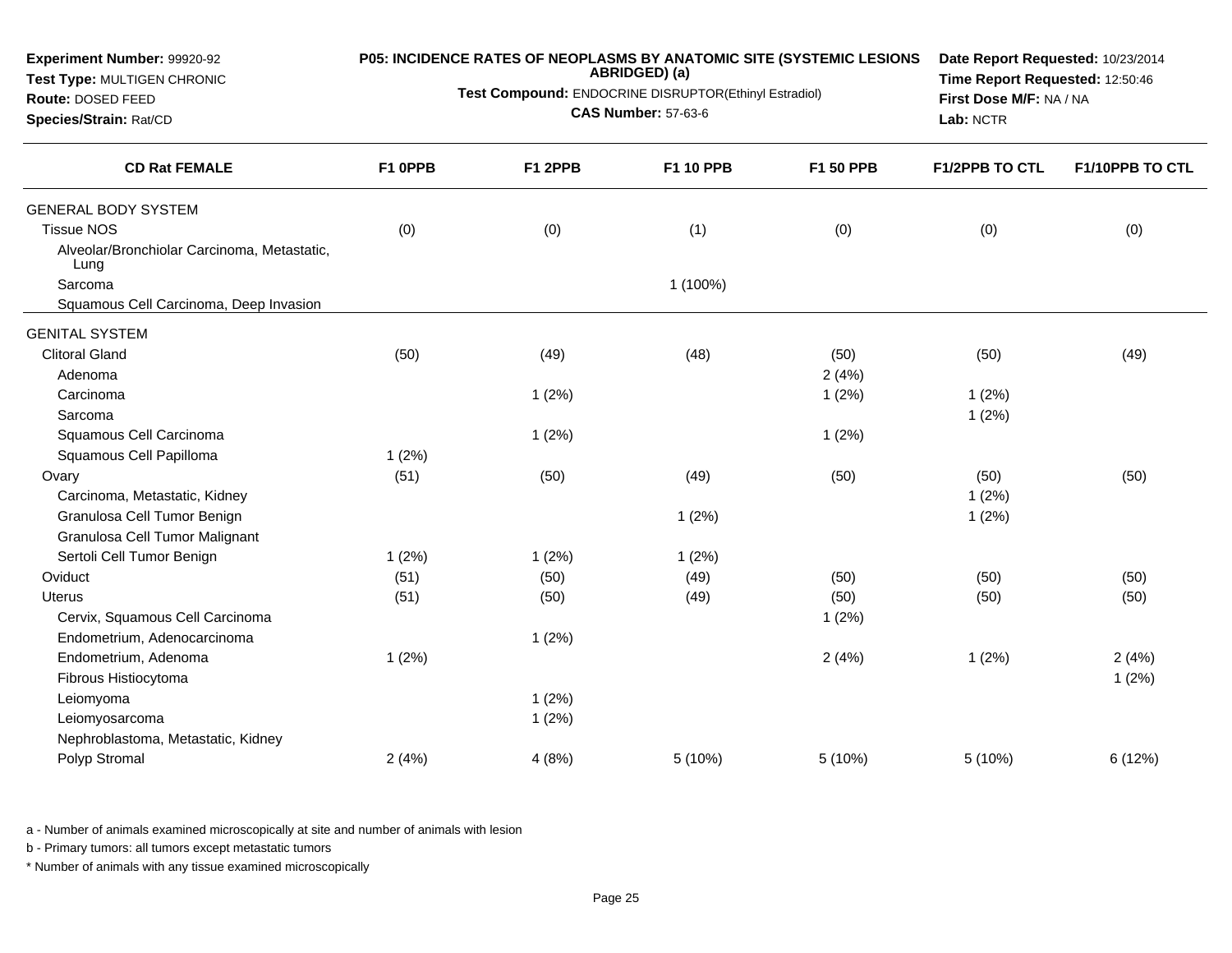**Test Type:** MULTIGEN CHRONIC**Route:** DOSED FEED

**Species/Strain:** Rat/CD

### **P05: INCIDENCE RATES OF NEOPLASMS BY ANATOMIC SITE (SYSTEMIC LESIONS**

**ABRIDGED) (a)**

**Test Compound:** ENDOCRINE DISRUPTOR(Ethinyl Estradiol)

**CAS Number:** 57-63-6

**Date Report Requested:** 10/23/2014**Time Report Requested:** 12:50:46**First Dose M/F:** NA / NA**Lab:** NCTR

| <b>CD Rat FEMALE</b>                                          | F1 0PPB  | F1 2PPB  | <b>F1 10 PPB</b> | F1 50 PPB | <b>F1/2PPB TO CTL</b> | F1/10PPB TO CTL |
|---------------------------------------------------------------|----------|----------|------------------|-----------|-----------------------|-----------------|
| Sarcoma Stromal                                               |          |          |                  |           |                       | 1(2%)           |
| Vagina                                                        | (51)     | (50)     | (49)             | (49)      | (50)                  | (48)            |
| <b>Granular Cell Tumor Benign</b>                             |          |          | 1(2%)            |           |                       |                 |
| <b>Granular Cell Tumor Malignant</b>                          |          |          |                  | 1(2%)     |                       |                 |
| Nephroblastoma, Metastatic, Kidney                            |          |          |                  |           |                       |                 |
| Polyp                                                         |          | 1(2%)    | 1(2%)            |           | 1(2%)                 |                 |
| <b>HEMATOPOIETIC SYSTEM</b>                                   |          |          |                  |           |                       |                 |
| <b>Bone Marrow</b>                                            | (51)     | (50)     | (49)             | (50)      | (50)                  | (50)            |
| Schwannoma Malignant, Metastatic, Skin                        |          |          |                  |           |                       |                 |
| Lymph Node                                                    | (16)     | (14)     | (6)              | (10)      | (15)                  | (12)            |
| Carcinoma, Metastatic, Thyroid Gland                          |          |          |                  |           | 1(7%)                 |                 |
| Deep Cervical, Carcinoma, Metastatic,<br><b>Thyroid Gland</b> |          |          |                  |           | 1(7%)                 |                 |
| Lymph Node, Mandibular                                        | (51)     | (50)     | (49)             | (50)      | (50)                  | (49)            |
| Carcinoma, Metastatic, Zymbal'S Gland                         |          |          |                  |           |                       |                 |
| Lymph Node, Mesenteric                                        | (51)     | (50)     | (47)             | (50)      | (50)                  | (50)            |
| Nephroblastoma, Metastatic, Kidney                            |          |          |                  |           |                       |                 |
| Spleen                                                        | (51)     | (50)     | (49)             | (50)      | (50)                  | (50)            |
| Sarcoma                                                       |          |          |                  | 1(2%)     |                       |                 |
| Thymus                                                        | (51)     | (44)     | (45)             | (48)      | (44)                  | (46)            |
| Thymoma Benign                                                |          |          |                  |           |                       |                 |
| <b>INTEGUMENTARY SYSTEM</b>                                   |          |          |                  |           |                       |                 |
| <b>Mammary Gland</b>                                          | (51)     | (49)     | (49)             | (50)      | (49)                  | (50)            |
| Adenocarcinoma                                                | 5 (10%)  | 9(18%)   | 9(18%)           | 6 (12%)   | 3(6%)                 | 8 (16%)         |
| Adenocarcinoma, Multiple                                      | 3(6%)    | 1(2%)    |                  | 3(6%)     |                       |                 |
| Fibroadenoma                                                  | 18 (35%) | 14 (29%) | 18 (37%)         | 22 (44%)  | 16 (33%)              | 15 (30%)        |
| Fibroadenoma, Multiple                                        | 14 (27%) | 14 (29%) | 15 (31%)         | 5 (10%)   | 10 (20%)              | 13 (26%)        |
| Skin                                                          | (51)     | (50)     | (49)             | (50)      | (50)                  | (50)            |

a - Number of animals examined microscopically at site and number of animals with lesion

b - Primary tumors: all tumors except metastatic tumors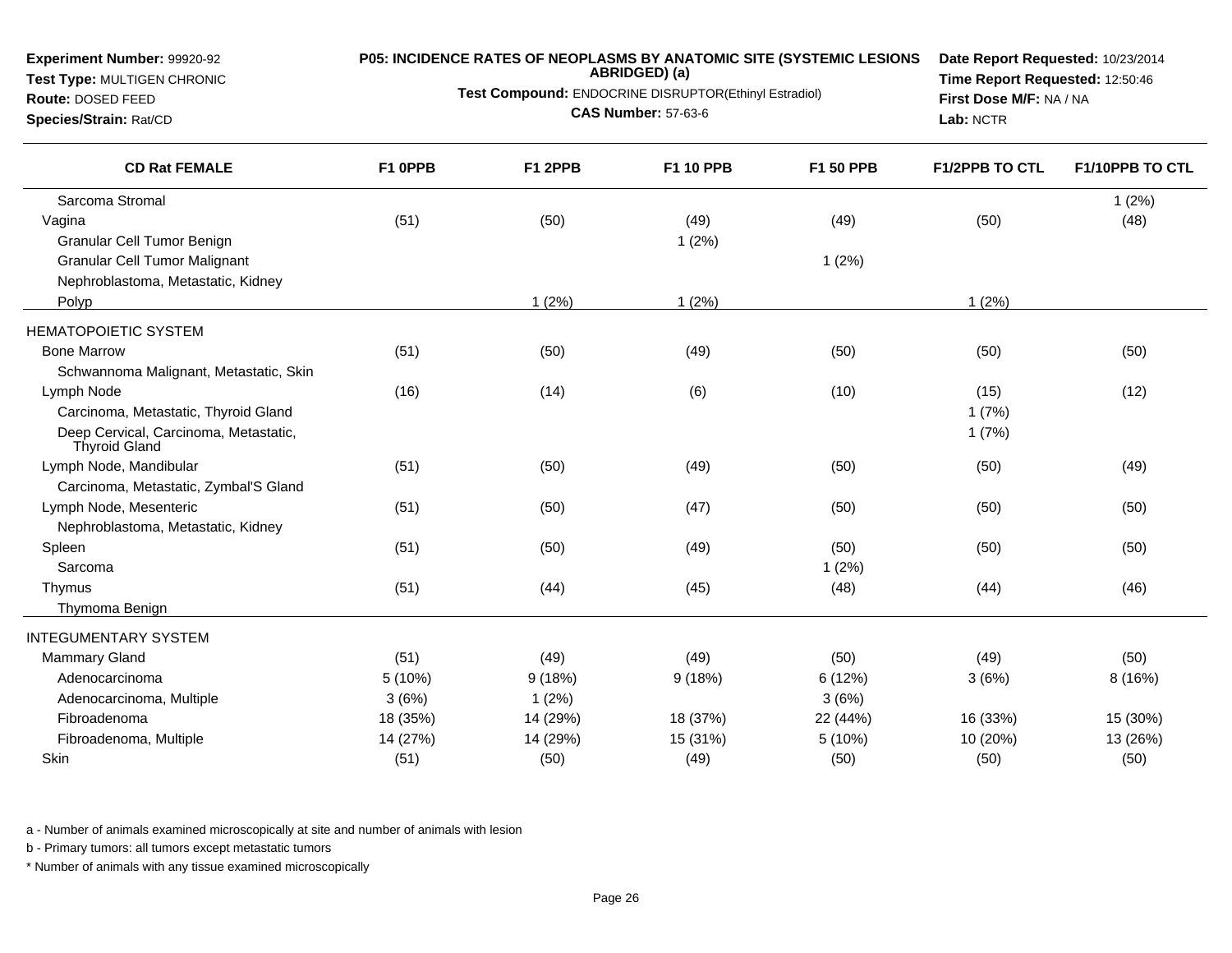| Experiment Number: 99920-92<br>Test Type: MULTIGEN CHRONIC<br>Route: DOSED FEED<br>Species/Strain: Rat/CD |         | P05: INCIDENCE RATES OF NEOPLASMS BY ANATOMIC SITE (SYSTEMIC LESIONS<br>ABRIDGED) (a)<br>Test Compound: ENDOCRINE DISRUPTOR(Ethinyl Estradiol)<br><b>CAS Number: 57-63-6</b> | Date Report Requested: 10/23/2014<br>Time Report Requested: 12:50:46<br>First Dose M/F: NA / NA<br>Lab: NCTR |           |                |                 |
|-----------------------------------------------------------------------------------------------------------|---------|------------------------------------------------------------------------------------------------------------------------------------------------------------------------------|--------------------------------------------------------------------------------------------------------------|-----------|----------------|-----------------|
| <b>CD Rat FEMALE</b>                                                                                      | F1 OPPB | F1 2PPB                                                                                                                                                                      | F1 10 PPB                                                                                                    | F1 50 PPB | F1/2PPB TO CTL | F1/10PPB TO CTL |
| <b>Basal Cell Adenoma</b>                                                                                 |         |                                                                                                                                                                              |                                                                                                              |           |                |                 |
| <b>Basal Cell Carcinoma</b>                                                                               |         |                                                                                                                                                                              |                                                                                                              |           |                | 1(2%)           |
| Ear, Basal Cell Adenoma                                                                                   |         |                                                                                                                                                                              |                                                                                                              |           |                |                 |
| Fibroma                                                                                                   |         |                                                                                                                                                                              |                                                                                                              |           |                |                 |
| Fibrous Histiocytoma                                                                                      |         |                                                                                                                                                                              |                                                                                                              |           |                | 1(2%)           |
| Keratoacanthoma                                                                                           |         |                                                                                                                                                                              | 1(2%)                                                                                                        |           |                | 1(2%)           |
| Lipoma                                                                                                    |         |                                                                                                                                                                              |                                                                                                              |           |                |                 |
| Sarcoma                                                                                                   |         | 1(2%)                                                                                                                                                                        |                                                                                                              |           |                |                 |
| Schwannoma Malignant                                                                                      |         |                                                                                                                                                                              |                                                                                                              |           |                |                 |
| Sebaceous Gl, Carcinoma                                                                                   | 1(2%)   |                                                                                                                                                                              |                                                                                                              |           |                |                 |
| Squamous Cell Papilloma                                                                                   | 1(2%)   |                                                                                                                                                                              |                                                                                                              |           |                |                 |
| Subcut Tiss, Granular Cell Tumor Benign                                                                   |         |                                                                                                                                                                              |                                                                                                              |           |                |                 |
| Subcut Tiss, Leiomyosarcoma, Metastatic,<br>Uterus                                                        |         | 1(2%)                                                                                                                                                                        |                                                                                                              |           |                |                 |
| Subcut Tiss, Lipoma                                                                                       |         |                                                                                                                                                                              |                                                                                                              |           |                |                 |
| MUSCULOSKELETAL SYSTEM                                                                                    |         |                                                                                                                                                                              |                                                                                                              |           |                |                 |
| Bone                                                                                                      | (0)     | (0)                                                                                                                                                                          | (0)                                                                                                          | (0)       | (0)            | (0)             |
| Bone, Femur                                                                                               | (51)    | (50)                                                                                                                                                                         | (49)                                                                                                         | (50)      | (50)           | (50)            |
| <b>Skeletal Muscle</b>                                                                                    | (1)     | (0)                                                                                                                                                                          | (1)                                                                                                          | (1)       | (0)            | (4)             |
| Diaphragm, Adenocarcinoma, Metastatic,<br><b>Úterus</b>                                                   |         |                                                                                                                                                                              |                                                                                                              |           |                |                 |
| Diaphragm, Granulosa Cell Tumor<br>Malignant, Metastatic, Ovary                                           |         |                                                                                                                                                                              |                                                                                                              |           |                |                 |
| Diaphragm, Nephroblastoma, Metastatic,<br>Kidney                                                          |         |                                                                                                                                                                              |                                                                                                              |           |                |                 |
| NERVOUS SYSTEM                                                                                            |         |                                                                                                                                                                              |                                                                                                              |           |                |                 |
| Brain, Brain Stem                                                                                         | (51)    | (50)                                                                                                                                                                         | (49)                                                                                                         | (50)      | (50)           | (50)            |
| Carcinoma, Metastatic, Pituitary Gland                                                                    |         | 1(2%)                                                                                                                                                                        |                                                                                                              | 1(2%)     | 1(2%)          | 1(2%)           |
| Brain, Cerebellum                                                                                         | (51)    | (50)                                                                                                                                                                         | (49)                                                                                                         | (50)      | (50)           | (50)            |
|                                                                                                           |         |                                                                                                                                                                              |                                                                                                              |           |                |                 |

b - Primary tumors: all tumors except metastatic tumors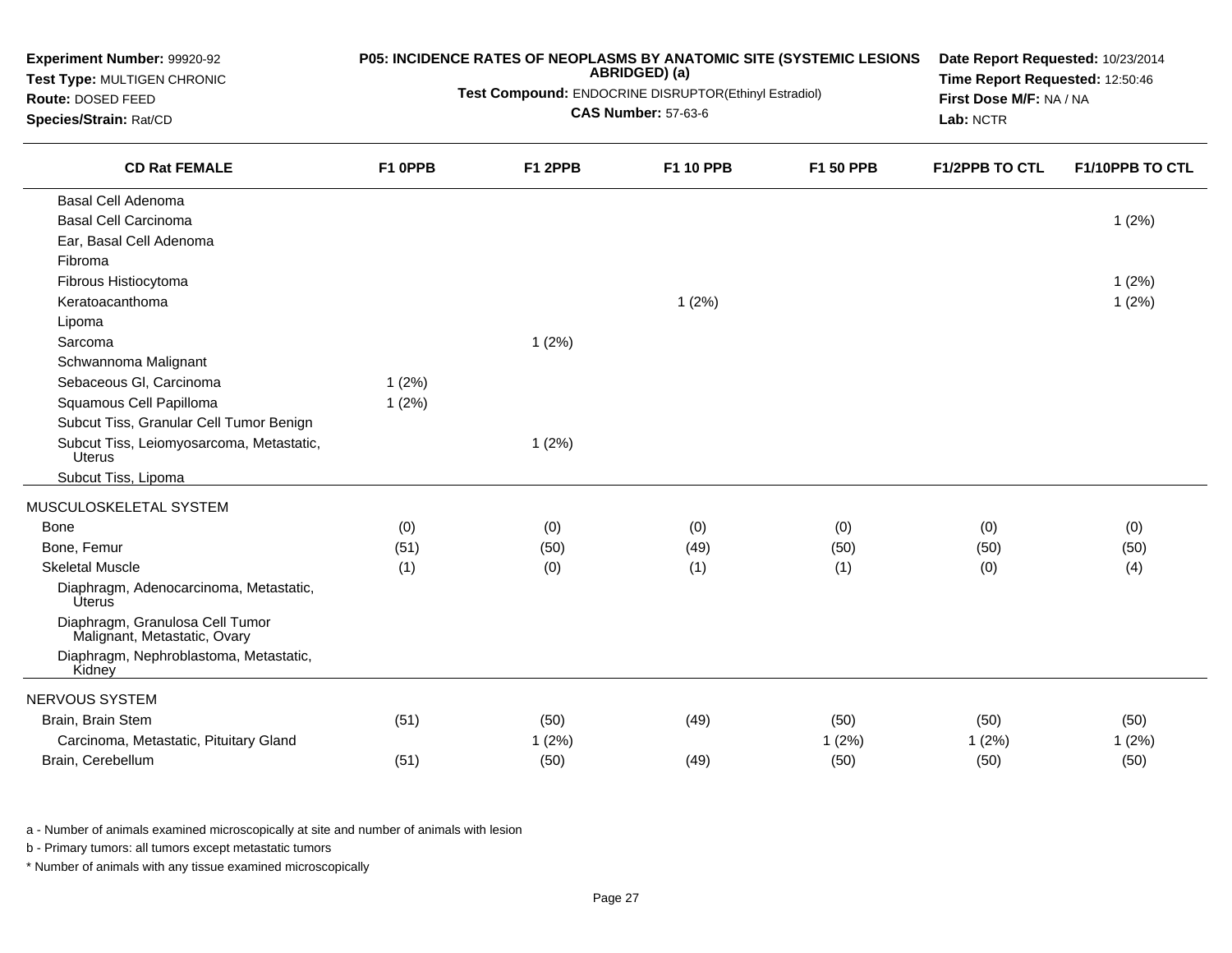**Test Type:** MULTIGEN CHRONIC**Route:** DOSED FEED

**Species/Strain:** Rat/CD

# **P05: INCIDENCE RATES OF NEOPLASMS BY ANATOMIC SITE (SYSTEMIC LESIONS ABRIDGED) (a)**

**Test Compound:** ENDOCRINE DISRUPTOR(Ethinyl Estradiol)

**CAS Number:** 57-63-6

**Date Report Requested:** 10/23/2014**Time Report Requested:** 12:50:46**First Dose M/F:** NA / NA**Lab:** NCTR

| <b>CD Rat FEMALE</b>                         | F1 OPPB | F1 2PPB  | F1 10 PPB | F1 50 PPB | F1/2PPB TO CTL | F1/10PPB TO CTL |
|----------------------------------------------|---------|----------|-----------|-----------|----------------|-----------------|
| Astrocytoma Malignant                        |         |          |           |           |                |                 |
| Brain, Cerebrum                              | (51)    | (50)     | (49)      | (50)      | (50)           | (50)            |
| Astrocytoma Nos                              |         |          |           |           | 1(2%)          |                 |
| Granular Cell Tumor Benign                   | 1(2%)   |          |           |           |                |                 |
| Oligodendroglioma Nos                        |         |          | 1(2%)     |           |                |                 |
| Peripheral Nerve                             | (1)     | (0)      | (0)       | (0)       | (0)            | (2)             |
| Spinal Cord                                  | (0)     | (0)      | (0)       | (0)       | (0)            | (0)             |
| <b>RESPIRATORY SYSTEM</b>                    |         |          |           |           |                |                 |
| Lung                                         | (51)    | (50)     | (49)      | (50)      | (50)           | (50)            |
| Adenocarcinoma, Metastatic, Mammary<br>Gland |         |          |           |           |                |                 |
| Alveolar/Bronchiolar Adenoma                 |         | 1(2%)    |           |           |                | 1(2%)           |
| Alveolar/Bronchiolar Carcinoma               |         |          |           |           |                |                 |
| Carcinoma, Metastatic, Thyroid Gland         |         |          |           |           |                |                 |
| Carcinoma, Metastatic, Zymbal'S Gland        |         |          |           |           |                |                 |
| Nephroblastoma, Metastatic, Kidney           |         |          |           |           |                | 1(2%)           |
| Nose                                         | (51)    | (50)     | (49)      | (50)      | (50)           | (50)            |
| Schwannoma Malignant                         |         |          |           | 1(2%)     |                |                 |
| Trachea                                      | (51)    | (50)     | (49)      | (50)      | (50)           | (50)            |
| SPECIAL SENSES SYSTEM                        |         |          |           |           |                |                 |
| Ear                                          | (0)     | (1)      | (0)       | (0)       | (0)            | (0)             |
| <b>Neural Crest Tumor</b>                    |         | 1 (100%) |           |           |                |                 |
| Eye                                          | (51)    | (49)     | (48)      | (49)      | (50)           | (50)            |
| Squamous Cell Carcinoma, Deep Invasion       |         |          |           |           | 1(2%)          |                 |
| <b>Harderian Gland</b>                       | (51)    | (49)     | (49)      | (50)      | (50)           | (50)            |
| Squamous Cell Carcinoma, Deep Invasion       |         |          |           |           |                |                 |
| Zymbal's Gland                               | (0)     | (0)      | (0)       | (0)       | (0)            | (0)             |
| Carcinoma                                    |         |          |           |           |                |                 |

a - Number of animals examined microscopically at site and number of animals with lesion

b - Primary tumors: all tumors except metastatic tumors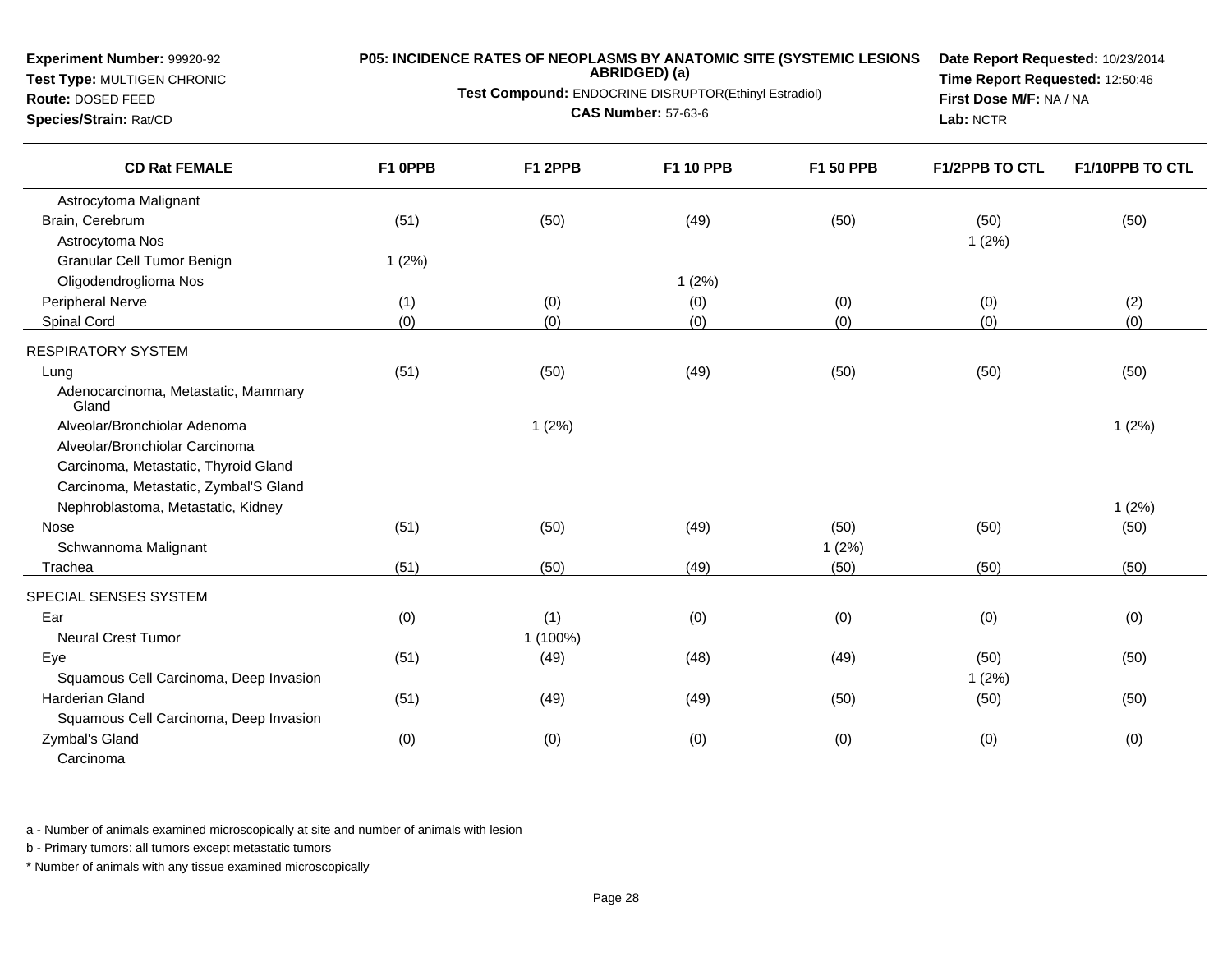| <b>Experiment Number: 99920-92</b><br>Test Type: MULTIGEN CHRONIC |         | P05: INCIDENCE RATES OF NEOPLASMS BY ANATOMIC SITE (SYSTEMIC LESIONS<br>ABRIDGED) (a) | Date Report Requested: 10/23/2014<br>Time Report Requested: 12:50:46 |                  |                       |                 |
|-------------------------------------------------------------------|---------|---------------------------------------------------------------------------------------|----------------------------------------------------------------------|------------------|-----------------------|-----------------|
| Route: DOSED FEED                                                 |         | Test Compound: ENDOCRINE DISRUPTOR(Ethinyl Estradiol)                                 | First Dose M/F: NA / NA                                              |                  |                       |                 |
| Species/Strain: Rat/CD                                            |         | <b>CAS Number: 57-63-6</b>                                                            | Lab: NCTR                                                            |                  |                       |                 |
| <b>CD Rat FEMALE</b>                                              | F1 0PPB | F1 2PPB                                                                               | F1 10 PPB                                                            | <b>F1 50 PPB</b> | <b>F1/2PPB TO CTL</b> | F1/10PPB TO CTL |
| URINARY SYSTEM                                                    |         |                                                                                       |                                                                      |                  |                       |                 |
| Kidney                                                            | (51)    | (50)                                                                                  | (49)                                                                 | (50)             | (50)                  | (50)            |
| Bilateral, Renal Tubule, Carcinoma                                |         | 2(4%)                                                                                 |                                                                      | 1(2%)            | 1(2%)                 |                 |
| Lipoma                                                            |         |                                                                                       |                                                                      |                  |                       |                 |
| Liposarcoma                                                       |         |                                                                                       |                                                                      |                  |                       |                 |
| Nephroblastoma                                                    |         |                                                                                       |                                                                      |                  |                       | 1(2%)           |
| Renal Tubule, Adenoma                                             |         |                                                                                       |                                                                      | 1(2%)            |                       |                 |
| <b>Urinary Bladder</b>                                            | (51)    | (49)                                                                                  | (49)                                                                 | (48)             | (48)                  | (50)            |
| Transit Epithe, Papilloma                                         |         |                                                                                       |                                                                      |                  |                       |                 |
| SYSTEMIC LESIONS                                                  |         |                                                                                       |                                                                      |                  |                       |                 |
| Multiple Organ                                                    | $*(51)$ | $*(50)$                                                                               | $*(50)$                                                              | $*(50)$          | $*(50)$               | $*(50)$         |
| Histiocytic Sarcoma                                               |         |                                                                                       |                                                                      |                  |                       |                 |
| Leukemia Mononuclear                                              |         |                                                                                       |                                                                      | 1(2%)            |                       |                 |
| Lymphoma Malignant                                                |         |                                                                                       |                                                                      | 1(2%)            | 2(4%)                 | 1(2%)           |
| Mesothelioma Malignant                                            |         |                                                                                       |                                                                      |                  |                       | 1(2%)           |

b - Primary tumors: all tumors except metastatic tumors

**Experiment Number:** 99920-92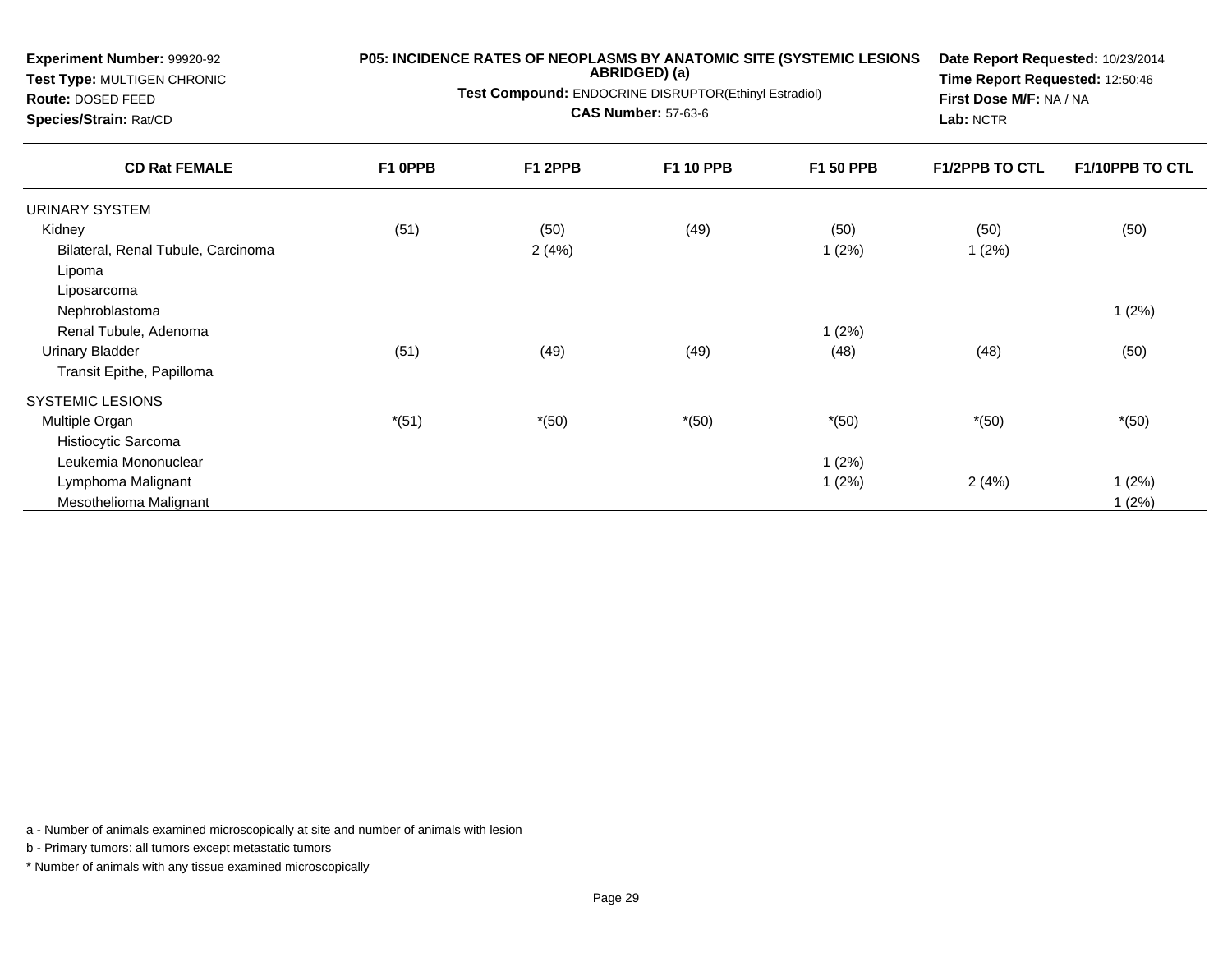| Experiment Number: 99920-92                          | P05: INCIDENCE RATES OF NEOPLASMS BY ANATOMIC SITE (SYSTEMIC LESIONS | Date Report Requested: 10/23/2014 |                            |                 |                 |
|------------------------------------------------------|----------------------------------------------------------------------|-----------------------------------|----------------------------|-----------------|-----------------|
| Test Type: MULTIGEN CHRONIC                          | Test Compound: ENDOCRINE DISRUPTOR(Ethinyl Estradiol)                | Time Report Requested: 12:50:46   |                            |                 |                 |
| Route: DOSED FEED                                    |                                                                      | First Dose M/F: NA / NA           |                            |                 |                 |
| Species/Strain: Rat/CD                               |                                                                      |                                   | <b>CAS Number: 57-63-6</b> |                 | Lab: NCTR       |
| <b>CD Rat FEMALE</b>                                 | F1/50PPB TO CTL                                                      | F3 OPPB                           | F3 /2PPB TO CTL            | F3/10PPB TO CTL | F3/50PPB TO CTL |
| <b>Disposition Summary</b>                           |                                                                      |                                   |                            |                 |                 |
| <b>Animals Initially In Study</b>                    | 50                                                                   | 52                                | 50                         | 50              | 50              |
| <b>Early Deaths</b>                                  |                                                                      |                                   |                            |                 |                 |
| <b>Moribund Sacrifice</b>                            | 22                                                                   | $\overline{7}$                    | 6                          | 4               | 9               |
| <b>Natural Death</b>                                 | 6                                                                    | 1                                 | $\blacktriangleleft$       | $\mathbf{2}$    | $\overline{2}$  |
| <b>Survivors</b>                                     |                                                                      |                                   |                            |                 |                 |
| <b>Moribund Sacrifice</b>                            |                                                                      | 17                                | 13                         | 20              | 14              |
| <b>Natural Death</b>                                 |                                                                      |                                   | $\mathbf{1}$               | 3               | $\mathbf 1$     |
| <b>Terminal Sacrifice</b>                            | 22                                                                   | 27                                | 29                         | 21              | 24              |
| <b>Animals Examined Microscopically</b>              | 50                                                                   | 52                                | 50                         | 50              | 50              |
| <b>ALIMENTARY SYSTEM</b>                             |                                                                      |                                   |                            |                 |                 |
| Esophagus                                            | (50)                                                                 | (52)                              | (49)                       | (50)            | (50)            |
| Intestine Large, Cecum                               | (50)                                                                 | (51)                              | (49)                       | (49)            | (50)            |
| Intestine Large, Colon                               | (50)                                                                 | (52)                              | (50)                       | (50)            | (50)            |
| Carcinoma                                            |                                                                      |                                   |                            |                 |                 |
| Intestine Large, Rectum                              | (50)                                                                 | (51)                              | (49)                       | (50)            | (50)            |
| Adenoma                                              |                                                                      | 1(2%)                             |                            |                 |                 |
| Granular Cell Tumor Malignant, Metastatic,<br>Vagina |                                                                      |                                   |                            |                 |                 |
| Leiomyosarcoma, Metastatic, Uterus                   |                                                                      |                                   |                            |                 |                 |
| Intestine Small, Duodenum                            | (50)                                                                 | (52)                              | (49)                       | (50)            | (50)            |
| Leiomyoma                                            | 1(2%)                                                                |                                   |                            |                 |                 |
| Intestine Small, Ileum                               | (49)                                                                 | (52)                              | (49)                       | (49)            | (50)            |
| Intestine Small, Jejunum                             | (50)                                                                 | (51)                              | (49)                       | (48)            | (50)            |
| Carcinoma                                            |                                                                      |                                   | 1(2%)                      | 1(2%)           |                 |
| Leiomyoma                                            |                                                                      |                                   | 1(2%)                      |                 |                 |
| Liver                                                | (50)                                                                 | (52)                              | (50)                       | (50)            | (50)            |
| Adenocarcinoma, Metastatic, Uterus                   |                                                                      | 1(2%)                             |                            |                 |                 |

b - Primary tumors: all tumors except metastatic tumors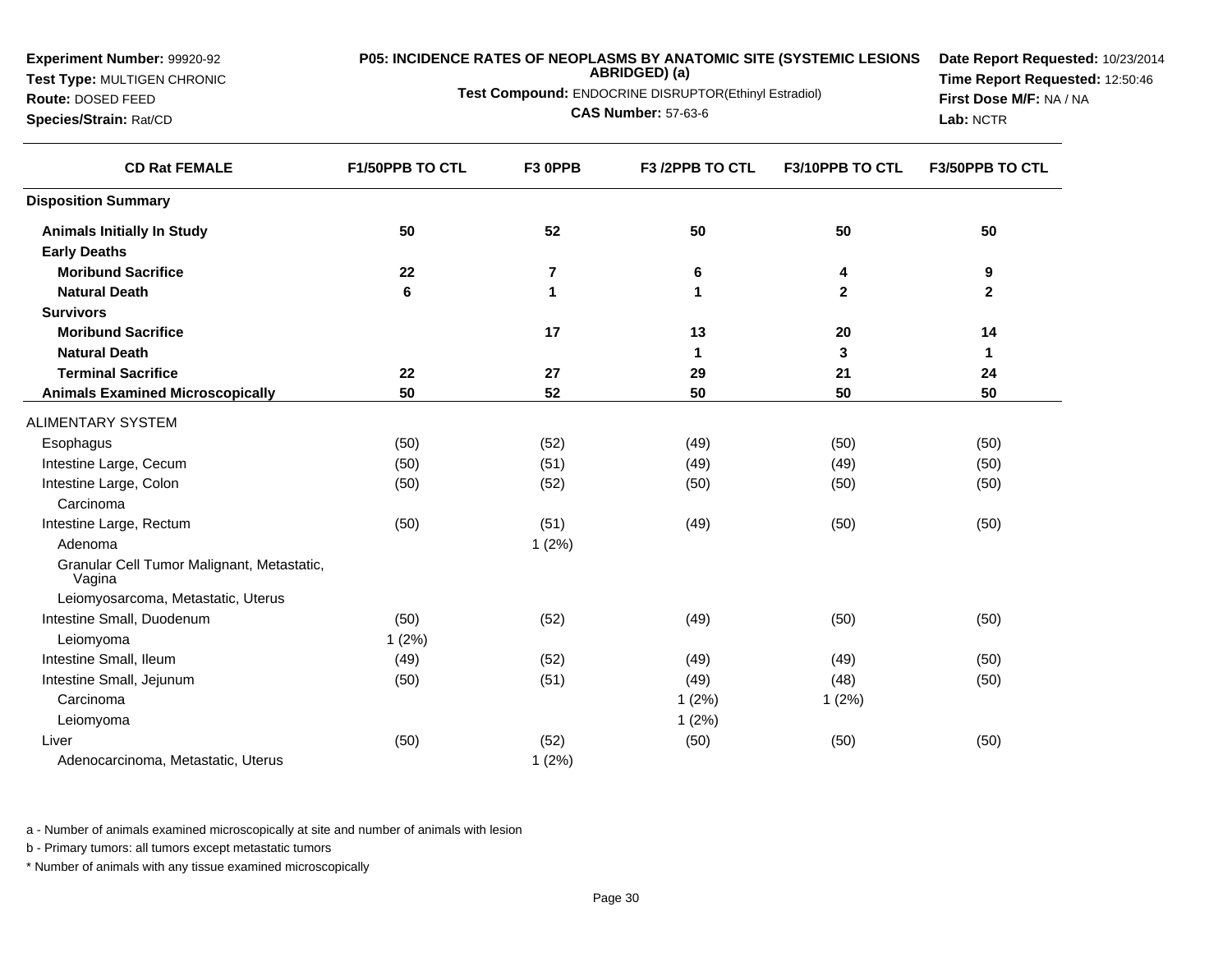### **Test Type:** MULTIGEN CHRONIC

#### **Route:** DOSED FEED

**Species/Strain:** Rat/CD

# **P05: INCIDENCE RATES OF NEOPLASMS BY ANATOMIC SITE (SYSTEMIC LESIONS ABRIDGED) (a)**

**Test Compound:** ENDOCRINE DISRUPTOR(Ethinyl Estradiol)

**CAS Number:** 57-63-6

**Date Report Requested:** 10/23/2014**Time Report Requested:** 12:50:47**First Dose M/F:** NA / NA**Lab:** NCTR

| <b>CD Rat FEMALE</b>                               | F1/50PPB TO CTL | F3 OPPB  | F3 /2PPB TO CTL | F3/10PPB TO CTL | F3/50PPB TO CTL |
|----------------------------------------------------|-----------------|----------|-----------------|-----------------|-----------------|
| Carcinoma, Metastatic, Intestine Small,<br>Jejunum |                 |          | 1(2%)           |                 |                 |
| Cholangiocarcinoma                                 |                 | 1(2%)    | 1(2%)           |                 |                 |
| Cholangioma                                        | 1(2%)           |          |                 |                 | 1(2%)           |
| Hepatocellular Adenoma                             | 2(4%)           | 2(4%)    |                 |                 |                 |
| Hepatocellular Adenoma, Multiple                   | 1(2%)           |          |                 |                 |                 |
| Hepatocellular Carcinoma                           |                 |          | 1(2%)           |                 |                 |
| Nephroblastoma, Metastatic, Kidney                 |                 | 1(2%)    |                 |                 |                 |
| Mesentery                                          | (0)             | (3)      | (3)             | (4)             | (4)             |
| Adenocarcinoma, Metastatic, Uterus                 |                 | 1(33%)   |                 |                 |                 |
| Leiomyosarcoma, Metastatic, Uterus                 |                 |          |                 |                 |                 |
| Nephroblastoma, Metastatic, Kidney                 |                 | 1(33%)   |                 |                 |                 |
| Oral Mucosa                                        | (4)             | (2)      | (4)             | (7)             | (2)             |
| Fibrous Histiocytoma                               |                 |          |                 | 1(14%)          |                 |
| Squamous Cell Carcinoma                            | 1(25%)          | 2 (100%) | 1(25%)          | 2(29%)          | $1(50\%)$       |
| Pancreas                                           | (50)            | (52)     | (49)            | (50)            | (50)            |
| Acinar Cell, Adenocarcinoma                        |                 |          |                 |                 |                 |
| Acinar Cell, Adenoma                               |                 |          |                 |                 |                 |
| Adenocarcinoma, Metastatic, Uterus                 |                 | 1(2%)    |                 |                 |                 |
| Salivary Glands                                    | (50)            | (52)     | (50)            | (50)            | (50)            |
| Stomach, Forestomach                               | (50)            | (52)     | (49)            | (50)            | (50)            |
| Adenocarcinoma, Metastatic, Uterus                 |                 | 1(2%)    |                 |                 |                 |
| Squamous Cell Carcinoma                            |                 |          |                 |                 | 1(2%)           |
| Squamous Cell Papilloma                            |                 | 1(2%)    |                 | 2(4%)           |                 |
| Stomach, Glandular                                 | (50)            | (52)     | (49)            | (50)            | (50)            |
| Leiomyosarcoma                                     |                 | 1(2%)    |                 |                 |                 |
| Tongue                                             | (0)             | (0)      | (1)             | (0)             | (0)             |
| Tooth                                              | (0)             | (0)      | (0)             | (0)             | (0)             |
|                                                    |                 |          |                 |                 |                 |

a - Number of animals examined microscopically at site and number of animals with lesion

b - Primary tumors: all tumors except metastatic tumors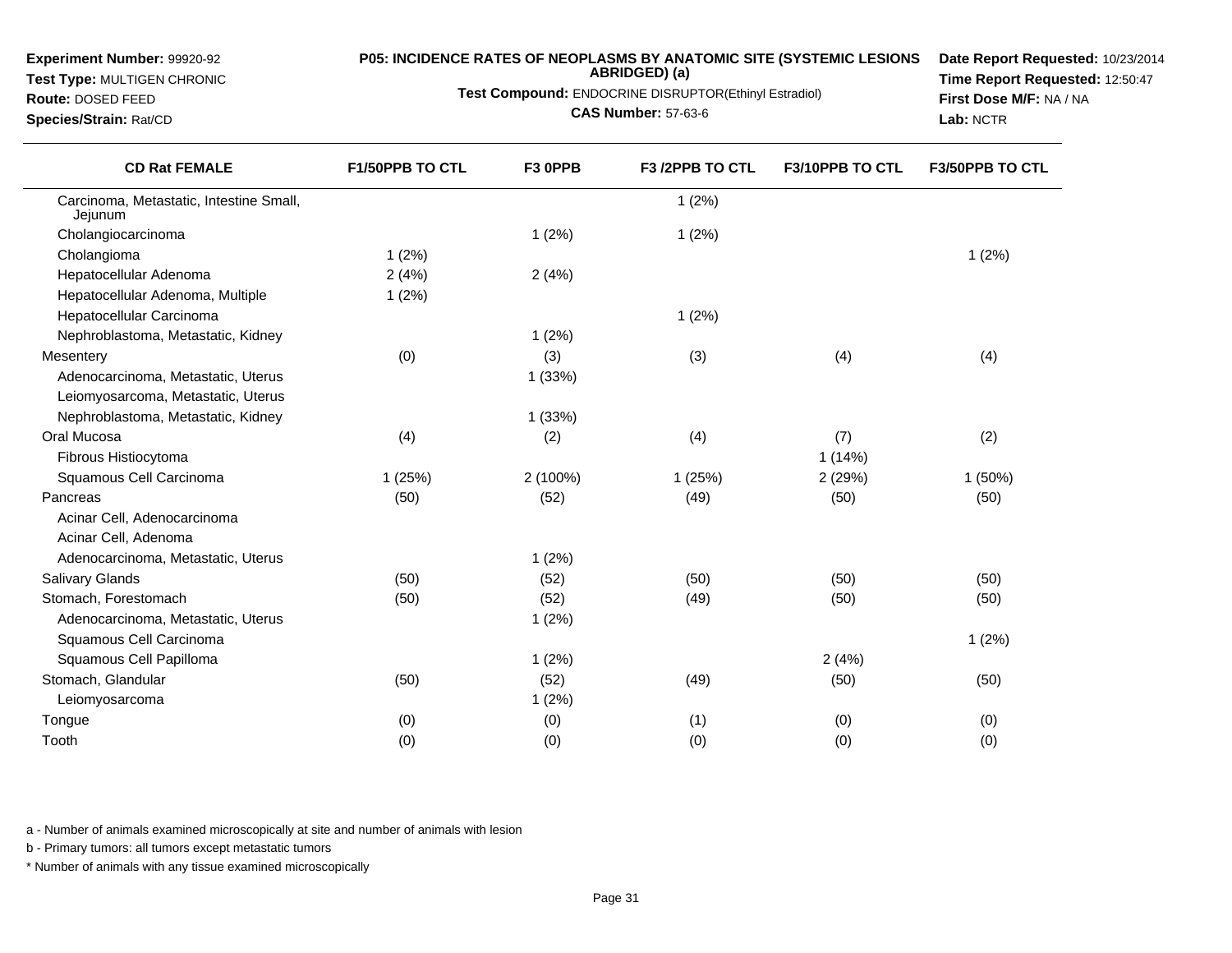| Experiment Number: 99920-92<br>Test Type: MULTIGEN CHRONIC<br>Route: DOSED FEED<br>Species/Strain: Rat/CD | P05: INCIDENCE RATES OF NEOPLASMS BY ANATOMIC SITE (SYSTEMIC LESIONS<br>Test Compound: ENDOCRINE DISRUPTOR(Ethinyl Estradiol) | Date Report Requested: 10/23/2014<br>Time Report Requested: 12:50:47<br>First Dose M/F: NA / NA<br>Lab: NCTR |                 |                 |                 |
|-----------------------------------------------------------------------------------------------------------|-------------------------------------------------------------------------------------------------------------------------------|--------------------------------------------------------------------------------------------------------------|-----------------|-----------------|-----------------|
| <b>CD Rat FEMALE</b>                                                                                      | F1/50PPB TO CTL                                                                                                               | F3 0PPB                                                                                                      | F3 /2PPB TO CTL | F3/10PPB TO CTL | F3/50PPB TO CTL |
| CARDIOVASCULAR SYSTEM                                                                                     |                                                                                                                               |                                                                                                              |                 |                 |                 |
| <b>Blood Vessel</b>                                                                                       | (50)                                                                                                                          | (52)                                                                                                         | (50)            | (50)            | (50)            |
| Heart                                                                                                     | (50)                                                                                                                          | (52)                                                                                                         | (50)            | (50)            | (50)            |
| Endocardium, Schwannoma Malignant                                                                         |                                                                                                                               |                                                                                                              |                 |                 |                 |
| <b>ENDOCRINE SYSTEM</b>                                                                                   |                                                                                                                               |                                                                                                              |                 |                 |                 |
| <b>Adrenal Cortex</b>                                                                                     | (50)                                                                                                                          | (52)                                                                                                         | (50)            | (50)            | (50)            |
| Adenoma                                                                                                   | 3(6%)                                                                                                                         | 2(4%)                                                                                                        | 2(4%)           | 1(2%)           |                 |
| Adrenal Medulla                                                                                           | (49)                                                                                                                          | (52)                                                                                                         | (50)            | (50)            | (50)            |
| Pheochromocytoma Benign                                                                                   | 2(4%)                                                                                                                         |                                                                                                              |                 |                 | 1(2%)           |
| Islets, Pancreatic                                                                                        | (50)                                                                                                                          | (52)                                                                                                         | (49)            | (50)            | (50)            |
| Adenoma                                                                                                   | 1(2%)                                                                                                                         | 1(2%)                                                                                                        |                 |                 | 1(2%)           |
| Carcinoma                                                                                                 |                                                                                                                               |                                                                                                              |                 |                 |                 |
| Parathyroid Gland                                                                                         | (46)                                                                                                                          | (48)                                                                                                         | (45)            | (47)            | (44)            |
| Adenoma                                                                                                   | 1(2%)                                                                                                                         |                                                                                                              |                 |                 |                 |
| Carcinoma, Metastatic, Thyroid Gland                                                                      |                                                                                                                               |                                                                                                              |                 |                 |                 |
| <b>Pituitary Gland</b>                                                                                    | (49)                                                                                                                          | (52)                                                                                                         | (50)            | (50)            | (50)            |
| Pars Distalis, Adenoma                                                                                    | 34 (69%)                                                                                                                      | 32 (62%)                                                                                                     | 30 (60%)        | 36 (72%)        | 32 (64%)        |
| Pars Distalis, Carcinoma                                                                                  | 1(2%)                                                                                                                         |                                                                                                              |                 |                 |                 |
| Pars Nervosa, Schwannoma Malignant,<br>Metastatic, Nose                                                   |                                                                                                                               |                                                                                                              |                 |                 |                 |
| <b>Thyroid Gland</b>                                                                                      | (50)                                                                                                                          | (52)                                                                                                         | (49)            | (50)            | (50)            |
| Bilateral, C Cell, Adenoma                                                                                |                                                                                                                               |                                                                                                              |                 |                 | 1(2%)           |
| Bilateral, C Cell, Carcinoma                                                                              |                                                                                                                               |                                                                                                              |                 |                 |                 |
| C Cell, Adenoma                                                                                           |                                                                                                                               | 1(2%)                                                                                                        | 1(2%)           | 1(2%)           | 1(2%)           |
| C Cell, Carcinoma                                                                                         | 1(2%)                                                                                                                         | 1(2%)                                                                                                        |                 | 1(2%)           |                 |
| Follicular Cel, Adenoma                                                                                   |                                                                                                                               |                                                                                                              |                 |                 |                 |
| Follicular Cel, Carcinoma                                                                                 |                                                                                                                               |                                                                                                              |                 |                 |                 |

b - Primary tumors: all tumors except metastatic tumors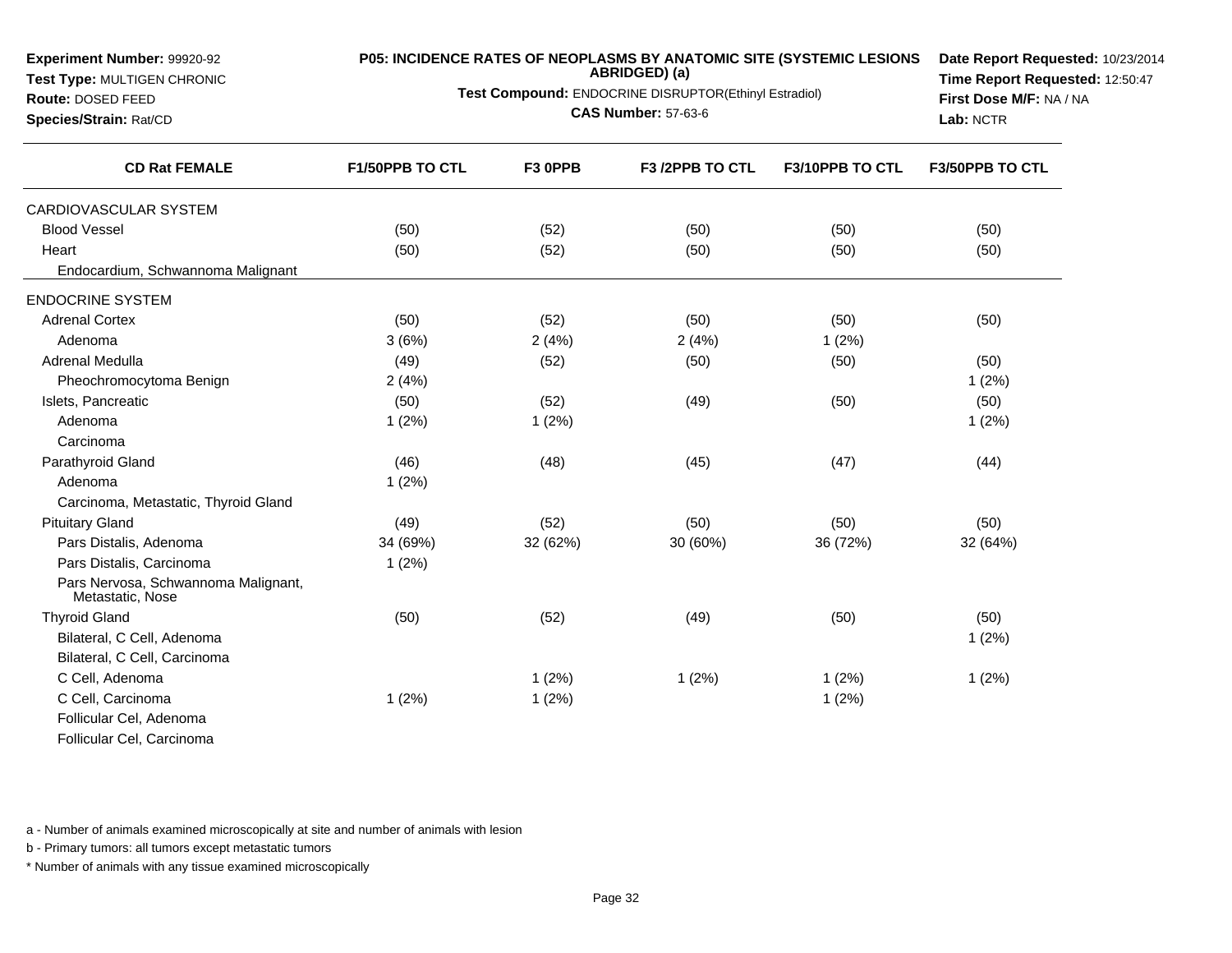| Experiment Number: 99920-92<br>Test Type: MULTIGEN CHRONIC<br>Route: DOSED FEED<br>Species/Strain: Rat/CD | P05: INCIDENCE RATES OF NEOPLASMS BY ANATOMIC SITE (SYSTEMIC LESIONS<br>Test Compound: ENDOCRINE DISRUPTOR(Ethinyl Estradiol) | Date Report Requested: 10/23/2014<br>Time Report Requested: 12:50:47<br>First Dose M/F: NA / NA<br>Lab: NCTR |                 |                 |                 |
|-----------------------------------------------------------------------------------------------------------|-------------------------------------------------------------------------------------------------------------------------------|--------------------------------------------------------------------------------------------------------------|-----------------|-----------------|-----------------|
| <b>CD Rat FEMALE</b>                                                                                      | F1/50PPB TO CTL                                                                                                               | F3 OPPB                                                                                                      | F3 /2PPB TO CTL | F3/10PPB TO CTL | F3/50PPB TO CTL |
| <b>GENERAL BODY SYSTEM</b>                                                                                |                                                                                                                               |                                                                                                              |                 |                 |                 |
| <b>Tissue NOS</b>                                                                                         | (0)                                                                                                                           | (0)                                                                                                          | (0)             | (1)             | (1)             |
| Alveolar/Bronchiolar Carcinoma, Metastatic,<br>Lung                                                       |                                                                                                                               |                                                                                                              |                 |                 | 1 (100%)        |
| Sarcoma                                                                                                   |                                                                                                                               |                                                                                                              |                 |                 |                 |
| Squamous Cell Carcinoma, Deep Invasion                                                                    |                                                                                                                               |                                                                                                              |                 | 1 (100%)        |                 |
| <b>GENITAL SYSTEM</b>                                                                                     |                                                                                                                               |                                                                                                              |                 |                 |                 |
| <b>Clitoral Gland</b>                                                                                     | (49)                                                                                                                          | (50)                                                                                                         | (50)            | (49)            | (48)            |
| Adenoma                                                                                                   |                                                                                                                               |                                                                                                              | 1(2%)           | 1(2%)           | 2(4%)           |
| Carcinoma                                                                                                 |                                                                                                                               |                                                                                                              |                 |                 |                 |
| Sarcoma                                                                                                   |                                                                                                                               |                                                                                                              |                 |                 |                 |
| Squamous Cell Carcinoma                                                                                   |                                                                                                                               |                                                                                                              |                 |                 |                 |
| Squamous Cell Papilloma                                                                                   |                                                                                                                               |                                                                                                              |                 |                 |                 |
| Ovary                                                                                                     | (50)                                                                                                                          | (51)                                                                                                         | (50)            | (50)            | (50)            |
| Carcinoma, Metastatic, Kidney                                                                             |                                                                                                                               |                                                                                                              |                 |                 |                 |
| Granulosa Cell Tumor Benign                                                                               | 2(4%)                                                                                                                         |                                                                                                              | 1(2%)           | 1(2%)           | 2(4%)           |
| Granulosa Cell Tumor Malignant                                                                            |                                                                                                                               |                                                                                                              | 1(2%)           |                 |                 |
| Sertoli Cell Tumor Benign                                                                                 |                                                                                                                               |                                                                                                              | 2(4%)           | 1(2%)           |                 |
| Oviduct                                                                                                   | (50)                                                                                                                          | (51)                                                                                                         | (49)            | (50)            | (50)            |
| <b>Uterus</b>                                                                                             | (50)                                                                                                                          | (52)                                                                                                         | (50)            | (50)            | (50)            |
| Cervix, Squamous Cell Carcinoma                                                                           |                                                                                                                               |                                                                                                              |                 |                 |                 |
| Endometrium, Adenocarcinoma                                                                               |                                                                                                                               | 4(8%)                                                                                                        | 1(2%)           |                 |                 |
| Endometrium, Adenoma                                                                                      | 1(2%)                                                                                                                         | 1(2%)                                                                                                        | 1(2%)           | 2(4%)           |                 |
| Fibrous Histiocytoma                                                                                      |                                                                                                                               |                                                                                                              |                 |                 |                 |
| Leiomyoma                                                                                                 |                                                                                                                               |                                                                                                              |                 |                 | 1(2%)           |
| Leiomyosarcoma                                                                                            |                                                                                                                               |                                                                                                              |                 |                 |                 |
| Nephroblastoma, Metastatic, Kidney                                                                        |                                                                                                                               | 1(2%)                                                                                                        |                 |                 |                 |
| Polyp Stromal                                                                                             | 7 (14%)                                                                                                                       | 1(2%)                                                                                                        | 7(14%)          | 2(4%)           | 5(10%)          |

b - Primary tumors: all tumors except metastatic tumors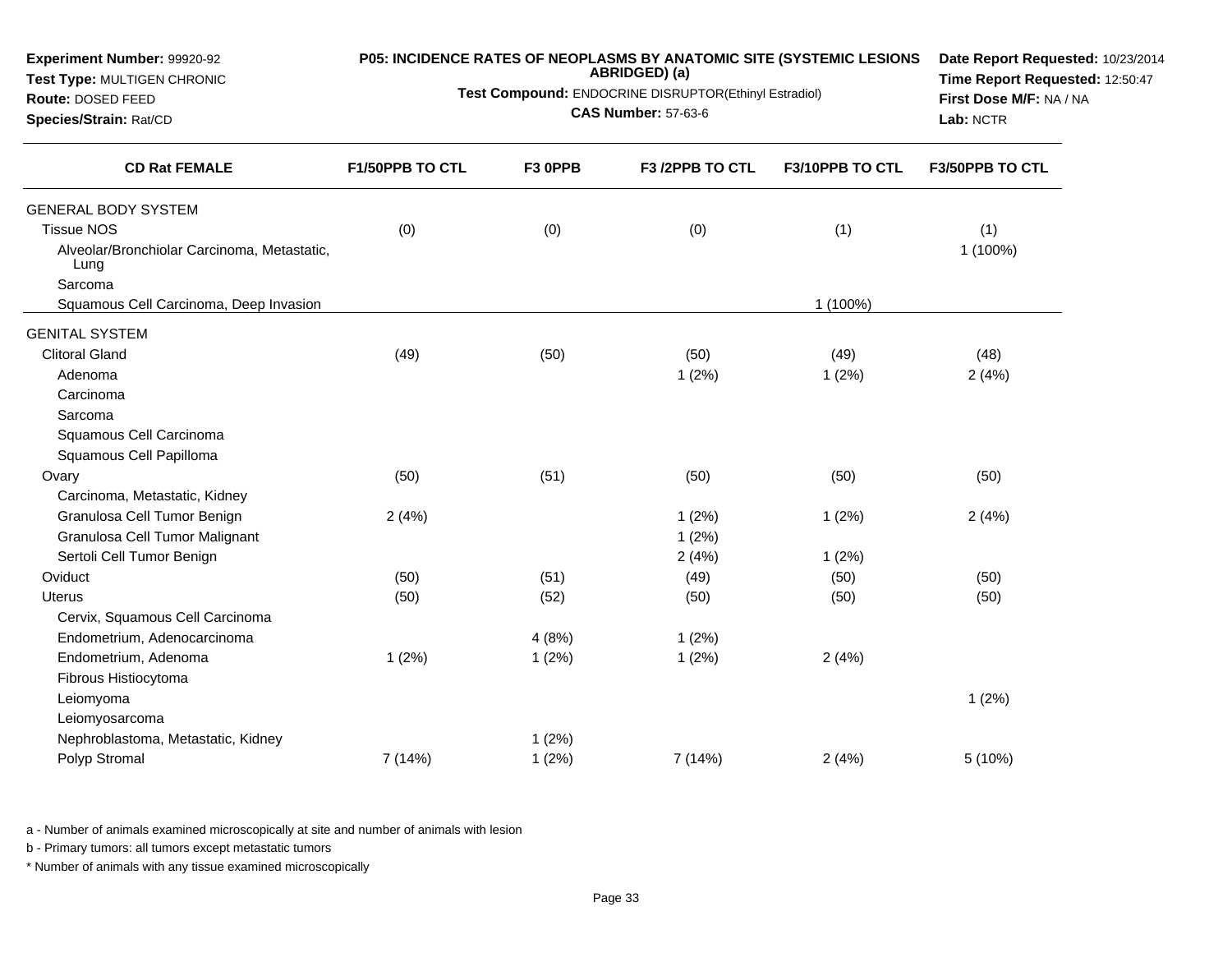| <b>Experiment Number: 99920-92</b><br>Test Type: MULTIGEN CHRONIC<br>Route: DOSED FEED<br>Species/Strain: Rat/CD | P05: INCIDENCE RATES OF NEOPLASMS BY ANATOMIC SITE (SYSTEMIC LESIONS<br>Test Compound: ENDOCRINE DISRUPTOR(Ethinyl Estradiol) | Date Report Requested: 10/23/2014<br>Time Report Requested: 12:50:47<br>First Dose M/F: NA / NA<br>Lab: NCTR |                 |                 |                 |
|------------------------------------------------------------------------------------------------------------------|-------------------------------------------------------------------------------------------------------------------------------|--------------------------------------------------------------------------------------------------------------|-----------------|-----------------|-----------------|
| <b>CD Rat FEMALE</b>                                                                                             | F1/50PPB TO CTL                                                                                                               | F3 OPPB                                                                                                      | F3 /2PPB TO CTL | F3/10PPB TO CTL | F3/50PPB TO CTL |
| Sarcoma Stromal                                                                                                  |                                                                                                                               |                                                                                                              |                 |                 |                 |
| Vagina                                                                                                           | (50)                                                                                                                          | (51)                                                                                                         | (50)            | (50)            | (50)            |
| Granular Cell Tumor Benign                                                                                       |                                                                                                                               |                                                                                                              |                 |                 |                 |
| <b>Granular Cell Tumor Malignant</b>                                                                             |                                                                                                                               |                                                                                                              |                 |                 |                 |
| Nephroblastoma, Metastatic, Kidney<br>Polyp                                                                      |                                                                                                                               | 1(2%)                                                                                                        |                 |                 |                 |
| <b>HEMATOPOIETIC SYSTEM</b>                                                                                      |                                                                                                                               |                                                                                                              |                 |                 |                 |
| <b>Bone Marrow</b>                                                                                               | (50)                                                                                                                          | (52)                                                                                                         | (50)            | (50)            | (50)            |
| Schwannoma Malignant, Metastatic, Skin                                                                           |                                                                                                                               | 1(2%)                                                                                                        |                 |                 |                 |
| Lymph Node                                                                                                       | (13)                                                                                                                          | (10)                                                                                                         | (17)            | (10)            | (5)             |
| Carcinoma, Metastatic, Thyroid Gland                                                                             |                                                                                                                               |                                                                                                              |                 |                 |                 |
| Deep Cervical, Carcinoma, Metastatic,<br><b>Thyroid Gland</b>                                                    |                                                                                                                               |                                                                                                              |                 |                 |                 |
| Lymph Node, Mandibular                                                                                           | (50)                                                                                                                          | (51)                                                                                                         | (50)            | (50)            | (50)            |
| Carcinoma, Metastatic, Zymbal'S Gland                                                                            |                                                                                                                               |                                                                                                              |                 | 1(2%)           |                 |
| Lymph Node, Mesenteric                                                                                           | (50)                                                                                                                          | (51)                                                                                                         | (49)            | (50)            | (49)            |
| Nephroblastoma, Metastatic, Kidney                                                                               |                                                                                                                               | 1(2%)                                                                                                        |                 |                 |                 |
| Spleen                                                                                                           | (50)                                                                                                                          | (52)                                                                                                         | (50)            | (50)            | (50)            |
| Sarcoma                                                                                                          |                                                                                                                               |                                                                                                              |                 |                 |                 |
| Thymus                                                                                                           | (48)                                                                                                                          | (50)                                                                                                         | (45)            | (46)            | (49)            |
| Thymoma Benign                                                                                                   | $1(2\%)$                                                                                                                      |                                                                                                              |                 |                 |                 |
| <b>INTEGUMENTARY SYSTEM</b>                                                                                      |                                                                                                                               |                                                                                                              |                 |                 |                 |
| <b>Mammary Gland</b>                                                                                             | (50)                                                                                                                          | (52)                                                                                                         | (50)            | (50)            | (50)            |
| Adenocarcinoma                                                                                                   | 11 (22%)                                                                                                                      | 6(12%)                                                                                                       | 4(8%)           | 6(12%)          | 10 (20%)        |
| Adenocarcinoma, Multiple                                                                                         |                                                                                                                               |                                                                                                              | 2(4%)           | 3(6%)           |                 |
| Fibroadenoma                                                                                                     | 21 (42%)                                                                                                                      | 17 (33%)                                                                                                     | 13 (26%)        | 21 (42%)        | 13 (26%)        |
| Fibroadenoma, Multiple                                                                                           | 13 (26%)                                                                                                                      | 19 (37%)                                                                                                     | 21 (42%)        | 19 (38%)        | 24 (48%)        |
| Skin                                                                                                             | (50)                                                                                                                          | (52)                                                                                                         | (50)            | (50)            | (50)            |

b - Primary tumors: all tumors except metastatic tumors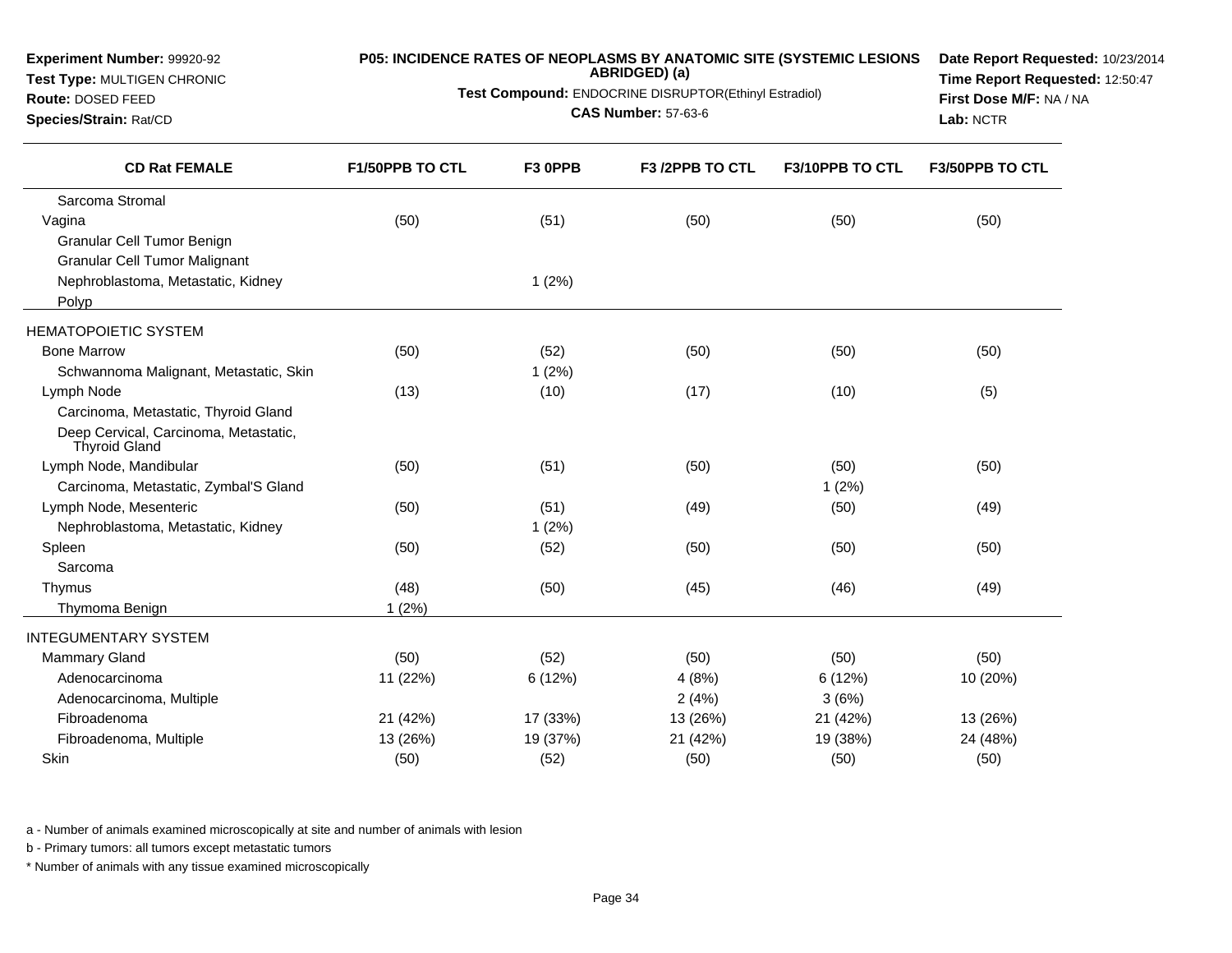| <b>Experiment Number: 99920-92</b><br>Test Type: MULTIGEN CHRONIC<br>Route: DOSED FEED<br>Species/Strain: Rat/CD | <b>P05: INCIDENCE RATES OF NEOPLASMS BY ANATOMIC SITE (SYSTEMIC LESIONS</b><br>Test Compound: ENDOCRINE DISRUPTOR(Ethinyl Estradiol) | Date Report Requested: 10/23/2014<br>Time Report Requested: 12:50:47<br>First Dose M/F: NA / NA<br>Lab: NCTR |                 |                 |                 |
|------------------------------------------------------------------------------------------------------------------|--------------------------------------------------------------------------------------------------------------------------------------|--------------------------------------------------------------------------------------------------------------|-----------------|-----------------|-----------------|
| <b>CD Rat FEMALE</b>                                                                                             | F1/50PPB TO CTL                                                                                                                      | F3 OPPB                                                                                                      | F3 /2PPB TO CTL | F3/10PPB TO CTL | F3/50PPB TO CTL |
| <b>Basal Cell Adenoma</b>                                                                                        |                                                                                                                                      |                                                                                                              |                 |                 | 1(2%)           |
| <b>Basal Cell Carcinoma</b>                                                                                      |                                                                                                                                      |                                                                                                              |                 |                 |                 |
| Ear, Basal Cell Adenoma                                                                                          |                                                                                                                                      |                                                                                                              | 1(2%)           |                 |                 |
| Fibroma                                                                                                          |                                                                                                                                      |                                                                                                              | 2(4%)           |                 | 1(2%)           |
| Fibrous Histiocytoma<br>Keratoacanthoma                                                                          | 1(2%)                                                                                                                                |                                                                                                              |                 | 1(2%)           |                 |
| Lipoma                                                                                                           |                                                                                                                                      | 1(2%)                                                                                                        |                 |                 |                 |
| Sarcoma                                                                                                          | 1(2%)                                                                                                                                | 1(2%)                                                                                                        |                 | 1(2%)           | 1(2%)           |
| Schwannoma Malignant                                                                                             |                                                                                                                                      | 1(2%)                                                                                                        |                 |                 |                 |
| Sebaceous Gl, Carcinoma                                                                                          |                                                                                                                                      |                                                                                                              |                 |                 |                 |
| Squamous Cell Papilloma                                                                                          |                                                                                                                                      |                                                                                                              |                 |                 |                 |
| Subcut Tiss, Granular Cell Tumor Benign                                                                          | 1(2%)                                                                                                                                |                                                                                                              |                 |                 |                 |
| Subcut Tiss, Leiomyosarcoma, Metastatic,<br><b>Uterus</b>                                                        |                                                                                                                                      |                                                                                                              |                 |                 |                 |
| Subcut Tiss, Lipoma                                                                                              | 1(2%)                                                                                                                                |                                                                                                              |                 |                 |                 |
| MUSCULOSKELETAL SYSTEM                                                                                           |                                                                                                                                      |                                                                                                              |                 |                 |                 |
| Bone                                                                                                             | (0)                                                                                                                                  | (0)                                                                                                          | (1)             | (0)             | (0)             |
| Bone, Femur                                                                                                      | (50)                                                                                                                                 | (52)                                                                                                         | (50)            | (50)            | (50)            |
| <b>Skeletal Muscle</b>                                                                                           | (1)                                                                                                                                  | (3)                                                                                                          | (4)             | (0)             | (1)             |
| Diaphragm, Adenocarcinoma, Metastatic,<br><b>Úterus</b>                                                          |                                                                                                                                      | 1(33%)                                                                                                       |                 |                 |                 |
| Diaphragm, Granulosa Cell Tumor<br>Malignant, Metastatic, Ovary                                                  |                                                                                                                                      |                                                                                                              | 1(25%)          |                 |                 |
| Diaphragm, Nephroblastoma, Metastatic,<br>Kidney                                                                 |                                                                                                                                      | 1(33%)                                                                                                       |                 |                 |                 |
| NERVOUS SYSTEM                                                                                                   |                                                                                                                                      |                                                                                                              |                 |                 |                 |
| Brain, Brain Stem                                                                                                | (50)                                                                                                                                 | (52)                                                                                                         | (50)            | (50)            | (50)            |
| Carcinoma, Metastatic, Pituitary Gland                                                                           | 1(2%)                                                                                                                                |                                                                                                              |                 |                 |                 |
| Brain, Cerebellum                                                                                                | (50)                                                                                                                                 | (51)                                                                                                         | (50)            | (50)            | (50)            |

b - Primary tumors: all tumors except metastatic tumors

**Experiment Number:** 99920-92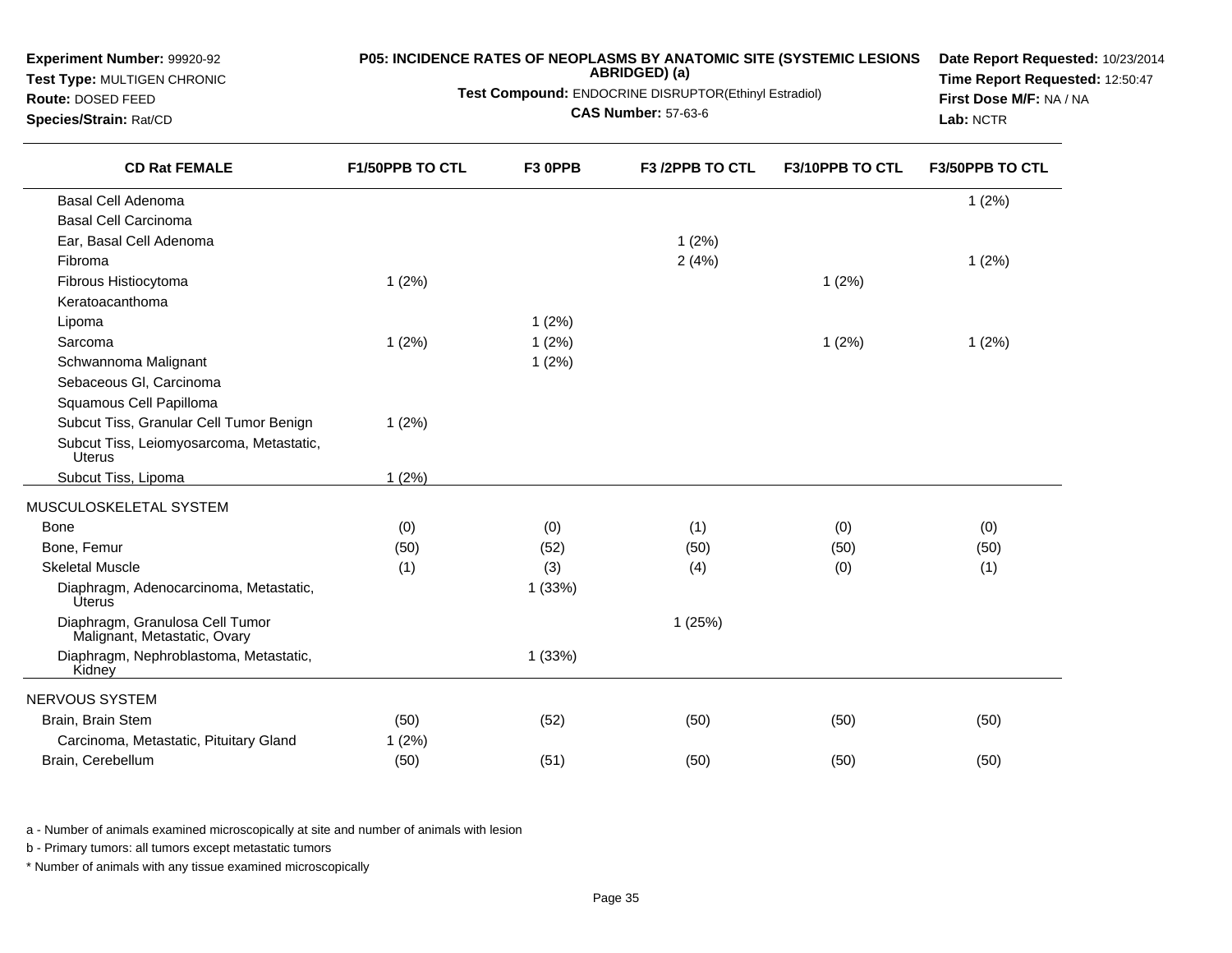### **Test Type:** MULTIGEN CHRONIC

### **Route:** DOSED FEED

**Species/Strain:** Rat/CD

# **P05: INCIDENCE RATES OF NEOPLASMS BY ANATOMIC SITE (SYSTEMIC LESIONS ABRIDGED) (a)**

**Test Compound:** ENDOCRINE DISRUPTOR(Ethinyl Estradiol)

**CAS Number:** 57-63-6

**Date Report Requested:** 10/23/2014**Time Report Requested:** 12:50:47**First Dose M/F:** NA / NA**Lab:** NCTR

| <b>CD Rat FEMALE</b>                         | F1/50PPB TO CTL | F3 OPPB | F3 /2PPB TO CTL | F3/10PPB TO CTL | F3/50PPB TO CTL |
|----------------------------------------------|-----------------|---------|-----------------|-----------------|-----------------|
| Astrocytoma Malignant                        |                 |         |                 |                 | 1(2%)           |
| Brain, Cerebrum                              | (50)            | (52)    | (50)            | (50)            | (50)            |
| Astrocytoma Nos                              |                 |         |                 |                 |                 |
| Granular Cell Tumor Benign                   |                 |         |                 |                 |                 |
| Oligodendroglioma Nos                        |                 |         |                 |                 |                 |
| Peripheral Nerve                             | (0)             | (0)     | (1)             | (0)             | (1)             |
| Spinal Cord                                  | (0)             | (0)     | (1)             | (0)             | (1)             |
| <b>RESPIRATORY SYSTEM</b>                    |                 |         |                 |                 |                 |
| Lung                                         | (50)            | (52)    | (50)            | (50)            | (50)            |
| Adenocarcinoma, Metastatic, Mammary<br>Gland |                 |         |                 | 1(2%)           | 1(2%)           |
| Alveolar/Bronchiolar Adenoma                 |                 | 1(2%)   |                 |                 | 1(2%)           |
| Alveolar/Bronchiolar Carcinoma               |                 |         |                 |                 | 1(2%)           |
| Carcinoma, Metastatic, Thyroid Gland         |                 | 1(2%)   |                 | 1(2%)           |                 |
| Carcinoma, Metastatic, Zymbal'S Gland        |                 |         |                 | 1(2%)           |                 |
| Nephroblastoma, Metastatic, Kidney           |                 |         |                 |                 |                 |
| Nose                                         | (50)            | (52)    | (50)            | (50)            | (50)            |
| Schwannoma Malignant                         |                 |         |                 |                 |                 |
| Trachea                                      | (50)            | (52)    | (49)            | (50)            | (50)            |
| SPECIAL SENSES SYSTEM                        |                 |         |                 |                 |                 |
| Ear                                          | (0)             | (0)     | (0)             | (2)             | (0)             |
| <b>Neural Crest Tumor</b>                    |                 |         |                 | 2 (100%)        |                 |
| Eye                                          | (47)            | (52)    | (50)            | (49)            | (50)            |
| Squamous Cell Carcinoma, Deep Invasion       |                 |         |                 |                 |                 |
| <b>Harderian Gland</b>                       | (50)            | (52)    | (50)            | (50)            | (50)            |
| Squamous Cell Carcinoma, Deep Invasion       |                 |         |                 | 1(2%)           |                 |
| Zymbal's Gland                               | (1)             | (0)     | (0)             | (1)             | (0)             |
| Carcinoma                                    | 1 (100%)        |         |                 | 1 (100%)        |                 |
|                                              |                 |         |                 |                 |                 |

a - Number of animals examined microscopically at site and number of animals with lesion

b - Primary tumors: all tumors except metastatic tumors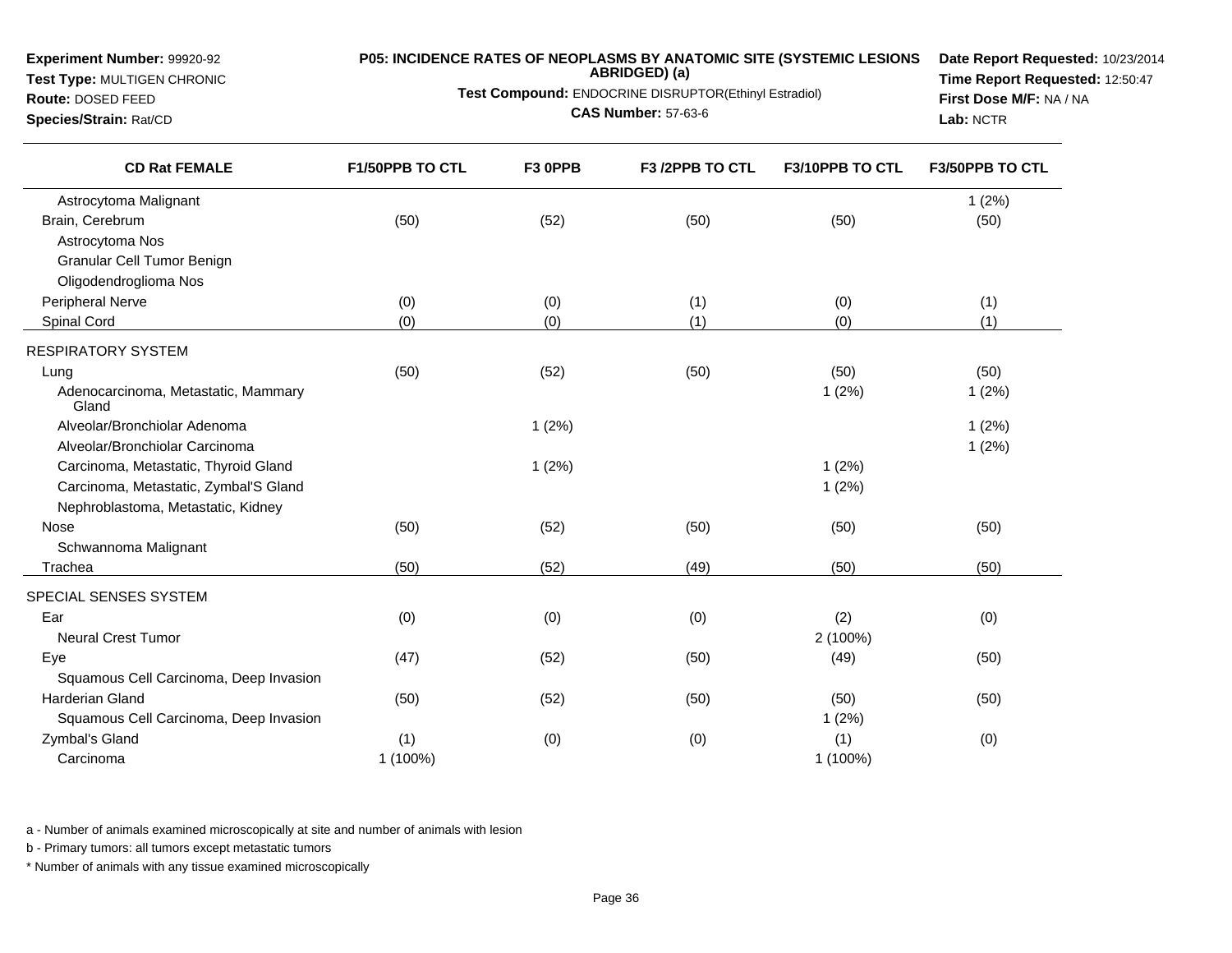| Experiment Number: 99920-92<br><b>Test Type: MULTIGEN CHRONIC</b><br>Route: DOSED FEED<br>Species/Strain: Rat/CD | P05: INCIDENCE RATES OF NEOPLASMS BY ANATOMIC SITE (SYSTEMIC LESIONS<br>Test Compound: ENDOCRINE DISRUPTOR(Ethinyl Estradiol) | Date Report Requested: 10/23/2014<br>Time Report Requested: 12:50:47<br>First Dose M/F: NA / NA<br>Lab: NCTR |                 |                        |                        |
|------------------------------------------------------------------------------------------------------------------|-------------------------------------------------------------------------------------------------------------------------------|--------------------------------------------------------------------------------------------------------------|-----------------|------------------------|------------------------|
| <b>CD Rat FEMALE</b>                                                                                             | <b>F1/50PPB TO CTL</b>                                                                                                        | F3 OPPB                                                                                                      | F3 /2PPB TO CTL | <b>F3/10PPB TO CTL</b> | <b>F3/50PPB TO CTL</b> |
| URINARY SYSTEM                                                                                                   |                                                                                                                               |                                                                                                              |                 |                        |                        |
| Kidney                                                                                                           | (50)                                                                                                                          | (52)                                                                                                         | (50)            | (50)                   | (50)                   |
| Bilateral, Renal Tubule, Carcinoma                                                                               |                                                                                                                               |                                                                                                              |                 |                        |                        |
| Lipoma                                                                                                           |                                                                                                                               | 1(2%)                                                                                                        |                 |                        |                        |
| Liposarcoma                                                                                                      |                                                                                                                               |                                                                                                              |                 |                        | 1(2%)                  |
| Nephroblastoma                                                                                                   |                                                                                                                               | 1(2%)                                                                                                        |                 |                        | 1(2%)                  |
| Renal Tubule, Adenoma                                                                                            |                                                                                                                               |                                                                                                              |                 | 1(2%)                  | 1(2%)                  |
| <b>Urinary Bladder</b>                                                                                           | (49)                                                                                                                          | (52)                                                                                                         | (49)            | (49)                   | (50)                   |
| Transit Epithe, Papilloma                                                                                        |                                                                                                                               |                                                                                                              |                 |                        | 1(2%)                  |
| <b>SYSTEMIC LESIONS</b>                                                                                          |                                                                                                                               |                                                                                                              |                 |                        |                        |
| Multiple Organ                                                                                                   | $*(50)$                                                                                                                       | $*(52)$                                                                                                      | $*(50)$         | $*(50)$                | $*(50)$                |
| Histiocytic Sarcoma                                                                                              |                                                                                                                               |                                                                                                              |                 | 1(2%)                  |                        |
| Leukemia Mononuclear                                                                                             |                                                                                                                               | 1(2%)                                                                                                        |                 |                        |                        |
| Lymphoma Malignant                                                                                               |                                                                                                                               |                                                                                                              |                 | 1(2%)                  | 1(2%)                  |
| Mesothelioma Malignant                                                                                           |                                                                                                                               |                                                                                                              | 1(2%)           | 1(2%)                  |                        |

b - Primary tumors: all tumors except metastatic tumors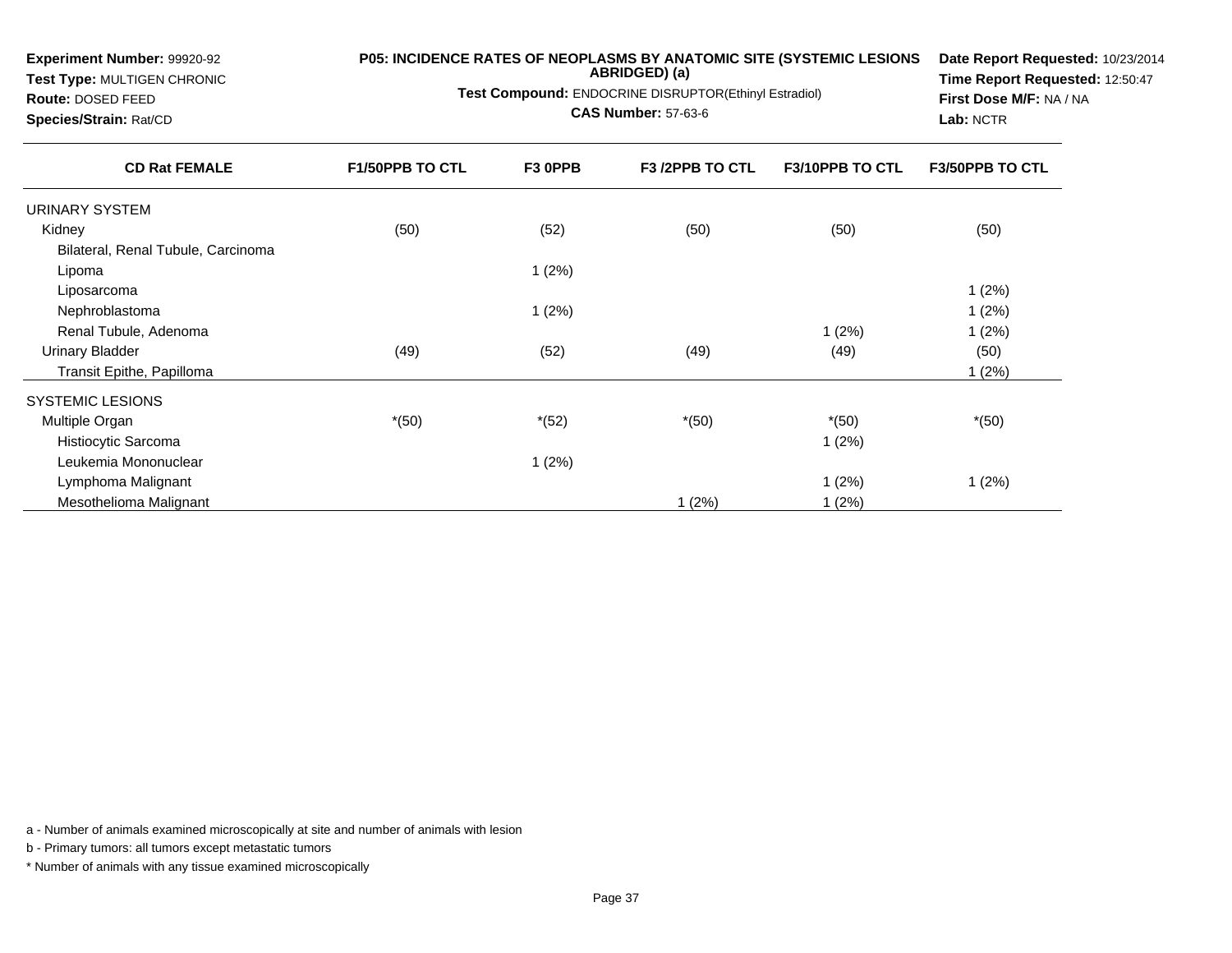| Experiment Number: 99920-92<br>Test Type: MULTIGEN CHRONIC<br><b>Route: DOSED FEED</b><br>Species/Strain: Rat/CD |         | ABRIDGED) (a)<br>Test Compound: ENDOCRINE DISRUPTOR(Ethinyl Estradiol)<br><b>CAS Number: 57-63-6</b> | P05: INCIDENCE RATES OF NEOPLASMS BY ANATOMIC SITE (SYSTEMIC LESIONS | Date Report Requested: 10/23/2014<br>Time Report Requested: 12:50:47<br>First Dose M/F: NA / NA<br>Lab: NCTR |                       |                        |
|------------------------------------------------------------------------------------------------------------------|---------|------------------------------------------------------------------------------------------------------|----------------------------------------------------------------------|--------------------------------------------------------------------------------------------------------------|-----------------------|------------------------|
| <b>CD Rat FEMALE</b>                                                                                             | F1 OPPB | F1 2PPB                                                                                              | <b>F1 10 PPB</b>                                                     | <b>F1 50 PPB</b>                                                                                             | <b>F1/2PPB TO CTL</b> | <b>F1/10PPB TO CTL</b> |
| <b>Tumor Summary for FEMALE</b>                                                                                  |         |                                                                                                      |                                                                      |                                                                                                              |                       |                        |
| Total Animals with Primary Neoplasms (b)                                                                         | 48      | 47                                                                                                   | 48                                                                   | 50                                                                                                           | 46                    | 49                     |
| <b>Total Primary Neoplasms</b>                                                                                   | 99      | 102                                                                                                  | 100                                                                  | 103                                                                                                          | 94                    | 100                    |
| <b>Total Animals with Benign Neoplasms</b>                                                                       | 48      | 44                                                                                                   | 48                                                                   | 47                                                                                                           | 45                    | 45                     |
| <b>Total Benign Neoplasms</b>                                                                                    | 86      | 80                                                                                                   | 87                                                                   | 80                                                                                                           | 76                    | 82                     |
| <b>Total Animals with Malignant Neoplasms</b>                                                                    | 11      | 18                                                                                                   | 11                                                                   | 16                                                                                                           | 13                    | 17                     |
| <b>Total Malignant Neoplasms</b>                                                                                 | 13      | 21                                                                                                   | 12                                                                   | 23                                                                                                           | 17                    | 18                     |
| <b>Total Animals with Metastatic Neoplasms</b>                                                                   |         | 3                                                                                                    |                                                                      | $\mathbf{2}$                                                                                                 |                       | $\mathbf{2}$           |
| <b>Total Metastatic Neoplasms</b>                                                                                |         | 5                                                                                                    |                                                                      | 3                                                                                                            | 4                     | $\mathbf{2}$           |
| <b>Total Animals with Malignant Neoplasms</b><br><b>Uncertain Primary Site</b>                                   |         |                                                                                                      |                                                                      |                                                                                                              |                       |                        |
| Total Animals with Neoplasms Uncertain -<br><b>Benign or Malignant</b>                                           |         | 1                                                                                                    |                                                                      |                                                                                                              |                       |                        |
| <b>Total Uncertain Neoplasms</b>                                                                                 |         |                                                                                                      |                                                                      |                                                                                                              |                       |                        |

b - Primary tumors: all tumors except metastatic tumors